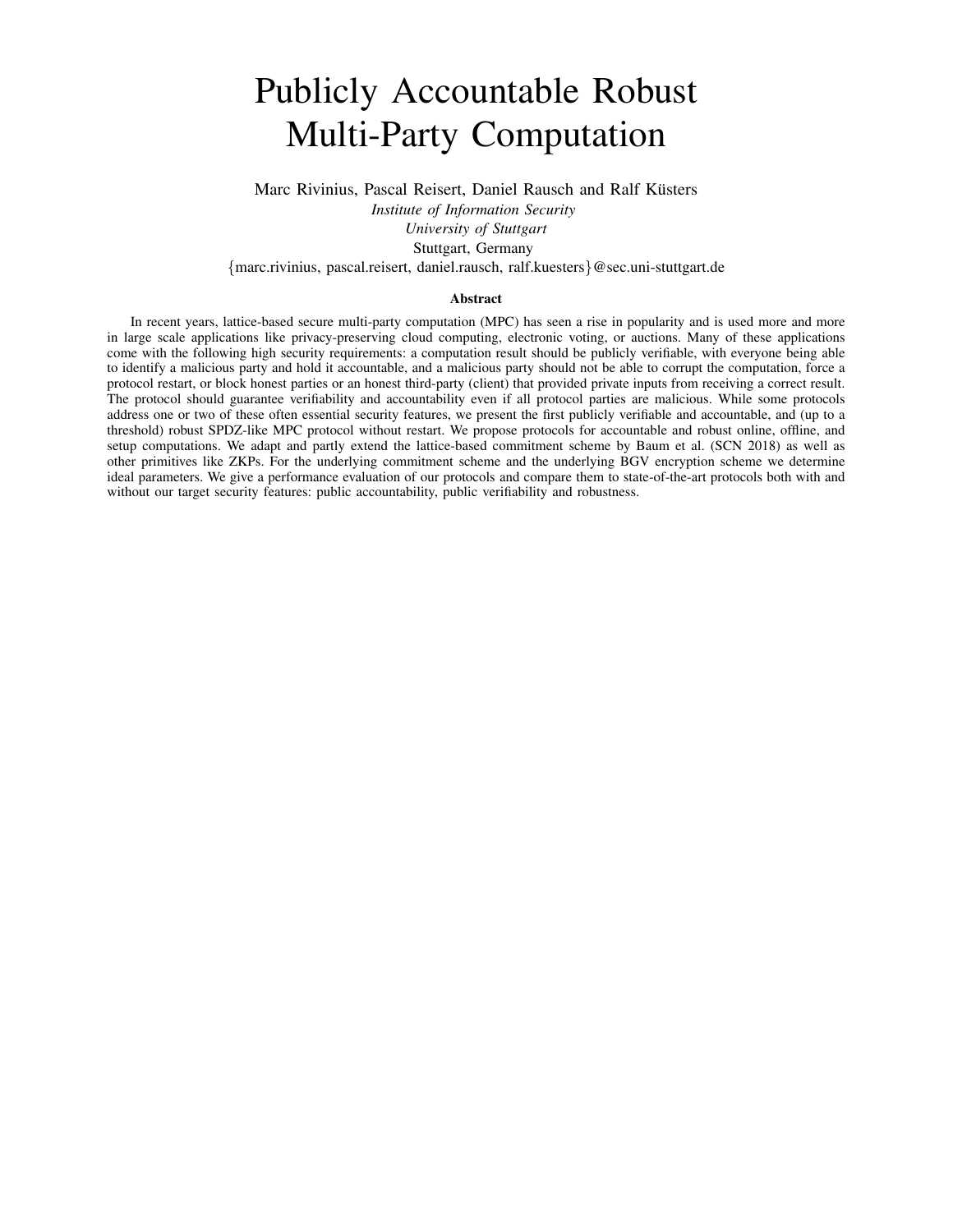**CONTENTS** 

| I                       | <b>Introduction</b>                                                                                                                                                                                                                                                                       | 3                          |
|-------------------------|-------------------------------------------------------------------------------------------------------------------------------------------------------------------------------------------------------------------------------------------------------------------------------------------|----------------------------|
| $\mathbf I$             | <b>Notation</b>                                                                                                                                                                                                                                                                           | 5                          |
| Ш                       | <b>Overview</b>                                                                                                                                                                                                                                                                           | 5                          |
| IV                      | <b>Security Model</b>                                                                                                                                                                                                                                                                     | 7                          |
| V                       | <b>Our Accountable Robust Protocol</b><br>$V-A$<br>$V-B$<br>Accountable Robust Offline Phase entering the service of the service of the service of the service of the service of the service of the service of the service of the service of the service of the service of the service of | 7<br>8<br>10               |
| <b>VI</b>               | <b>Lattice-Based Commitments</b>                                                                                                                                                                                                                                                          | 13                         |
| <b>VII</b>              | <b>Parameters</b>                                                                                                                                                                                                                                                                         | 14                         |
| VШ                      | <b>Discussion and Comparison</b>                                                                                                                                                                                                                                                          | 15                         |
| $\mathbf{I} \mathbf{X}$ | <b>Concrete Evaluation</b>                                                                                                                                                                                                                                                                | 16                         |
|                         | <b>References</b>                                                                                                                                                                                                                                                                         | 18                         |
|                         | <b>Appendix A: Preliminaries</b><br>$A-A$<br>$A-B$                                                                                                                                                                                                                                        | 20<br>20<br>20             |
|                         | <b>Appendix B: Accountable Robust Setup Phase</b>                                                                                                                                                                                                                                         | 21                         |
|                         | <b>Appendix C: Functionalities and Protocols</b>                                                                                                                                                                                                                                          | 22                         |
|                         | <b>Appendix D: Security Proofs</b><br>$D-A$<br>$D-B$<br>$D-C$                                                                                                                                                                                                                             | 22<br>24<br>26<br>28       |
|                         | <b>Appendix E: Lattice-Based Commitments (Continued)</b><br>$E-A$<br>$E-B$<br>$E-C$                                                                                                                                                                                                       | 29<br>29<br>29<br>31       |
|                         | <b>Appendix F: Zero-Knowledge Proofs</b><br>$F-A$<br>$F-B$                                                                                                                                                                                                                                | 31<br>31<br>31             |
|                         | <b>Appendix G: Usability Improvements</b><br>$G-A$<br>$G-B$<br>$G-C$<br>$G-D$                                                                                                                                                                                                             | 33<br>33<br>33<br>34<br>34 |
|                         | <b>Appendix H: Problems with Pedersen Commitments</b>                                                                                                                                                                                                                                     | 34                         |
|                         | <b>Appendix I: Parameters (Continued)</b>                                                                                                                                                                                                                                                 | 35                         |
|                         | <b>Appendix J: Benchmarks</b>                                                                                                                                                                                                                                                             | 37                         |
|                         | <b>Appendix K: Amortizing Commitment Costs</b>                                                                                                                                                                                                                                            | 39                         |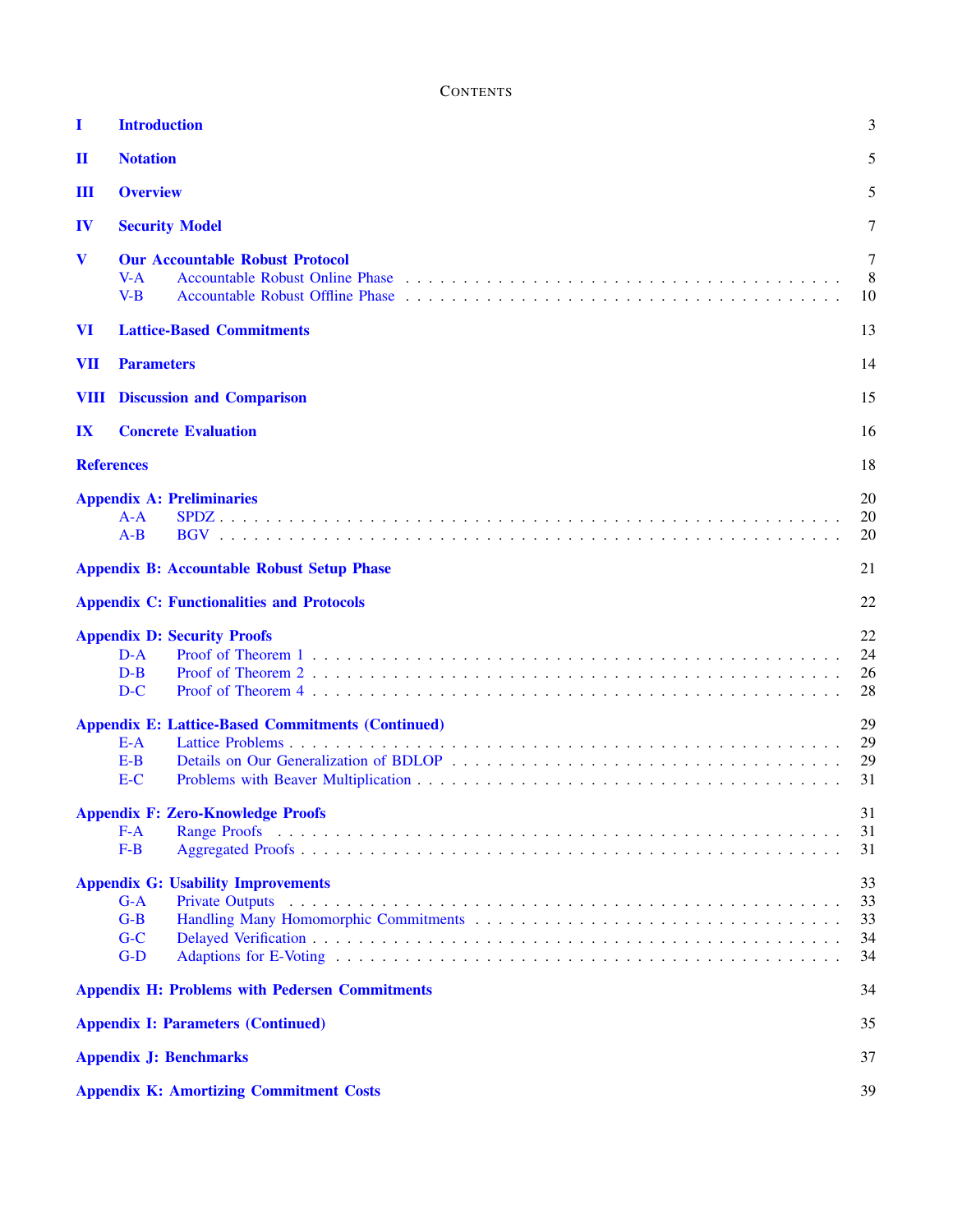#### I. INTRODUCTION

<span id="page-2-0"></span>In recent years, secure multi-party computation (MPC) has evolved from a theoretical concept to a technology with more and more industrial scale applications including, for example, complex machine learning (ML) tasks [\[1\]](#page-17-1)–[\[6\]](#page-17-2). One major contribution to this success are efficient two-phase protocols like SPDZ  $[7]$ ,  $[8]$  and "SPDZ-like" protocols  $[6]$ ,  $[9]$ - $[20]$ which consist of an input-independent offline phase and a highly efficient input-dependent online phase.<sup>[1](#page-0-0)</sup> Most of these protocols provide security with abort (the output is correct or the protocol aborts without output), often even with a dishonest majority.

While in many situations this is sufficient, applications following the client-server model generally require stronger security properties. In client-server applications, servers are responsible for running the MPC protocol and clients provide inputs to and receive outputs from the servers such that individual servers do not learn the inputs and, depending on the application, also not the outputs. Many important reallife applications follow this client-server model, e.g., auctions  $[21]$ ,  $[22]$ , e-voting protocols  $[23]$ ,  $[24]$ , and cloud services for privacy preserving computation  $[17]$ ,  $[25]$ – $[27]$  – including ML tasks [\[1\]](#page-17-1), [\[5\]](#page-17-14), [\[28\]](#page-17-15)–[\[30\]](#page-17-16). These client-server applications often require *publicly identifiable abort* [\[11\]](#page-17-17), [\[14\]](#page-17-18), [\[31\]](#page-18-0): it must be possible to verify whether the outputs of the servers are correct<sup>[2](#page-0-0)</sup> and, if the result is not correct and hence the protocol aborts, then one must be able to identify at least one misbehaving server that can be held *accountable* for causing the abort. Here "public" means that not just the servers running the MPC protocol, but rather everyone, including clients and external parties, can verify the results and hold misbehaving servers accountable. This not only allows clients and external parties to trust the final output (e.g., the result of an election or an auction) but, when coupled with a financial or contractual penalty [\[38\]](#page-18-1), [\[39\]](#page-18-2), serves as a strong incentive for malicious servers to honestly follow the protocol instead of causing aborts. Unlike in the traditional (non-client-server) setting, where at least one honest MPC participant is assumed, publicly identifiable abort should still hold true even if all servers are malicious since clients might not trust any of the servers. In what follows, we call a security notion *strong* if it holds even in this setting. To the best of our knowledge, the SPDZ-like protocol of Cunningham et al. [\[14\]](#page-17-18) is the only efficient twophase protocol with strong publicly identifiable abort.

If only a certain (small) fraction of participants of an MPC protocol is corrupted, then it is desirable to prevent the malicious parties from causing an abort in the first place, rather than merely blaming them after the fact (if too many parties are corrupted, it is generally impossible to prevent an abort [\[40\]](#page-18-3)). This property is called *robustness* or *guaranteed output delivery* [\[32\]](#page-18-4), [\[41\]](#page-18-5)–[\[51\]](#page-18-6) which is a highly useful property both in traditional and client-server applications. For example, a single malicious server should not be able to prevent the computation of the winner of an election or the result of an auction. Since a number of misbehaving parties above the threshold can still cause aborts even for robust protocols, (strong) publicly identifiable abort still serves as a desirable backup security mechanism. This mechanism can even be strengthened as follows: In case of an abort, one should identify not just a single but at least a number of malicious parties that is needed to cause an abort, i.e., more than the threshold. Also, even if a protocol did not abort, one might still be able to identify some misbehaving parties that tried but failed to undermine robustness. In what follows, we use the term (strong) *public accountability* [\[37\]](#page-18-8) to refer to this strengthened notion of (strong) publicly identifiable abort.

Clearly, both (strong) public accountability and robustness are often highly desirable security properties. Yet the combination of both properties has not been considered for efficient two-phase protocols so far (cf. Table [I;](#page-3-0) note that SPDZ-like protocols are only a subset of the two-phase protocols we examined). The protocol that probably comes closest is Cunningham et al. [\[14\]](#page-17-18) which is a SPDZ-like protocol with strong publicly identifiable abort. A straightforward method to add robustness to such a protocol is to restart the whole protocol without the previously misbehaving parties whenever a result does not verify [\[13\]](#page-17-20), [\[31\]](#page-18-0), [\[52\]](#page-18-9). But this method is actually insecure in certain application contexts such as auctions, since an adversary can see the betting behavior of other parties in previous (aborted) rounds and adapt their strategy accordingly (cf. Section [VIII](#page-14-0) and [\[13\]](#page-17-20)). It seems however possible to combine Cunningham et al.'s protocol securely with a more advanced method of this iteration technique, namely the socalled best-of-both-worlds (BoBW) protocols [\[50\]](#page-18-10), [\[53\]](#page-18-11). These best-of-both-worlds protocols add robustness to an MPC protocol with identifiable abort by iterating the MPC protocol, while also adding another layer of secret-sharing to prevent the security issues caused by the straightforward approach, i.e., the adversary no longer learns the result of aborted runs. While the BoBW protocols [\[50\]](#page-18-10), [\[53\]](#page-18-11) consider only non-publicly identifiable abort in a traditional setting (non-client-server), using the same approach should likely also preserve strong publicly identifiable abort or even strong public accountability (in the client-server setting) while adding robustness. However, using such an iteration technique comes with serious downsides. Firstly, in the presence of misbehaving parties there is a drastic loss of performance (runtime, network communication, and communication rounds) by a factor of up to  $\mathcal{O}(n)$  if one malicious server is identified in each round, where  $n$  is the number of participants/servers. Most importantly, since the material generated in the offline phase of Cunningham et al. depends on the set of participants and since this set changes with each protocol iteration, also costly offline material has to be re-generated multiple times *during the online phase* if an abort happens there.<sup>[3](#page-0-0)</sup> Secondly, clients have to be involved in each re-run of the protocol to provide new inputs, which is unacceptable in many applications such as elections where a rerun would erode trust into the election system.

<sup>&</sup>lt;sup>1</sup>We use "SPDZ-like" to refer to protocols that improve and/or extend the SPDZ protocol.

<sup>2</sup>This property is called *public/universal verifiability* [\[10\]](#page-17-19), [\[32\]](#page-18-4)–[\[36\]](#page-18-7) and is implied by publicly identifiable abort [\[37\]](#page-18-8).

<sup>&</sup>lt;sup>3</sup>Alternatively, one would have to generate offline material  $\mathcal{O}(2^n)$  times during the offline phase to prepare for all possible subsets of parties.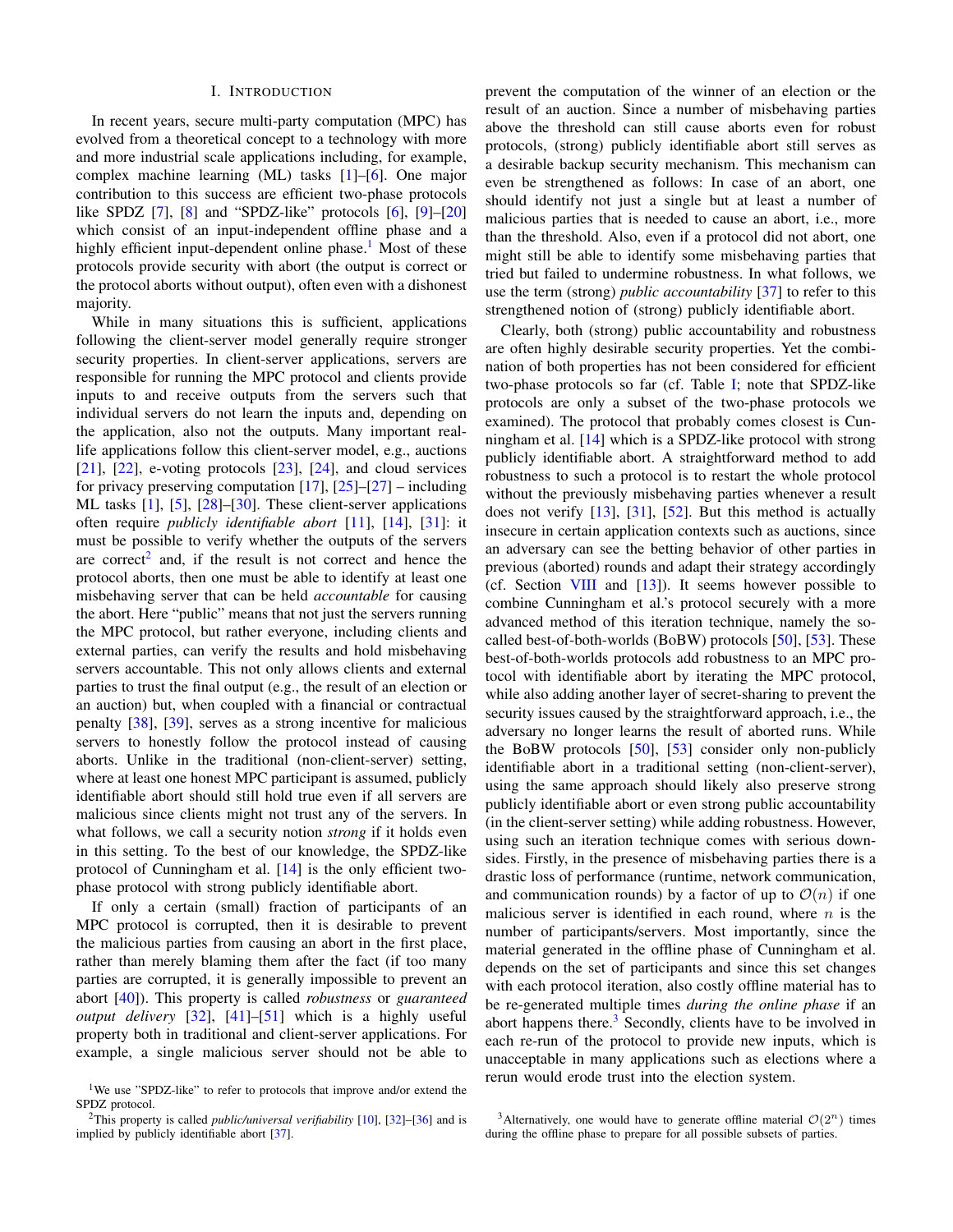<span id="page-3-0"></span>TABLE I SECURITY PROPERTIES OF RELATED TWO-PHASE PROTOCOLS

| Protocol                  | Publicly verifiable <sup><math>a</math></sup>                                         | Publicly id. abort <sup>a</sup> | <b>Robust</b> |
|---------------------------|---------------------------------------------------------------------------------------|---------------------------------|---------------|
| $most^b$                  |                                                                                       |                                 |               |
| $[10]$ , $[54]$           |                                                                                       |                                 |               |
| [55]                      |                                                                                       |                                 |               |
| $[11]$ , $[31]$           | $\Omega$                                                                              | $\Omega$                        |               |
| [14]                      |                                                                                       |                                 |               |
| [50]<br>$\left[53\right]$ | should work for and inherit properties of any<br>MPC protocol with identifiable abort | $+^c$                           |               |
| ours                      |                                                                                       |                                 |               |

 $a + i$  indicates a strong property that holds even when all MPC participants/servers are corrupted, whereas ∘ holds only for partial corruption. *b* Including, e.g., SPDZ [\[7\]](#page-17-3), [\[8\]](#page-17-4), most SPDZ-like protocols [\[12\]](#page-17-21), [\[15\]](#page-17-22), [\[18\]](#page-17-23)–

[ $20$ ], protocols with (non-public) identifiable abort [ $13$ ], [ $52$ ], etc.

*<sup>c</sup>* Restarts or runs multiple parallel instances of the (inner) MPC protocol.

In summary, while it seems possible to make MPC protocols with (strong) publicly identifiable abort or even (strong) public accountability robust by iterating/restarting the protocol, and hence, combine identifiable abort and robustness, this comes with severe performance penalties, and most importantly, is simply unacceptable for several client-server applications.

Our Contribution. Our goal therefore is to obtain the first efficient two-phase protocol that combines strong accountability and robustness while avoiding the downsides of protocol iteration. The protocol should provide efficiency comparable to other efficient two-phase protocols and full support for deployment in the client-server setting.

We propose the first MPC protocol that meets all of the above goals and prove its security. Our protocol is SPDZlike and can therefore benefit from future improvements to the components and primitives used in this class of protocols. The protocol consists of three main subprotocols, namely a setup, an offline, and an online protocol. We follow a holistic approach where we design and analyze publicly accountable and robust (sub-)protocols for all three components, unlike many other works (e.g. [\[10\]](#page-17-19), [\[11\]](#page-17-17), [\[14\]](#page-17-18), [\[31\]](#page-18-0)) which often consider the setup component to be out of scope and which assume that the keys and other setup components are already distributed at the start of the protocol. In doing so, we had to adapt almost all (and even extend some) components used in standard protocols like SPDZ [\[7\]](#page-17-3) or the state-of-the-art latticebased commitment scheme by Baum et al. [\[56\]](#page-18-14), to realize an accountable and robust protocol, guarantee security in our extended setup, and remain reasonably efficient.

The core idea of our protocol is to extend traditional SPDZlike protocols to support threshold secret-sharing and make them compatible with a suitable homomorphic commitment scheme. The commitments then allow external parties to verify the correctness of the computations of every individual server without learning any confidential information. The threshold secret-sharing scheme allows us to obtain robustness without iterating the protocol. Specifically, the threshold  $t$  determines the number of parties that are needed to reconstruct shares, and hence, if up to  $n - t$  parties are malicious, the remaining set of parties can still reconstruct shares and continue the

MPC protocol. Note that there is a tradeoff between privacy and robustness since t malicious parties could break privacy. For instance, in an election<sup>[4](#page-0-0)</sup> a (small) subset of malicious parties, say  $n - t = n/3$ , should (and with our protocol will) not be able to abort the election and force a rerun. Furthermore, as long as there are less than  $t = 2n/3$  corrupted parties,<sup>[5](#page-0-0)</sup> the privacy of the voters is guaranteed. Note that this trade-off does not affect the necessity for *public* verifiability or accountability: A voter or any external observer must be confident that the result is correct in all cases, no matter how many compute parties are corrupted.

A priori there are several homomorphic commitment schemes that might be considered for building a suitable protocol. Indeed, Cunningham et al. [\[14\]](#page-17-18) achieve publicly identifiable abort in a SPDZ-like protocol by using Pedersen commitments. However, in this work we chose a lattice-based commitment scheme since it offers better synergy with the lattice-based BGV encryption scheme [\[57\]](#page-18-15) used by SPDZ in the offline phase (see Section [VII\)](#page-13-0) and offers additional advantages for the offline phase and setup (Section [V-B](#page-9-0) and Appendix  $\overline{B}$ ). There is also the prospect of making our scheme future-proof. Indeed, since we use lattice-based primitives and avoid rewinding in our proofs, we expect our protocol (possibly after small modifications) to be post-quantum secure; we, however, leave a detailed analysis of this aspect to future work.

While the general ideas of our protocol seem natural, constructing a workable protocol that combines lattice-based commitments with a robust secret-sharing scheme while retaining efficiency of the underlying SPDZ structure required us to tackle a number of challenges and to avoid pitfalls of straightforward approaches. Often, these direct approaches cause a subtle loss of security or lead to increased parameter sizes as well as a drastic loss in performance. Throughout the paper, we highlight where and why a straightforward approach either does not work or leads to a suboptimal protocol, thereby providing insights also beyond our protocol. We then propose solutions as well as optimizations that address these issues. As part of this, we develop several new constructions and techniques, some of which are interesting also in their own right, e.g.: i) We propose a modification to the state-of-theart commitment scheme by Baum et al. [\[56\]](#page-18-14) which allows for improving its homomorphic properties without increasing the underlying plaintext space (cf. Section  $VI$  and Appendix  $E$ ). ii) By using the additional commitments we construct more efficient zero-knowledge proofs for verified ciphertext multiplication, key generation, and decryption (cf. Section [V-B1](#page-11-1) and Appendix  $\bf{B}$ ). iii) We design a computationally secure online phase that significantly increases the performance compared to a more straightforward information-theoretically hiding approach (cf. Section [V-A\)](#page-7-0).

<sup>4</sup>We note that there are also many other aspects and security properties that have to be taken into account to obtain a secure e-voting system, such as coercion resistance in high-stakes elections. Our MPC protocol therefore does not serve as a ready to use election system on its own. It can, however, be used, e.g., to instantiate the MPC component of Ordinos [\[24\]](#page-17-10) to obtain an end-to-end verifiable tally-hiding voting system for lower-stakes elections.

<sup>5</sup>Corrupted parties include *malicious* and *honest-but-curious* parties.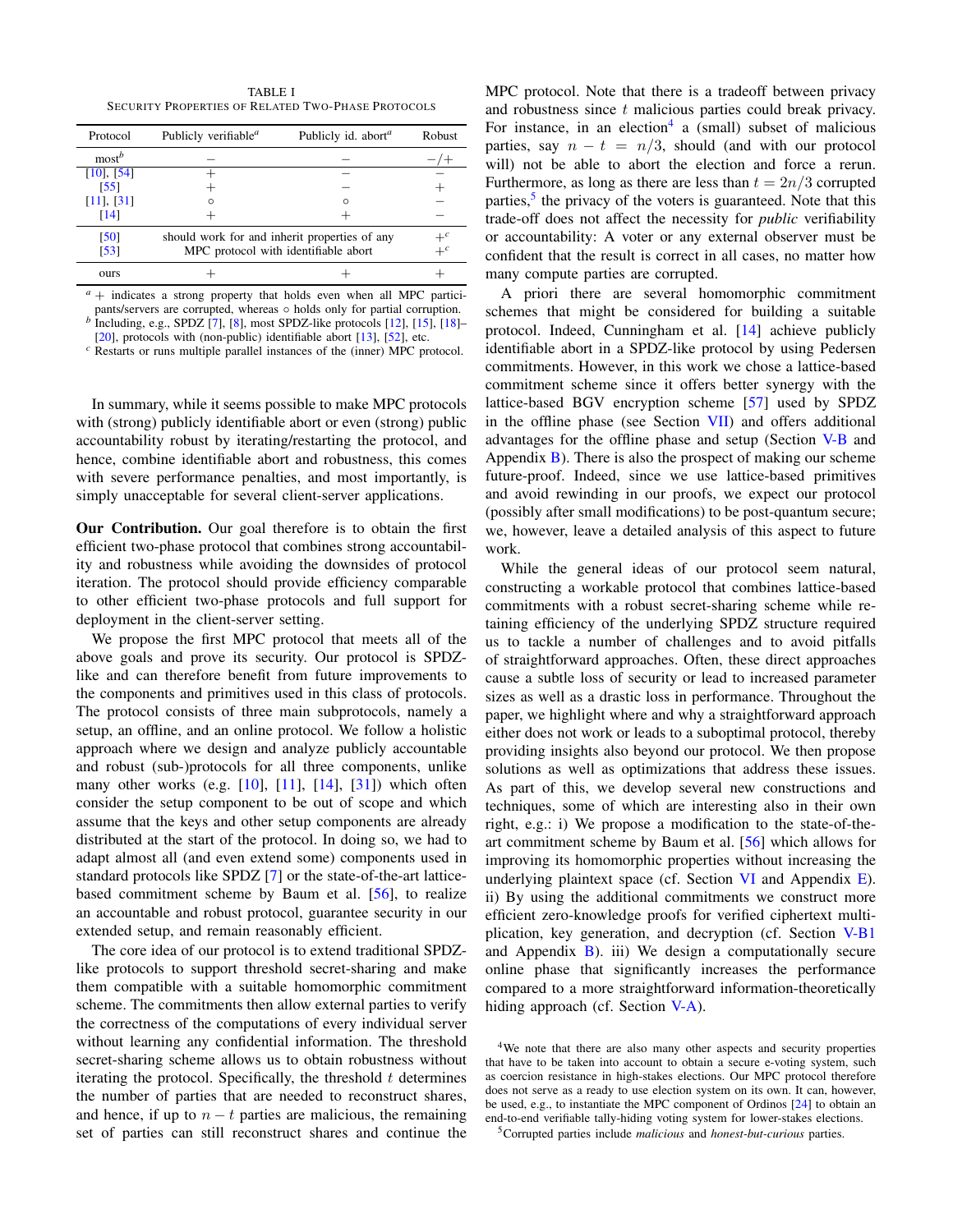To demonstrate the efficiency of our protocol, we perform a quantitative analysis of the parameters used in our protocol. As part of this analysis, we provide deeper insights in the combination of BGV with classical Pedersen commitments as compared to our lattice-based scheme, which yields smaller BGV parameters. We analyze parameters for a variant of zero-knowledge proof aggregation (combining classical and rejection sampling methods) for non-interactive zero-knowledge proofs (NIZKPs). To our knowledge, this is the first concrete and detailed analysis of this technique in a SPDZ-like setting which also provides new insights into other existing protocols of this class. Based on our analysis, we evaluate the concrete efficiency and practicality of our MPC protocol. To our knowledge, this is the first time that concrete bandwidths or benchmarks of a (SPDZ-like) protocol with publicly identifiable abort have been computed. Our results show that, with reasonably more communication, memory and runtime compared to plain SPDZ, it is possible to also obtain public accountability (and hence, publicly identifiable abort as well as public verifiability) and robustness.

In summary, we make the following contributions:

- The first two-phase MPC protocol with strong public accountability and robustness without restarts (cf. Sections [III](#page-4-1) to [V\)](#page-6-1). Our protocol has asymptotic and concrete complexity comparable to other state-of-the-art SPDZ-like protocols with weaker properties (cf. Sections [VIII](#page-14-0) and [IX\)](#page-15-0).
- A quantitative analysis of secure parameters as well as benchmarks for our protocol which illustrates the practicality of our protocol and provides insights that might be useful also for related SPDZ-like protocols (cf. Sections [VII](#page-13-0) and [IX\)](#page-15-0).
- We further propose improvements of primitives and subprotocols which are of independent interest, e.g., a generalized version of the lattice-based commitment scheme by Baum et al. [\[56\]](#page-18-14) (cf. Section [VI\)](#page-12-0), new ways to handle latticebased commitments efficiently (in a SPDZ-like context; cf. Section [V\)](#page-6-1), and an accountable multiplication protocol for BGV ciphertexts (cf. Section [V-B1\)](#page-11-1).

#### II. NOTATION

<span id="page-4-0"></span>Let p be an odd prime and  $\mathbb{F}_p$  be the corresponding prime field. As usual  $\mathbb{Z}_q$  is the ring of integers modulo  $q \in \mathbb{N}_{\geq 2}$ . We use  $R := \mathbb{Z}[X]/\Phi_m(X)$  to denote integer polynomials modulo the m-th cyclotomic polynomial  $\Phi_m$ . To simplify notation we restrict ourselves to  $m = 2N$  a power of 2 and hence  $\Phi_m(X) = X^N + 1$ . Furthermore, we define  $R_p$  to be  $R$  with coefficients modulo  $p$  (we use representatives from  $\{-(p-1)/2,\ldots,(p-1)/2\}$ ). Elements of R and  $R_p$  can also be seen as N-tuples of  $\mathbb Z$  and  $\mathbb Z_p$ , respectively. This also induces the standard  $L^k$ -norm for  $k \in \{1, 2, ..., \infty\}$  of R by taking the respective norm of the coefficient vector.

We use lowercase bold and uppercase bold letters for vectors and matrices, e.g. x, M. We write  $x[i]$  and  $M[i, j]$  to index the *i*-th and  $(i, j)$ -th element of vectors and matrices, respectively, where indices start from zero. The  $n \times m$  zero-matrix will be denoted by  $\mathbf{0}_{n \times m}$ ; the  $n \times n$  identity-matrix by  $\mathbf{I}_n$ . We use  $x \stackrel{s}{\leftarrow} U(S)$  to say that x is sampled uniformly at random from a set S.  $D_{\sigma}$  is used instead of U if x is sampled from a discrete Gaussian distribution with standard deviation  $\sigma$  (definition in Appendix [E\)](#page-28-0). We write  $x \stackrel{s}{\leftarrow} A(\dots)$  if x is sampled by running a probabilistic algorithm A.

We use  $\mathcal{P}_i \in \mathcal{P} \coloneqq \{P_1, \ldots, P_n\}$  to identify a compute party, i.e., a server in the client-server terminology. We use  $C \subseteq P$  for the set of statically corrupted (compute) parties and  $\mathcal{H} := \mathcal{P} \setminus \mathcal{C}$  for the set of honest (compute) parties. Input parties (which can be clients, servers, or a mixture of both) are denoted with  $\mathcal{I}_i \in \mathcal{I}$  where we identify one input party with one input. Input parties can also be statically corrupted; all of our results are independent of the exact set of corrupted input parties.

We consider arithmetic circuits  $f$ , where  $I$  is the number of inputs (i.e.,  $|\mathcal{I}| = I$ ). A circuit consists of addition and multiplication gates, where inputs and outputs of gates are identified by unique identifiers (" $id_x$ "). A valid circuit can be deterministically traversed such that every identifier is *set* only once (as external input or the output of some gate) and, whenever a circuit needs to be computed, then the identifiers used as inputs are already defined.

We write  $[x]_i$  to denote the share of party  $\mathcal{P}_i$  (obtained by secret-sharing the value  $x$ ). We consider Shamir secretsharing where a share  $[x]_i := f_x(i) = x + \sum_{l=1}^{t-1} i^l \cdot c_l$  is the evaluation of a polynomial  $f_x$  with constant term x and the remaining coefficients  $c_l$  sampled uniformly at random. This is a  $t$ -out-of- $n$  secret-sharing scheme, i.e.,  $t$  shares are sufficient to reconstruct  $x$ . We also use full-threshold (or "additive") secret-sharing, which is defined as  $x = \sum_{i=1}^{n} x_i$  for a secret  $x$  and shares  $x_i$ . We explicitly mention whenever we use this  $n$ -out-of- $n$  scheme; otherwise, we use Shamir secret-sharing.

As many SPDZ-like protocols, e.g., [\[6\]](#page-17-2)–[\[8\]](#page-17-4), [\[15\]](#page-17-22), [\[16\]](#page-17-24), [\[20\]](#page-17-6), we use the BGV encryption scheme [\[57\]](#page-18-15). Specifically, we use an instantiation that is somewhat homomorphic, i.e., allows for addition and up to one multiplication of (plaintexts in) ciphertexts. We present details of BGV, as far as needed, while describing the setup and offline phases of our protocol (cf. Section [V-B](#page-9-0) and Appendices [A-B](#page-19-2) and [B\)](#page-20-0). We refer to the commitment scheme of Baum et al. [\[56\]](#page-18-14) as BDLOP scheme in what follows and give a detailed descrip-tion in Section [VI.](#page-12-0) Enc<sub>k</sub> $(x)$  denotes a ciphertext of x constructed with randomness  $R_E(x)$  and  $\text{Com}_{par}(x, R_C(x))$  (or just  $\textsf{Com}_{par}(x)$  denotes a commitment for x with randomness  $R_C(x)$ . Hence,  $(x, R_C(x))$  is the decommitment/opening for  $\text{Com}(x)$ . Verify<sub>nar</sub> is the corresponding verification algorithm. We omit the public key k and the commitment parameters *par* if they are clear from the context. To simplify notation, we define additions of commitments and public (plaintext) values as  $\text{Com}(x) + c \coloneqq \text{Com}(x) + \text{Com}(c, 0)$ . Additionally, we define  $\top$  to be an "invalid" commitment for which every linear operation yields  $\top$  (e.g.,  $\top + c = \top$ ) and Verify( $\cdot, \cdot, \top$ ) = 0. Consequently, we also define ZKPs (such as in Fig. [5,](#page-8-1) Line [12\)](#page-8-2) to always fail verification if statements for  $\top$  are proven.

#### III. OVERVIEW

<span id="page-4-1"></span>As mentioned in the introduction, our protocol builds on and extends SPDZ. In particular, it also consists of an offline and online phase, where the former computes correlated randomness for the latter. We present our protocol in such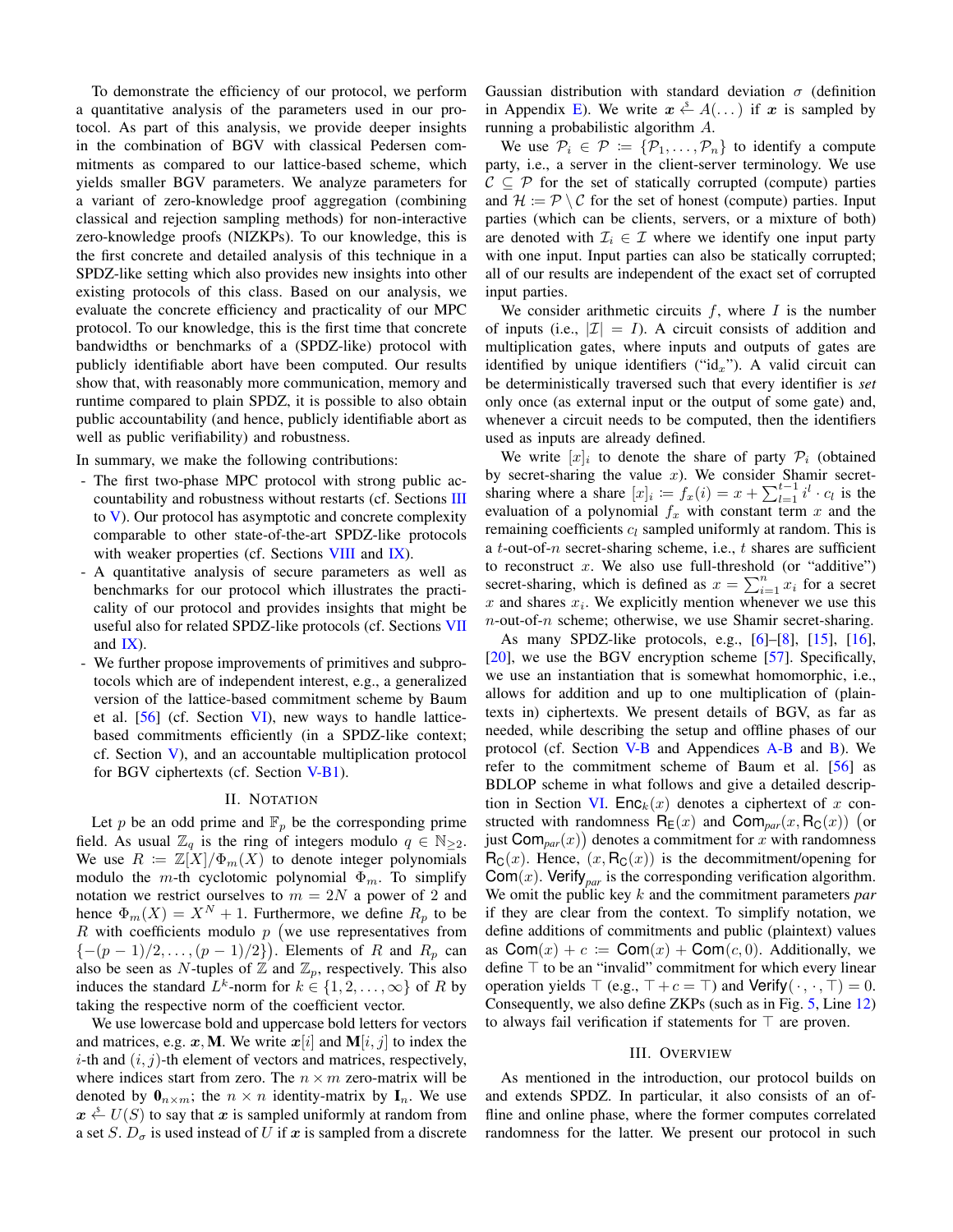a way that it can be understood without prior knowledge of SPDZ. However, a short summary of SPDZ is given in Appendix [A-A.](#page-19-1) We want the inputs of our protocol to be (BGV) ciphertexts, i.e., clients/input parties can simply encrypt their secret inputs and then provide the resulting ciphertexts to the servers/compute parties of our protocol. $6$  The servers first transform the ciphertext into a secret-sharing and then use SPDZ-like techniques to compute an arithmetic circuit on those shares. Then they recombine shares to compute outputs. For simplicity of presentation, we consider the case where outputs are public, i.e., may be revealed to everyone. One can use standard masking techniques to reveal private outputs only to a specific party (for completeness we describe this extension in Appendix  $\mathbf{G}$ ; all our results carry over. We use bulletin boards to publish data just as almost all other protocols with public verifiability/accountability, e.g., [\[10\]](#page-17-19), [\[11\]](#page-17-17), [\[14\]](#page-17-18), [\[31\]](#page-18-0). While it might be desirable to not handle all communication through bulletin boards (to improve efficiency), bulletin boards seem to be necessary so that communication is transparent for all parties, importantly, including verifiers.

*Online Phase:* Like other SPDZ-like protocols, we can compute any arithmetic circuit with a linear secret-sharing scheme by utilizing Beaver's technique [\[58\]](#page-18-16) (we explain this later in Section  $V-A$ ). Our online phase becomes robust by using a threshold secret-sharing scheme (with the mentioned tradeoff for privacy). To get accountability, we add publicly known commitments for each party's shares. With this, everyone can check if the parties computed results and intermediate results correctly by verifying the decommitments on the bulletin board. We describe the resulting protocol for the online phase in Section [V-A.](#page-7-0)

There are two main hurdles in designing this online protocol: Firstly, we have to transform the initial ciphertexts into shares, including commitments on those shares, in a publicly accountable manner. Secondly, adding a lattice-based commitment scheme to SPDZ introduces several new challenges (in the security proofs and in practice). For example, it needs to offer a sufficient homomorphic structure to support the Beaver multiplication sub-step for circuits of practical sizes. As it turns out, existing lattice-based schemes do not provide all properties required by our protocol simultaneously. In Section [VI,](#page-12-0) we therefore modify the state-of-the-art BDLOP scheme. Our modification improves the homomorphic properties of BDLOP (both to support larger arithmetic circuits and to make multiplications with Beaver triples secure in the first place), which is of independent interest. Additionally, we show (in Section [VII\)](#page-13-0) that we can drastically reduce the amount of data communicated in the online phase (for this and similar commitment schemes) by replacing the informationtheoretically secure online phase with a computationally secure one.

*Offline Phase:* The online phase relies on correctly generated correlated randomness from the offline phase, which therefore also needs to be publicly accountable and robust. We propose a protocol for the offline phase in Section [V-B](#page-9-0)



<span id="page-5-0"></span>Fig. 1. Security guarantees of our protocol. Public accountability is indicated with "A" (recall that this also implies public verifiability), robustness/guaranteed output delivery with "R", and full privacy with "P".

that uses published NIZKPs to show correctness of the critical steps. There are various hurdles we had to overcome in order to develop this protocol, e.g., the protocol has to allow for a simulation-based MPC security proof, requires NIZKPs that also work for our modified commitment scheme, and needs to retain a high efficiency even with several additional NIZKPs. To achieve good efficiency, we employ state-of-the-art NIZKPs utilizing commitments for verified ciphertext multiplication, key generation and decryption. We construct our protocol in a suitable way to keep (encryption and commitment) parameters small and support additional features, e.g. robustness. Furthermore, for certain other NIZKPs employed by our offline protocol (e.g., the one for showing correct encryption), we use a variant of ZKP aggregation that combines classical aggregation [\[59\]](#page-18-17) and rejection sampling [\[60\]](#page-18-18) to improve efficiency. We evaluate and compare this technique in terms of resulting parameter sizes in Section [VII.](#page-13-0) As mentioned, this is the first concrete analysis of this technique in a SPDZ-like protocol and thereby provides insights that are also useful within this wider class of protocols. We further propose a new multiplication algorithm for BGV ciphertexts (cf. Section [V-B1\)](#page-11-1) which is adapted to the specific constructions used in our protocols and which can be used to bootstrap the distributed key generation algorithm (see below) from the linear homomorphic version of BGV. This accountable multiplication algorithm is likely to prove useful as a component for protocols beyond ours.

*Setup Components:* The offline phase requires a distributed key generation and a distributed decryption protocol. While these components are often considered out of scope, in our case it is crucial that they are also publicly accountable. We therefore provide publicly accountable robust algorithms for both components in Appendix  $\overline{B}$ . A major challenge was to find solutions which avoid the problems that can be caused by the Shamir secret-sharing scheme. For example, naive solutions might not achieve robust decryption or can introduce a cubic factor in the runtime of decryption.

*Security Properties:* Fig. [1](#page-5-0) summarizes the security properties that our protocol (including all of the above-mentioned sub-protocols) achieves depending on the number of corrupted compute parties/servers  $|\mathcal{C}| \leq n$  and the threshold  $1 \leq t \leq n$ of parties that can decrypt/recombine shares. These results hold independently of the number of corrupted external input parties, where by external we mean that the input party is not a compute party/server, i.e., it is a pure client. The parameter  $t$ can be fine tuned depending on the application to offer better

 $6$ Our construction aims for simple setup on the client side and to allow synergy effects in settings like e-voting (see Appendix [G-D\)](#page-33-1). Focusing on other goals might lead to a different protocol design.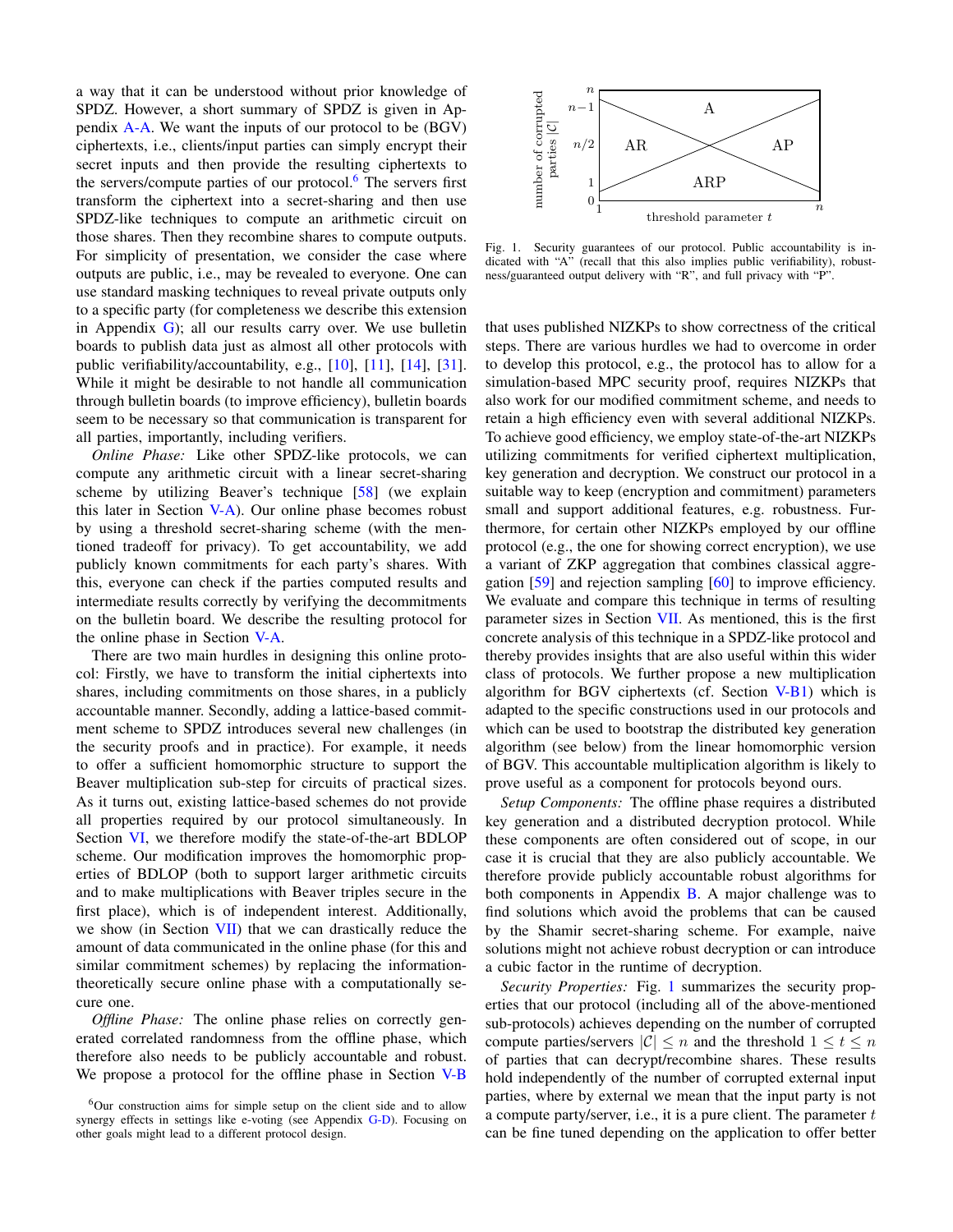privacy or better robustness. We emphasize that even in those cases where privacy and/or robustness no longer hold, our protocol still provides public accountability and thereby public verifiability, including the case that *all* compute parties/servers are malicious.

Next, we first summarize our security model along with the central security properties (Section [IV\)](#page-6-0) and then present our protocol (Section [V\)](#page-6-1).

# IV. SECURITY MODEL

<span id="page-6-0"></span>In this section we define our security properties: robustness in Definition [1](#page-6-2) and public accountability in Definition [2.](#page-6-3) We will prove the security of our protocols in the universal composability (UC) [\[61\]](#page-18-19)–[\[66\]](#page-18-20) setting, i.e., our protocols are indistinguishable from idealized protocols (functionalities) that naturally satisfy our security properties. We also use several functionalities to model setup assumptions: All communication is handled through a bulletin board modelled by  $\mathcal{F}_{BB}$ and  $\mathcal{F}_{CRS}, \mathcal{F}_{RO}, \mathcal{F}_{PKI}$  are used to model sampling from a common reference string (CRS), a random oracle, and a public key infrastructure, respectively.Note that one can reduce our setup assumptions to only requiring  $\mathcal{F}_{RO}$  and  $\mathcal{F}_{BB}$  as one can construct the other functionalities from these.  $\mathcal{F}_{CRS}$  can be implemented with a call to  $\mathcal{F}_{RO}$  and  $\mathcal{F}_{PKI}$  can be implemented by a simple protocol that lets all parties publish their public keys on the (authenticated) bulletin board.

Our protocols should achieve strong public accountability and robustness. That is, for such a protocol  $\Pi$ , we additionally consider a judge  $\mathcal{J}$  – a polynomial time algorithm with access to a transcript of all public information (e.g., the bulletin board communication and the CRS) – that has two outputs: A set of parties that are blamed for misbehavior and an overall protocol output, which can be  $\perp$  (i.e., "abort") if a run cannot be verified. This output is called a *verdict*. Using the judge, the security properties are defined as follows:

<span id="page-6-2"></span>**Definition 1** (Robustness). Let  $1 \le t \le n$  be a threshold *parameter. Let* f *be a circuit with inputs* x*. We call* Π t*-*robust *if* J *outputs a correct result (in particular, no abort) with overwhelming probability (over all protocols runs of* Π*, with polynomially bounded environments*  $\mathcal{E}$ *) whenever*  $|\mathcal{P} \setminus \mathcal{C}| \geq t$ .

<span id="page-6-3"></span>Definition 2 (Public Accountability). *Let* f *be a circuit with inputs* x*. A* t*-*robust *protocol* Π *is called* publicly accountable *if the following holds (except with negligible probability over all protocols runs of* Π*, with polynomially bounded environments*  $\mathcal{E}$ *): i)*  $\mathcal{J}$  *outputs*  $\mathcal{M} \subseteq \mathcal{C} \subseteq \mathcal{P}$  *(i.e., no honest party is falsely blamed). ii) If*  $J$  *outputs*  $y$ *, it is correct, i.e.,*  $y = f(x)$ *. iii)* If J outputs abort, then  $|M| > n - t$ .

Since we are working in the UC setting, we specify three ideal functionalities, one each for the setup, offline, and online protocols, that meet both the standard properties such as privacy as well as the additional ones from Definitions [1](#page-6-2) and [2](#page-6-3) by definition. Any real protocol that realizes such an ideal functionality then has all of these properties as well. We provide the ideal functionality for the online phase in Fig. [2](#page-6-4) 1 **Prepare** (once): On input (prep) by each  $P_i \in \mathcal{P}$ :

- 2 Send (prep) to adversary  $\mathcal A$  and receive  $(\mathcal{M}, \beta) \in \mathcal{V}$  (cf. Eq. [\(1\)](#page-6-5)).
- 3 *Input* (once): On input (input,  $x_i$ ) by each  $\mathcal{I}_i \in \mathcal{I}$ and input (input) by each  $P_i \in \mathcal{P}$ :
- 4 Get  $x_j$  for corrupted  $\mathcal{I}_j$  from A (overriding the input  $x_j$ ). Pack all  $x_j$  into  $x$ .
- 5 if  $\beta = \infty$  then
- 6 Send (input) to A. If  $|C| \ge t$ , also send x.
- **7** Receive  $(M', \beta') \in V$  from A with  $M' \supseteq M$ (overriding the previous values of  $\mathcal M$  and  $\beta$ ).
- 8 *Compute* (once): On input  $(\text{comp}, f)$  by each  $\mathcal{P}_i \in \mathcal{P}$ :
- 9 if  $\beta = \infty$  then
- 10 Compute the result  $y := f(x)$ .
- 11 Send (comp,  $y$ ) to  $A$ . 12 Receive  $(\mathcal{M}'' , \beta'') \in \mathcal{V}$  from A with  $\mathcal{M}'' \supseteq \mathcal{M}$
- (overriding the previous values of  $\mathcal M$  and  $\beta$ ).
- 13 if  $\beta = \circ \text{k}$  then reply  $\mathcal{M}, y$  to  $\mathcal{P}_i$ .
- 14 **reply**  $\mathcal{M}, \perp$  to  $\mathcal{P}_i$ .
- 15 *Audit*: On input (audit, comp, f) by  $J$ :
- 16 if  $\beta = \infty$ k then reply  $\mathcal{M}, y$  else reply  $\mathcal{M}, \perp$ .

<span id="page-6-5"></span><span id="page-6-4"></span>Fig. 2. Online functionality  $\mathcal{F}_{\text{online}}$ .

with the other ones available in in Figs. [13](#page-21-3) and [14.](#page-22-0) The set of possible verdicts

$$
\mathcal{V} = \{ A \subseteq \mathcal{C}, b \in \mathcal{B} \mid (b = \text{abort}) \Rightarrow |A| > n - t \} \tag{1}
$$

with  $\mathcal{B} = \{\text{ok}, \text{abort}\}\$  is used to define the ideal functionalities. With this, the functionalities only accepts messages from the adversary that identify enough malicious parties to justify the abort of a t-robust protocol.

In our descriptions we add the modifier "(once)" to some *phases* of functionalities and protocols to say that this phase is run once and subsequent calls to it are ignored. Phases are strictly ordered, i.e., in Fig. [4,](#page-8-3) the preprocessing comes before the input phase, which comes before the compute phase.

Remark 1. *Observe that the definitions of robustness and public accountability cover a general setup, including SPDZlike protocols but also realizations with less phases or realizations that further subdivide phases. Further extensions, like the support for private outputs can be done by standard* techniques (the parties compute  $f'(\mathbf{x}, r_i) = f(\mathbf{x}) + r_i$  where *party*  $P_i$  *has an additional input*  $r_i$  *and is thus able to compute*  $f(x)$  *while no other party can do so).* 

# V. OUR ACCOUNTABLE ROBUST PROTOCOL

<span id="page-6-1"></span>We now describe our accountable and robust MPC protocol and prove its security. The focus in this section will be on the online protocol (Section [V-A\)](#page-7-0) and the offline protocol (Section [V-B\)](#page-9-0). We present the setup protocol in Appendix [B.](#page-20-0) All three protocols are accountable and robust. The respective security proofs can be found in Section [V-A](#page-7-0) and in Appendix [D.](#page-21-1)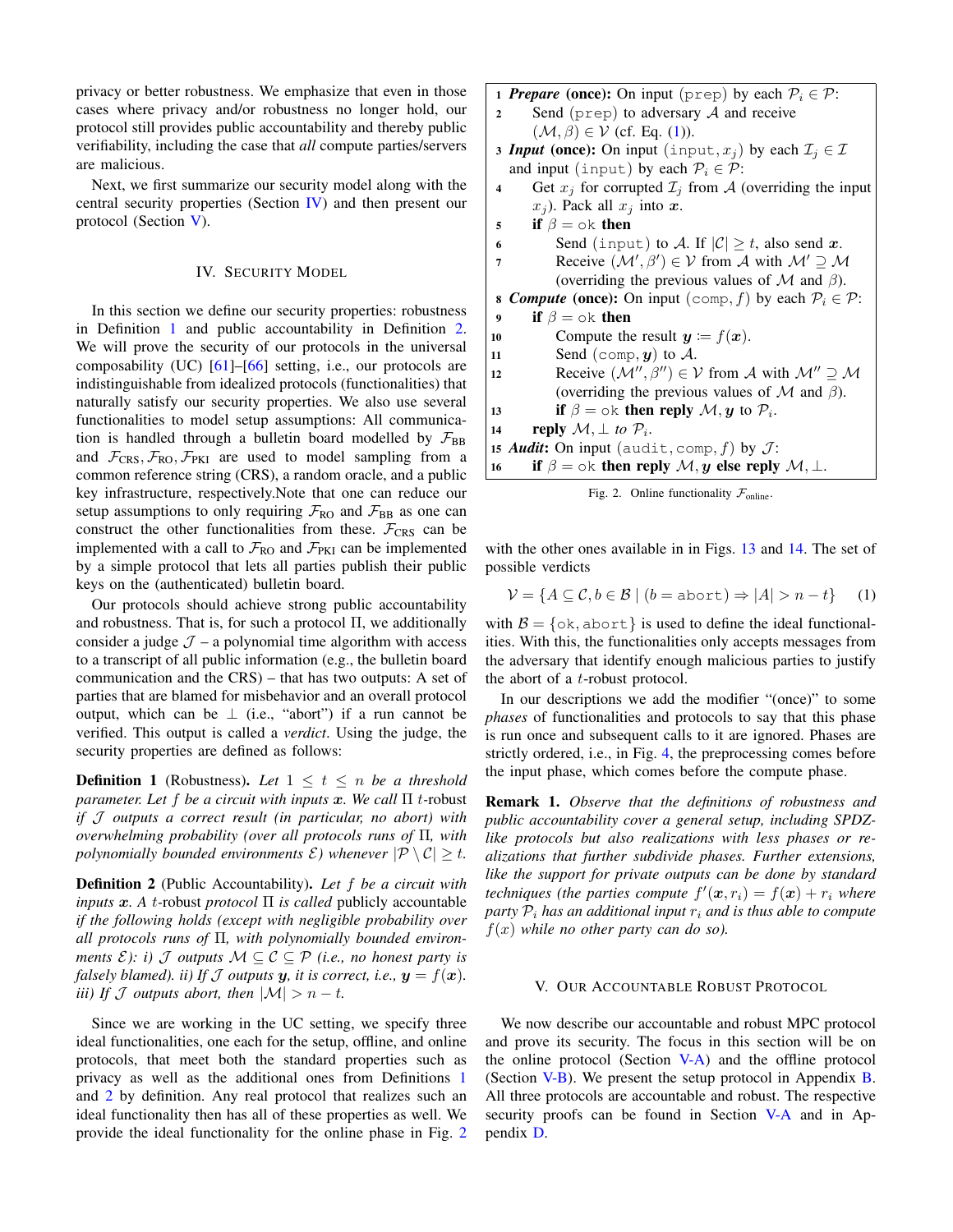$$
\langle x \rangle_i + \langle y \rangle_i := ([x]_i + [y]_i, \text{R}_{\text{C}}([x]_i) + \text{R}_{\text{C}}([y]_i), \text{Com}([x]_1) + \text{Com}([y]_1), \dots, \text{Com}([x]_n) + \text{Com}([y]_1))
$$
(2)

$$
\langle x \rangle_i + c := ([x]_i + c, \qquad \mathsf{R}_{\mathsf{C}}([x]_i), \qquad \mathsf{Com}([x]_1) + c, \dots, \qquad \mathsf{Com}([x]_n) + c)
$$
 (3)

$$
c \cdot \langle x \rangle_i := (c \cdot [x]_i, \qquad c \cdot \mathsf{R}_{\mathsf{C}}([x]_i), \qquad c \cdot \mathsf{Com}([x]_1), \dots, \qquad c \cdot \mathsf{Com}([x]_n)) \tag{4}
$$

<span id="page-7-3"></span>Fig. 3. Linear operations on views (for public constant values c). Subtraction works analogously to addition.

# <span id="page-7-0"></span>*A. Accountable Robust Online Phase*

The online phase of our protocol is depicted in Fig. [4.](#page-8-3) It uses  $\mathcal{F}_{\text{offline}}$  for the offline phase (main properties are discussed later; we provide a realization in Section  $V-B$ ). Additionally  $\mathcal{F}_{CRS}$  is used to sample the commitment parameters *par* from the common reference string (CRS), and  $\mathcal{F}_{BB}$  (bulletin board) is used for all communication.

To perform efficient computations in the online phase, the offline phase prepares correlated randomness in advance following Beaver's classical approach [\[58\]](#page-18-16). A *view* of a shared value  $x$  is

$$
\langle x \rangle_i \coloneqq ([x]_i, \mathsf{R}_{\mathsf{C}}([x]_i), \mathsf{Com}([x]_1), \dots, \mathsf{Com}([x]_n))
$$

for each party  $P_i$  with  $\text{Com}_{par}([x]_j, \text{R}_{\text{C}}([x]_j)) = \text{Com}([x]_j)$ for all parties  $P_i$ , i.e., parties hold commitments to shares of all parties and decommitments for their own share. The shares are computed with a  $t$ -out-of- $n$  secret-sharing scheme (t parties are required to reconstruct the secret). We also define a public view  $\langle x \rangle$ <sub>audit</sub> used by the judge J, consisting of only the commitments. For linear secret-sharing schemes, linear operations on views are done as in  $(2)$  to  $(4)$  (cf. Fig. [3\)](#page-7-3).<sup>[7](#page-0-0)</sup> The offline phase has to produce views for random  $r, a, b$ and  $c = a \cdot b$ . As mentioned, the initial inputs are given in the form of BGV ciphertexts, i.e.,  $\textsf{Enc}(x_i)$ ,  $\mathcal{I}_i \in \mathcal{I}$ , which allows external clients to easily provide secret inputs to our protocol. For more details on BGV encryption scheme see also Appendix [A-B.](#page-19-2)

We use an accountable and robust subroutine that we developed for our offline protocol to (privately) compute a vector of masked inputs  $m := x - r$  from the list of encrypted inputs. This allows us to transform ciphertexts into secretsharings in an accountable manner, solving one of the main tasks in designing the online protocol.

Now, let us explain  $\Pi_{\text{online}}$ . After invoking the offline phase to get the initial views and after processing the inputs, the input-independent views  $\langle r \rangle_i$  can now be used to get views for the inputs. One can compute these views as  $\langle x \rangle_i \coloneqq \langle r \rangle_i + m$ . Note that at this point, an initial set of malicious parties might have already been identified by  $\mathcal{F}_{\text{offline}}$  while computing the initial views or while computing  $m$  from the inputs.

Similarly, the provided multiplication triples  $\langle a \rangle_i, \langle b \rangle_i, \langle c \rangle_i$ can be used in the online phase. They are used to multiply with only linear operations as follows:

$$
\langle x \cdot y \rangle_i := \langle c \rangle_i + u \cdot \langle a \rangle_i + v \cdot \langle b \rangle_i + u \cdot v \tag{5}
$$

<span id="page-7-2"></span><span id="page-7-1"></span>for values x and y that should be multiplied.  $u := x - b, v :=$ y − a are *opened* values (described below). Further linear operations (additions, subtractions, and multiplications with publicly known constants) are done locally on views. Hence, our lattice-based commitment scheme has to provide a level of additive homomorphic structure that not only supports the above multiplication but more generally is suitable for practical circuit sizes that contain large numbers of additions (and multiplications). Note that the multiplicative depth of the circuit is not relevant for the commitment scheme but rather the maximal amount of linear operations between multiplication. This is because Beaver multiplication "resets" commitments as can be seen in [\(5\)](#page-7-4) (the commitments of  $\langle x \cdot y \rangle_i$  are a linear combination of commitments of  $\langle a \rangle_i, \langle b \rangle_i, \langle c \rangle_i$ , i.e., "fresh" commitments from the preprocessing). The chosen BDLOP scheme, which fits our (other) requirements best, does not satisfy this requirement, since it loses its security properties after just one Beaver multiplication. We discuss and solve this issue by proposing a generalization of BDLOP in Section [VI.](#page-12-0)

The only operation left for the online phase is *opening* views, which is required for multiplications  $(u \text{ and } v \text{ above})$ are results of the openings for  $\langle x - b \rangle_i$  and  $\langle y - a \rangle_i$  and for obtaining the final outputs of the circuit. To open a view, every party  $P_i$  publishes the decommitment/opening contained in their view and other parties  $P_i$  check if the decommitment verifies w.r.t. the locally computed commitment for  $P_i$  in  $P_i$ 's view. Shares for parties that could not provide valid decommitments (or were identified by the offline phase as malicious) are ignored in the reconstruction. Note that all operations in an arithmetic circuit become linear if we realize multiplications as in  $(5)$ . Hence the commitments for every opening can be computed locally (from the view provided by the offline functionality and the already opened and verified intermediate results).

<span id="page-7-4"></span>SPDZ-like protocols that already use commitments, like the protocols of Baum et al. [\[10\]](#page-17-19) or Cunningham et al. [\[14\]](#page-17-18), usually follow the straightforward approach of handling all openings the same way, i.e., openings during multiplication and openings of outputs are simply decommitted. We decided to treat final outputs differently in order to achieve better performance (see Section [IX\)](#page-15-0). In our protocol (see Fig.  $5$ ), parties pick new commitments for their final shares and prove in zero-knowledge that these and the (publicly known) commitments in other parties' views commit to the same share. Then, the resulting new views with these commitments are opened. This way, we do not require perfectly/statistically hiding commitments and equivocation for commitments to prove security of the online phase as in the related protocols [\[10\]](#page-17-19), [\[14\]](#page-17-18). There, equivocation is necessary for the simulation-

<sup>&</sup>lt;sup>7</sup>With Shamir secret-sharing, addition of shares and public values is done by adding the value to the share of each party. For the much-used full-threshold secret-sharing, it should be only added to the share of a single party.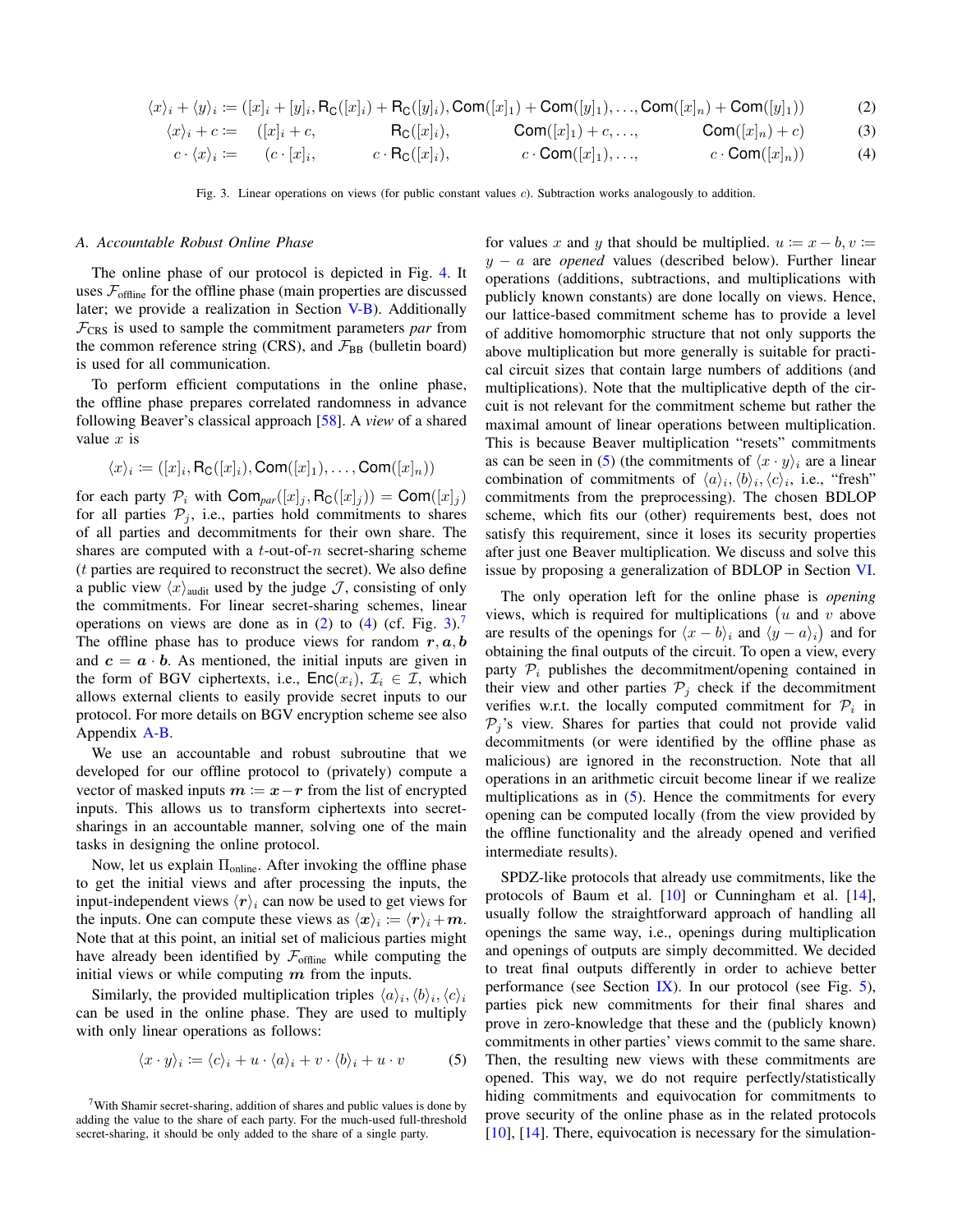1 **Prepare** (once): On input (prep) by each  $P_i \in \mathcal{P}$ : 2 Parties setup commitment parameters *par* via  $\mathcal{F}_{CRS}$ . 3 Parties send ( $prep, par$ ) to  $\mathcal{F}_{\text{offline}}$  and get the (initial) set of malicious parties  $M$ , sufficient input views  $\langle \mathbf{r} \rangle_i$  and triples  $\langle \mathbf{a} \rangle_i, \langle \mathbf{b} \rangle_i, \langle \mathbf{c} \rangle_i$ . 4 if  $\mathcal{F}_{\text{offline}}$  *outputs*  $\perp$  then abort. 5 *Input* (once): On input (input,  $x_j$ ) by each  $\mathcal{I}_j \in \mathcal{I}$ and input (input) by each  $P_i \in \mathcal{P}$ : 6 The parties forward their inputs to  $\mathcal{F}_{\text{offline}}$  and each  $\mathcal{P}_i$  gets M' and masks m. M' is added to  $\mathcal{P}_i$ 's M. 7 if  $m = \perp$  then abort. 8 Input views are computed as  $\langle x \rangle_i := \langle r \rangle_i + m$ . 9 *Compute* (once): On input (comp, f) by each  $P_i \in \mathcal{P}$ : 10 Assign the identifiers id<sub>x</sub> for inputs of f to  $\langle x \rangle_i$ . 11 **foreach** gate  $q \in f$  in topological order **do** <sup>12</sup> case g *is linear* do 13 Compute q locally as in Fig. [3.](#page-7-3) 14 case  $(mu_l, id_x, id_y, id_z)$  do 15 Get the next triple  $\langle a \rangle_i, \langle b \rangle_i, \langle c \rangle_i$ . 16  $\langle u \rangle_i := \langle x \rangle_i - \langle b \rangle_i$  and  $\langle v \rangle_i := \langle y \rangle_i - \langle a \rangle_i$ . 17 Open  $\langle u \rangle_i$  and  $\langle v \rangle_i$  with Open (cf. Fig. [5\)](#page-8-1). 18  $\langle z \rangle_i \coloneqq \langle c \rangle_i + u \cdot \langle a \rangle_i + v \cdot \langle b \rangle_i + u \cdot v.$ 19 **case** (output,  $l$ ,  $\mathrm{id}_x$ ) **do** 20  $x_l \coloneqq \text{OpenOutput}(\langle x \rangle_i)$  (cf. Fig. [5\)](#page-8-1). 21 Pack all outputs  $x_l$  of output-gates into  $y$ . 22 reply  $\mathcal{M}, \mathbf{y}$ . 23 *Audit*: On input (audit, comp,  $f$ ) by  $J$ : 24 Obtain *par* via  $\mathcal{F}_{CRS}$ . 25 Send (audit, prep, *par*) to  $\mathcal{F}_{\text{offline}}$  to obtain  $\mathcal{M}, t$ and reply  $\mathcal{M}, \perp$  if  $t = \perp$ . 26 Send (audit, input) to  $\mathcal{F}_{\text{offline}}$  to obtain  $\mathcal{M}', \bm{m},$ add  $\mathcal{M}'$  to  $\mathcal{M}$ , and reply  $\mathcal{M}, \perp$  if  $m = \perp$ . 27 Unpack t to  $\langle r \rangle$ <sub>audit</sub>,  $\langle a \rangle$ <sub>audit</sub>,  $\langle b \rangle$ <sub>audit</sub>. 28 Define input views as  $\langle x \rangle_{\text{andit}} := \langle r \rangle_{\text{andit}} + m$  and assign the identifiers id<sub>x</sub> for inputs of f to  $\langle x \rangle$ <sub>audit</sub>. <sup>29</sup> foreach *gate* g ∈ f *in topological order* do <sup>30</sup> case g *is linear* do [3](#page-7-3)1 Compute  $g$  locally as in Fig. 3 while only considering operations on commitments. 32 case  $(\text{mul}, \text{id}_x, \text{id}_y, \text{id}_z)$  do 33 Get the next triple  $\langle a \rangle$ <sub>audit</sub>,  $\langle b \rangle$ <sub>audit</sub>. 34  $\langle u \rangle$ <sub>audit</sub> :=  $\langle x \rangle$ <sub>audit</sub>  $-\langle b \rangle$ <sub>audit</sub> and  $\langle v \rangle$ audit  $\mathrel{\mathop:}= \langle y \rangle$ audit  $-\langle a \rangle$ audit. 35 Open  $\langle u \rangle$ <sub>audit</sub> and  $\langle v \rangle$ <sub>audit</sub> with Open while only retrieving and verifying data. Return  $M, \perp$  where parties in Fig. [5](#page-8-1) would abort. 36  $\langle z \rangle$ audit  $:= \langle c \rangle$ audit $+u \cdot \langle a \rangle$ audit $+v \cdot \langle b \rangle$ audit $+u \cdot v$ . 37 **case** (output,  $l$ ,  $id_x$ ) **do** 38  $x_l \coloneqq \text{OpenOutput}(\langle x \rangle_i)$  (cf. Fig. [5](#page-8-1) with the same changes as described above). 39 Pack all outputs  $x_i$  of output-gates into  $y_i$ . 40 reply  $\mathcal{M}, y$ .

<span id="page-8-3"></span>Fig. 4. Online protocol Πonline.

1 macro Open $(\langle v \rangle_i, \mathcal{M}' = \emptyset)$ : 2 Send  $[v]_i$  and  $\mathsf{R}_{\mathsf{C}}([v]_i)$  to  $\mathcal{F}_{\mathsf{BB}}$ . 3 Retrieve  $[v]_j$  and  $\mathsf{R}_{\mathsf{C}}([v]_j)$  from other  $\mathcal{P}_j \in \mathcal{P}$ . 4 Add all  $P_j$  to M' and to M for which Verify( $[v]_j$ , R<sub>C</sub>( $[v]_j$ ), Com( $[v]_j$ )) = 0. 5 if  $|\mathcal{P} \setminus \mathcal{M}'| < t$  then abort. 6 Reconstruct v while ignoring shares of  $P_j \in \mathcal{M}'$ . <sup>7</sup> return v. 8 macro OpenOutput $(\langle v \rangle_i)$ : 9 Commit to  $[v]_i$  to get Com $([w]_i)$ . 10 Prove in ZK that  $\text{Com}([v]_i)$  and  $\text{Com}([w]_i)$  contain the same plaintext. Let the NIZKP be  $z_i$ . 11 Send  $z_i$  to  $\mathcal{F}_{BB}$  and retrieve  $z_j$  from other  $\mathcal{P}_j \in \mathcal{P}$ . 12 Add all  $P_j$  to a new set M' and to M where verification of  $z_i$  failed. 13 return Open $(\langle w \rangle_i, \mathcal{M}')$ .

<span id="page-8-2"></span><span id="page-8-1"></span>Fig. 5. Opening subprotocols for  $\Pi_{\text{online}}$  (cf. Fig. [4\)](#page-8-3) at  $\mathcal{P}_i \in \mathcal{P}$ .

<span id="page-8-4"></span>based security proof and the perfect/statistical hiding property is needed so the simulator can equivocate to every possible plaintext. Instead, we can use commitments that are computationally hiding *and* computationally binding with tighter commitment parameters (more in Sections [VII](#page-13-0) and [IX](#page-15-0) and Appendix [I\)](#page-34-0). No longer requiring equivocation and statistically hiding commitments is the main factor why our performance can be substantially better. To illustrate this advantage, we can construct a protocol version  $\Pi_{equiv}$  that uses the same openings for multiplications and outputs (and thus requires equivocation). $8$  The two versions are then compared in Section [IX.](#page-15-0) A security proof of  $\Pi_{\text{equiv}}$  is included in Appendix [D-A.](#page-23-0) Note that using ZKPs for all openings would only increase the amount of data that needs to be communicated without being necessary to securely realize the online phase.

Any (external) auditor  $\mathcal J$  can recompute the above operations on commitments and openings (i.e., everything except for operations directly performed on the individual secret shares  $[x]_i$  of each party, or the respective randomness). It blames any party that did not provide a valid opening. This provides accountability because malicious parties can alter the output only by providing an incorrect share during an opening phase (i.e., during multiplication or while opening the final output). By the binding property of the commitment scheme or the soundness of the ZKPs, this would be detected. Formally we obtain:

<span id="page-8-0"></span>**Theorem 1.** *The protocol* Π<sub>online</sub> *is a publicly accountable* t*-robust MPC protocol for arithmetic circuit evaluation. That is,* Πonline *UC-realizes the functionality* Fonline *in the*  $(\mathcal{F}_{\text{offline}}, \mathcal{F}_{\text{CRS}}, \mathcal{F}_{\text{RO}}, \mathcal{F}_{\text{BB}})$ *-hybrid model under the assumption that the used homomorphic commitment scheme is computationally binding and hiding, were we use the programmable random oracle model.*

 ${}^{8}$  $\Pi_{\text{equiv}}$  is mostly equivalent to  $\Pi_{\text{online}}$  but Open is used instead of OpenOutput for the outputs in Line [20](#page-8-4) of Fig. [4.](#page-8-3) The parameters of the commitment scheme, however, will be vastly different as discussed in Section [IX.](#page-15-0)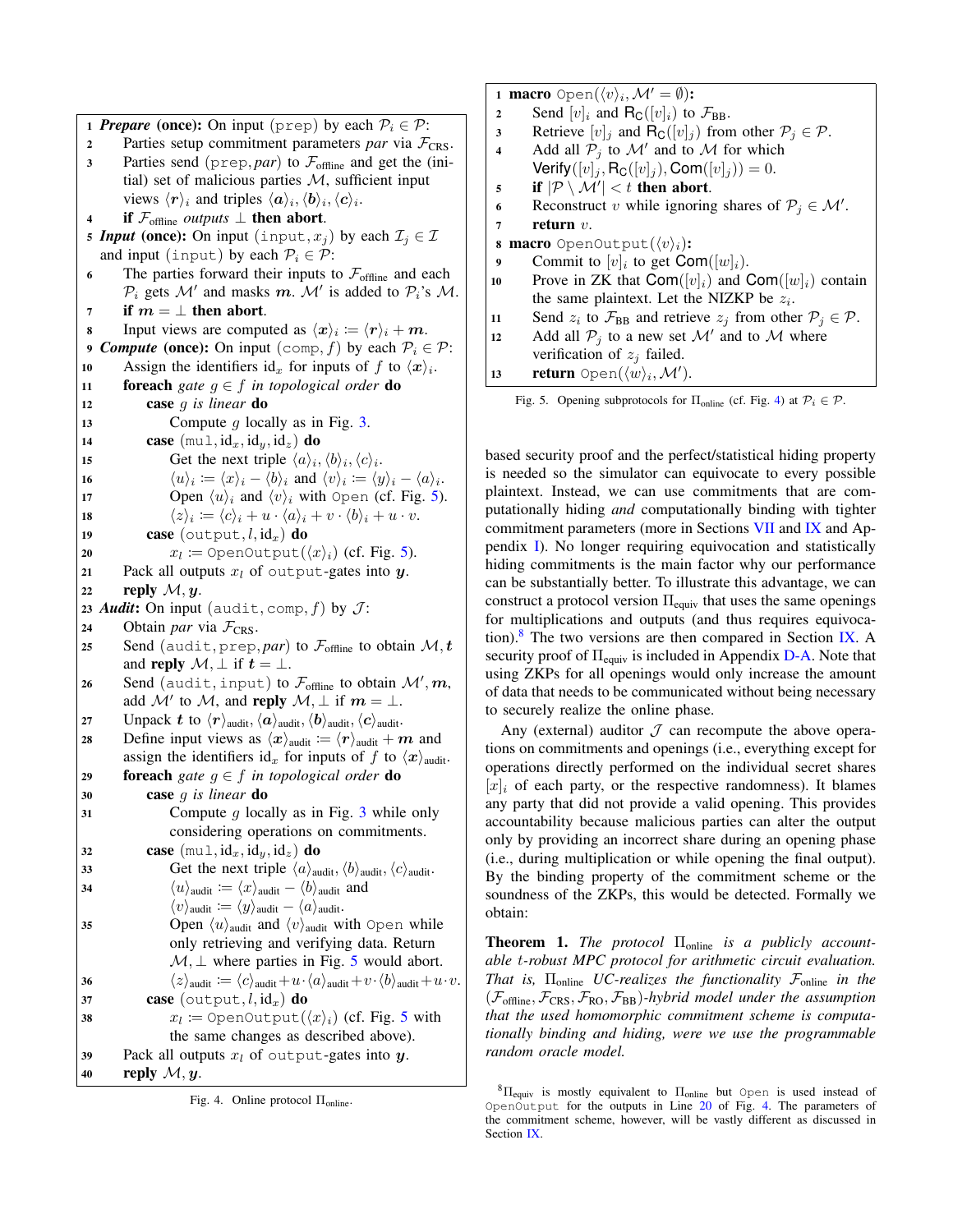*Proof (Sketch).* The proof can be split in two parts, depending on the number of corrupted parties. If  $|C| \geq t$ , the proof is trivial as the simulator gets all necessary data from the functionality. Note that accountability is still given, even if all parties are corrupted, as the commitment parameters are sampled from the CRS and an adversary is unable to break the commitments or the ZKPs.

For  $|C| < t$ , the simulator sets up a local simulation of the offline phase, samples commitment parameters and picks random data for all honest input parties. Controlling the simulation allows it to extract data for corrupted parties.

Up until the final openings, the simulation and a real protocol instance are indistinguishable because only random data is communicated ((shares of) uniformly random masked values and decommitments with randomness chosen as in the protocol). For the final openings of the outputs, the simulator first gets the outputs from the functionality. With knowledge of the shares of corrupted parties (which can be computed locally by the simulator), shares for the honest parties can be chosen in a way that reconstructs the same outputs as given by the functionality. Afterwards, the required ZKP can be faked for honest parties utilizing the random oracle. The final decommitments are then distributed equally to the ones in the protocol as they are constructed in the same way (fresh randomness and shares that reconstruct to the outputs). Finally the simulator collects all corrupted parties for which messages failed verification in M and sets  $\beta$  := abort if the computation in the simulation aborted, or sets  $\beta := \circ \text{k}$  otherwise. The simulator sends  $(\mathcal{M}, \beta)$  to  $\mathcal{F}_{\text{online}}$  and  $\mathcal{F}_{\text{online}}$  provides the final output. For the complete proof, see Appendix [D-A.](#page-23-0) There, we also show how one can guarantee security of the straightforward construction  $\Pi_{equiv}$  that utilizes statistically hiding commitments and trapdoors for equivocation. An added difficulty there (compared to  $[10]$ ,  $[14]$ ) is that the distribution of the final decommitments might reveal that we are in a simulation since decommitments using a trapdoor and the decommitments of linear combinations of views (as in the protocol) have differently distributed randomness.  $\Box$ 

Remark 2. *Our proof shows that* every *party in our protocol that sends a message which cannot be verified is identified and blamed by our judge J, and that corrupted parties can only prevent a correct output by sending such a message. Hence, in our protocol* every *corrupted party that tries to manipulate the output is identified and blamed, even if the protocol does not actually abort. This is a stronger security property than formally required by Definition [2,](#page-6-3) which only requires that the judge outputs a sufficiently large number of corrupted parties, not everyone, and only if the protocol aborts. We note that it does not seem possible to formalize this stronger security property via a general ideal functionality. Such a functionality is not aware of whether a corrupted party actually misbehaves or still follows the protocol honestly since this is part of the simulation within the simulator.*

# <span id="page-9-0"></span>*B. Accountable Robust Offline Phase*

As described above, the offline protocol (see Fig. [6\)](#page-10-0) has to produce *views* of random values, views of Beaver triples, and a masked input  $m$ , all in an accountable and robust way. It uses  $\mathcal{F}_{CRS}$  to compute a second set of commitment parameters par<sup>1</sup> to commit to (components of) ciphertexts, encryption randomness, and commitment randomness (of *par*commitments). Commitments and commitment randomness w.r.t. *par'* is denoted with  $Com'(\cdot)$  and  $R'_C(\cdot)$ , respectively. Commitments with this second parameter set need different properties than the ones that use *par* – they need to be statistically binding (and computationally hiding) so the simulator in our simulation-based proof can extract decommitments of corrupted parties. Other papers [\[10\]](#page-17-19), [\[14\]](#page-17-18) accomplish this by reuse of the BGV encryption scheme. In our situation, however, certain values that we want to be able to extract, e.g., randomness for commitments, might be larger than the plaintext space of BGV, so encryption might not correctly recover these values. We address this by using the same commitment scheme with different parameters par<sup>1</sup> that has a sufficiently large input space to commit to the above mentioned values. We present the specific scheme in Section [VI.](#page-12-0)

We obtain and leverage several synergy effects due to these commitments (using both *par* and *par'*). Firstly, using latticebased commitments (with *par*) we can consistently associate a ciphertext and a commitment to the same plaintext, to create so-called "committing ciphertexts", since both the encryption scheme and the commitment scheme can be constructed on the same plaintext space  $R_p$ . In contrast, a commitment scheme on  $\mathbb{F}_p$  will result in N commitments per ciphertext (at least if used naively on the coefficients of the plaintext); generally schemes on other plaintext spaces than BGV will need a suitable transformation that would still have to guarantee our security properties. These "committing ciphertexts" allow more natural descriptions and ZKPs. The same can be said for commitments with *par'*. Secondly, the use of *par*-commitments allows us to choose BGV parameters that are independent of the parameters of the commitment scheme (cf. Section [VII\)](#page-13-0). Lastly, we can use the *par*'-commitments to make ZKPs more efficient (cf. Section V-B<sub>1</sub>).

Another primitive used in the offline phase is the setup component  $\mathcal{F}_{PK}$  for accountable threshold cryptography (in particular, this is also robust; its realization is presented in Appendix  $B$ ), i.e., computing parties can compute a public key k and can perform distributed decryption together. When we say "decryption" in what follows, we mean this kind of decryption where parties that misbehave during any decryption are detected and the protocol aborts if too many parties misbehaved, considering the misbehavior during this decryption.

To get the necessary views, we have to generate shares and commitments thereof. The commitments should be public, with decommitments known only to a single party. We achieve this by using a (linear) homomorphic encryption scheme to construct (ciphertexts of) shares. If enough parties are honest (exactly when there are not enough corrupted parties to decrypt ciphertexts on their own), the shared values will be uniformly random values as honest parties contribute uniform randomness. With each party producing its own "committing ciphertext" (a ciphertext and a commitment for the same plaintext), we can construct views from these ciphertext shares. Note that each party needs to prove correctness for these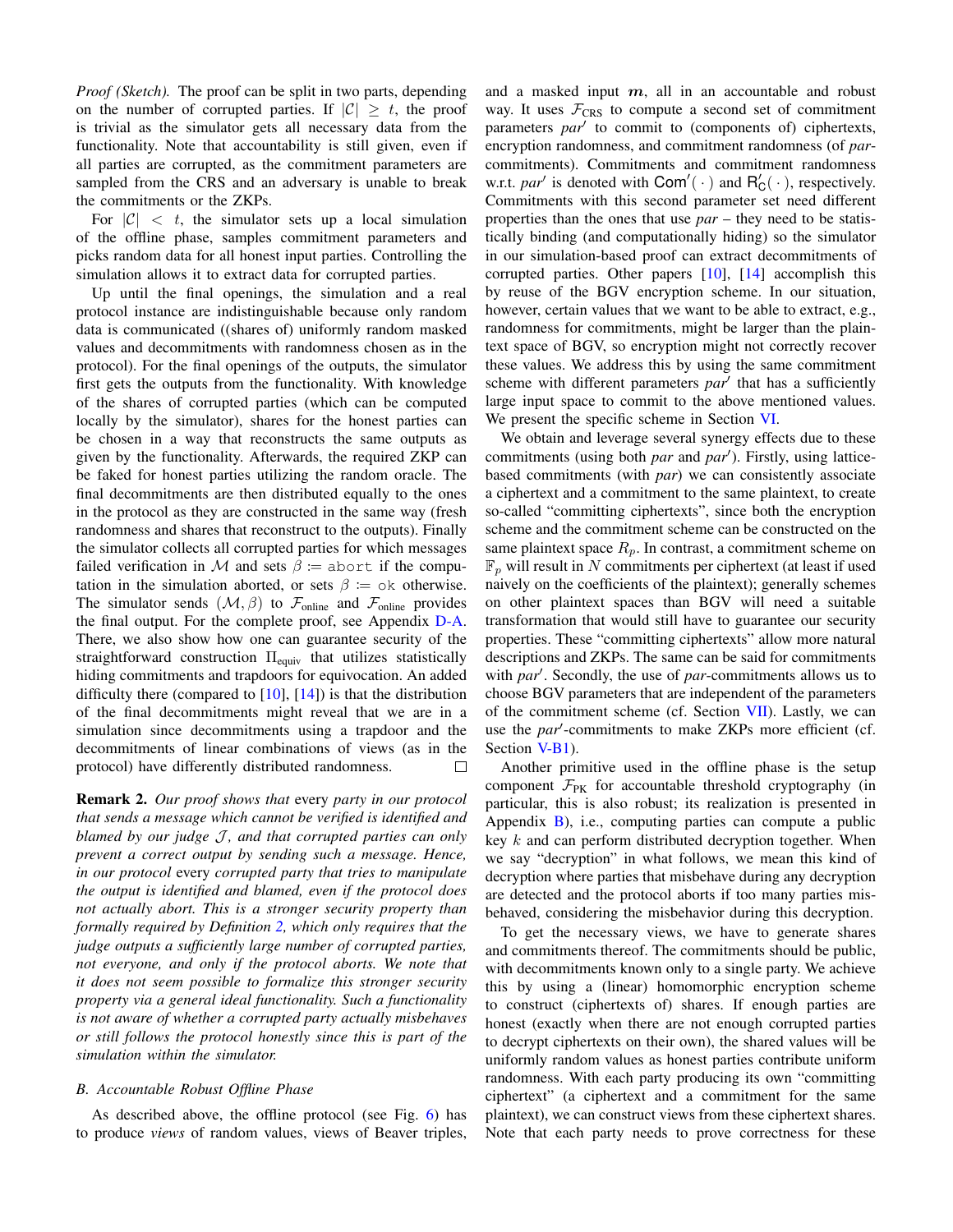1 macro Decrypt $(Enc(x))$ :

- 2 Decrypt with  $\mathcal{F}_{PK}$  to get the decryption x and  $\mathcal{M}'$ for this decryption. Add  $\mathcal{M}'$  to each  $\mathcal{P}_i$ 's  $\mathcal{M}$ .
- 3 if  $x = \perp$  then abort else return x.
- 4 *Prepare* (once): On input ( $prep, par$ ) by each  $P_i \in P$ :
- 5 Parties setup commitment parameters  $par'$  via  $\mathcal{F}_{CRS}$ .
- 6 Parties setup a key k via  $\mathcal{F}_{PK}$  and get a set M.
- 7 if  $k = \perp$  then abort. 8 Sample coefficients  $W_i \stackrel{s}{\leftarrow} U(R_p^{(I+3 \cdot M) \times t})$  to (later)
- construct shares and masks  $y_i \stackrel{s}{\leftarrow} U(R_p^{I+3 \cdot M})$ .
- <span id="page-10-1"></span>9 Encrypt these value to get  $\mathsf{Enc}(\mathbf{W}_i)$ ,  $\mathsf{Enc}(\mathbf{y}_i)$ .
- 10 Commit to  $y_i$  with  $R_C(y_i)$  to get Com $(y_i)$ .
- <span id="page-10-2"></span>11 Commit to the decommitments  $y_i$ ,  $R_C(y_i)$  with *par*<sup>*i*</sup> to get  $\mathsf{Com}'(\bm y_i), \mathsf{Com}'(\mathsf{R}_{\mathsf{C}}(\bm y_i)).$
- 12 Prove Line [9](#page-10-1) to [11](#page-10-2) in ZK. Let the NIZKP be  $z_i$ .
- 13 Send  $z_i$  to  $\mathcal{F}_{BB}$  and retrieve  $z_j$  for other  $\mathcal{P}_j \in \mathcal{P}$ .
- 14 Add  $P_j$  to a new set M' and to M where verification of  $z_i$  failed.
- 15 Use Com $(y_j) = \top$  for  $P_j \in \mathcal{M}'$  and combine coefficients to  $\mathsf{Enc}(\mathbf{W}) \coloneqq \sum_{\mathcal{P}_j \in \mathcal{P} \setminus \mathcal{M}'} \mathsf{Enc}(\mathbf{W}_j).$
- 16 foreach  $\mathcal{P}_j \in \mathcal{P} \setminus \mathcal{M}'$  do
- 17 Define the encrypted share of  $v = W[\cdot, 0]$  as  $\mathsf{Enc}([\boldsymbol{v}]_j) \coloneqq \sum_{l=0}^{t-1} j^l \cdot \mathsf{Enc}(\mathbf{W}) [\ \cdot \ , l].$

$$
\text{is} \hspace{1cm} \bm{m}_j \coloneqq \texttt{Decrypt}(\mathsf{Enc}(\bm{y}_j) - \mathsf{Enc}([{\bm{v}}]_j)).
$$

- 19 Construct the view  $\langle v \rangle_i \coloneqq (\mathbf{y}_i \mathbf{m}_i, \mathsf{R}_{\mathsf{C}}(\mathbf{y}_i)),$  $\mathsf{Com}({\bm y}_1)-{\bm m}_1,\ldots,\mathsf{Com}({\bm y}_n)-{\bm m}_n).$
- 20 Split  $\langle v \rangle_i$  and  $\mathsf{Enc}(v)$  in parts of size I, M, M, M to get views and ciphertexts for  $r, a, b$ , and  $d$ .
- 21 Compute  $Enc(c)$  with SHE or Multiply (Fig. [7\)](#page-12-1).

 $\langle c \rangle_i \coloneqq \langle d \rangle_i +$  Decrypt $(\mathsf{Enc}(c) - \mathsf{Enc}(d)).$ 

- 23 reply  $\mathcal{M}, \langle \bm r \rangle_i, \langle \bm a \rangle_i, \langle \bm b \rangle_i, \langle \bm c \rangle_i$  to  $\mathcal{P}_i$ .
- 24 *Input* (once): On input (input,  $x_j$ ) by each  $\mathcal{I}_j \in \mathcal{I}$ and input (input) by each  $P_i \in \mathcal{P}$ :

25 Each 
$$
\mathcal{I}_j
$$
 and its  $\mathcal{F}_{\text{offline}}$  and  $\mathcal{F}_{\text{PK}}$ .  $\mathcal{I}_j$  also gets key k.

- 26 if  $\mathcal{F}_{\text{offline}}$  *outputs*  $\perp$  then abort.
- 27 Each  $\mathcal{I}_i$  sends  $\mathsf{Enc}_k(x_i)$  and a proof that the encryption is well-formed to  $\mathcal{F}_{BB}$ .
- 28 Each  $P_i$  retrieves  $Enc(x_i)$  from  $\mathcal{F}_{BB}$ .

<sup>29</sup> Replace malformed inputs with zero-ciphertexts.

30 Pack all  $Enc(x_i)$  into  $Enc(x)$ .

$$
\text{supp} \ \mathcal{M}, m \coloneqq \text{Decrypt}(\text{Enc}(x) - \text{Enc}(r)) \text{ to } \mathcal{P}_i.
$$

- 32 *Audit*: On input (audit, prep, *par*) by  $J$ :
- <sup>33</sup> Perform the *Prepare* phase on public data.
- 34 *Audit*: On input (audit, input) from  $J$ :
- <sup>35</sup> Perform the *Prepare* and *Input* phases on public data.

<span id="page-10-0"></span>Fig. 6. Offline protocol Πoffline.

committing ciphertexts in order to safely construct the views.

More specifically, given a committing ciphertext, i.e.,  $\mathsf{Enc}(y_j)$  and  $\mathsf{Com}(y_j)$  for plaintext  $y_j$  of party  $\mathcal{P}_j$ , and an encrypted share  $Enc([v]_j)$  (we describe below how this can be obtained), we can get  $m_j := y_j - [v]_j$  from decrypting  $Enc(y_i)$  – Enc([v]<sub>j</sub>). Then, we have  $Com(y_i)$  –  $m_i$  = Com( $[v]_j$ ), while letting  $\mathcal{P}_j$  compute  $[v]_j := y_j - m_j$  and  $R_{\mathsf{C}}([v]_j) := R_{\mathsf{C}}(y_j)$  where  $R_{\mathsf{C}}(y_j)$  was used to compute Com $(y_i)$ . This gets us views  $\langle v \rangle_i$  for all  $\mathcal{P}_i$  and is enough to generate the required views for  $r, a, b$  (for the inputs and parts of the triples). As this requires a well-formed commitment from party  $P_i$ , we cannot use  $\text{Com}(y_i)$  and thus  $\text{Com}([v]_i)$ if the ZKP for committing ciphertexts did not verify. We use  $\top$  instead for  $\mathcal{P}_i$ , making sure that shares of this party are not used in the online phase (as openings will always fail).

For the above to work, everyone (also external parties who later verify the computation) has to know the encrypted shares  $Enc([v]_i)$ . This requires a different construction in our case with Shamir secret-sharing compared to the standard case of full-threshold secret-sharing. We can utilize the linear homomorphic property of the encryption scheme to first let each party  $P_i$  construct a matrix  $Enc(\mathbf{W}_i)$  of ciphertexts with t columns. The number of rows corresponds to the number of views we want to produce in the offline phase (we assume this or an upper bound for this is known when the offline phase is executed). Adding them up (for parties that could prove correct encryption for their  $\mathsf{Enc}(\mathbf{W}_i)$ ) to  $\mathsf{Enc}(\mathbf{W}) \coloneqq \sum_i \mathsf{Enc}(\mathbf{W}_i)$ makes sure that we get ciphertexts for uniformly random plaintexts, provided not too many parties are corrupted (or they could decrypt alone, know the plaintexts of others, and adjust their own ciphertexts accordingly). This matrix of ciphertexts can be used to construct ciphertexts of shares in the following way:  $\text{Enc}([v]_i) := \sum_{l=0}^{t-1} i^{\overline{l}} \cdot \text{Enc}(\mathbf{w})[\cdot, l].$  This is a share of  $\mathsf{Enc}(v) \coloneqq \mathsf{Enc}(W)[\cdot, 0]$ , which is known to everyone (by having only communication through  $\mathcal{F}_{BB}$ ).

Lattice-based cryptographic primitives like the BGV encryption scheme (cf. Appendix  $A-B$ ) use "noise" to hide the content of a message. If the noise becomes too big then the message can no longer be recovered. Moreover, BDLOP commitments require "small" randomness for decommitments (without a bound on the randomness, commitments are not binding). In our protocols we use ZKPs to prove that committing ciphertext and (normal) ciphertexts were constructed correctly and in particular, that their noise is acceptably small. Since homomorphic operations usually increase the noise, a small initial noise allows us to perform more homomorphic operations on the instances that are proven correct. For latticebased primitives, this also means that the contained "noise" is small (to allow for more homomorphic operations on the instances that are proven correct). To increase efficiency, a standard way to do these proofs is to use a classical aggregation technique [\[59\]](#page-18-17) but this comes with an additional noise growth ("slack") from the ZKPs that is exponential in the (statistical) security parameter  $\eta$ . Instead, we chose to combine this with rejection sampling  $[60]$ <sup>[9](#page-0-0)</sup> which decreases the slack

<sup>&</sup>lt;sup>9</sup>This possibility was already mentioned in  $[67]$ ,  $[68]$  but, to our knowledge, was not used before. We show in Section [VII](#page-13-0) that it can improve parameters in certain settings and formalize the construction for our use-case in Appendix [F.](#page-30-1)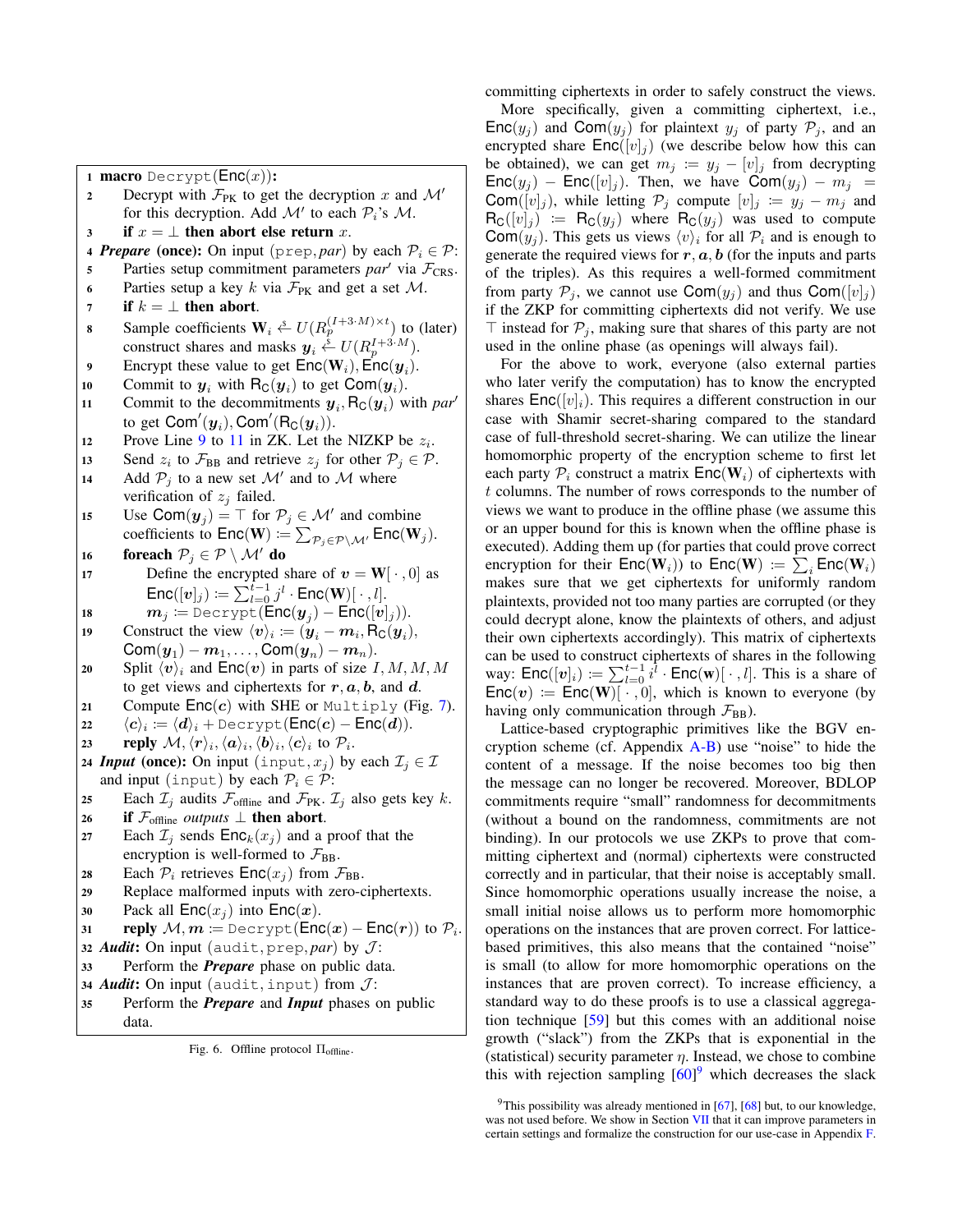by approximately a factor of  $2<sup>\eta</sup>$ . While this does not solve the problem of exponential slack, the potential decreases in noise for both ciphertexts and commitments gives improvements where other ZK techniques are not applicable (see Appendix [F](#page-30-1) for more details and Section [VII](#page-13-0) for an evaluation).

Alternatively, one might consider using *approximate* ZKPs, i.e., proofs where only approximate relations are proven (e.g., for BDLOP [\[56\]](#page-18-14)). *Approximate* ZKPs usually come with a comparably small slack. However, they have worse homomorphic properties than the exact ZKPs, which makes them inapplicable in our setup.

One aspect of the offline phase is still open: generating the final component of multiplication triples. Assuming we have an additional view  $\langle d \rangle_i$  and ciphertexts  $\mathsf{Enc}(d)$ ,  $\mathsf{Enc}(c)$  =  $Enc(a \cdot b)$ , we can do something similar to the view generation and compute  $\langle d \rangle_i + e = \langle c \rangle_i$  where e is the decryption of  $Enc(c) – Enc(d)$ . Getting the ciphertext  $Enc(c)$  can be done in two ways for our protocol. First, as we already have ciphertexts  $Enc(a)$ ,  $Enc(b)$  from generating the views for a and b, we can get  $Enc(c)$  by using the somewhat homomorphic nature of the encryption scheme. The second, more elaborate, way is to use a special ciphertext multiplication protocol. We give a new construction of such a protocol in Fig. [7](#page-12-1) (described in Section [V-B1\)](#page-11-1). This is useful if the encryption scheme does not support ciphertext multiplications natively (if one wants to adapt our protocol to other encryption schemes) or, more importantly, to bootstrap our key generation. We describe this in Appendix [B.](#page-20-0) We note that our MPC protocol is currently the only (efficient) accountable and robust MPC protocol that can be used for bootstrapping key generation.

We finally note that, as described in Section [V-A,](#page-7-0) we use some subroutines of the offline protocol within the input phase of the online protocol. This has the advantage that we can reuse the encryption scheme from the offline phase for providing encrypted inputs. To get the value  $m = x - r$  needed in the online phase, we can simply compute it as the decryption of  $Enc(x) - Enc(r)$  for a ciphertext  $Enc(x)$  of the inputs. Supporting encrypted inputs is a feature that is very useful for future deployment in a wide range of client-server settings, e.g., in e-voting where voters/clients often provide their votes in the form of ciphertexts. For the specific application of e-voting, we describe several extensions of our protocol in Appendix [G-D.](#page-33-1) These allow us, e.g., to enforce additional constraints on inputs and to reduce the number of inputs our protocol has to process.

<span id="page-11-0"></span>Theorem 2. *The protocol* Πoffline *is a publicly accountable and t-robust preprocessing protocol (w.r.t.* Π<sub>online</sub>). *That is,* Πoffline *UC-realizes the functionality* Foffline *in the*  $(\mathcal{F}_{PK}, \mathcal{F}_{CRS}, \mathcal{F}_{RO}, \mathcal{F}_{BB})$ *-hybrid model under the assumption that the used homomorphic encryption scheme is CPA-secure and that the homomorphic commitment schemes are binding and hiding,*[10](#page-0-0) *were we use the programmable random oracle model.*

The proof of this theorem can be found in Appendix [D-B.](#page-25-0)

*1) Linear Ciphertext Multiplication:* While the above construction using somewhat homomorphic encryption (SHE) is enough for an accountable and robust offline phase, we also support an optional subprotocol for ciphertext multiplication (and thus triple generation) that uses only the linearly homomorphic variant of the BGV scheme. The already mentioned benefit of using this for the key generation is expanded upon in Appendix [B.](#page-20-0) The subprotocol (pictured in Fig. [7\)](#page-12-1) works in the spirit of Overdrive's LowGear protocol [\[15\]](#page-17-22) (or BDOZ  $[9]$ : We construct the ciphertext for c by multiplying shares of  $\alpha$  with the ciphertext of  $\beta$  and add noise. However, in our construction we can use the distributed decryption and the homomorphic commitment scheme to make it more efficient and accountable. We prove the correctness of our new multiplication protocol.

As a first step, the protocol in Fig. [7](#page-12-1) computes ciphertexts for  $[a]_i \cdot \textsf{Enc}(b) + \textsf{Enc}_k(0, r)$ , i.e., multiplications of shares of a with ciphertexts of b plus noise  $\mathsf{Enc}_k(0, r)$  (with additional randomness  $r = (v, e)^T$ ). We call this process re-encryption since we get a new ciphertext for the plaintext  $[a]_i \cdot b$ . The results of our re-encryption can then be combined with Rec (the algorithm to reconstruct a secret from shares; recall, this is a weighted sum of t ciphertexts with coefficients in  $\mathbb{F}_p$ ). By the linear homomorphic properties of BGV (multiplying  $[a]_i$  with a ciphertext is a linear operation), we get that the result is a ciphertext for  $c = a \cdot b$ . Obviously, we should only use ciphertexts that are constructed in such a way or the result might be wrong. By only requiring  $t$  correctly multiplied ciphertexts, we get robustness. To get accountability, we use ZKPs again.

With this novel construction, we can utilize efficient ZKPs. As most parts are already committed to (for the simulator in the security proof), we only have to additionally commit to the encryption randomness (and the re-encryption result that will be decommitted immediately). Proving correct commitments for the encryption randomness is done in an aggregated way using the mentioned ZKP aggregation technique; it can be done ahead-of-time for all multiplications. The efficient proofs of linear relations [\[56\]](#page-18-14), [\[69\]](#page-18-23) for the commitment scheme (discussed in Section [VI\)](#page-12-0) make sure that we can prove the correctness of the whole multiplication and re-encryption operation in a single one-shot proof. This improves on, e.g., BDOZ [\[9\]](#page-17-5), where  $\eta$  proofs with one-bit challenges have to be combined to get a soundness error that is negligible in  $\eta$ . Selective failure attacks as in [\[9\]](#page-17-5), [\[15\]](#page-17-22) are not possible as the ZKPs in our protocol make sure that the ciphertexts that are actually used (and decrypted) later are in a valid range. Additionally, only masked ciphertexts are decrypted, so no extra randomness has to be added in the re-encryption, and this is a public (distributed) decryption instead of letting parties decrypt their own shares of c. See Section [VII](#page-13-0) for more details on the differences (w.r.t. parameter sizes) when using this LHE multiplication or SHE BGV directly. The way we get the key material to support these versions of BGV is discussed in Appendix [B.](#page-20-0)

<span id="page-11-1"></span><sup>10</sup>Commitments using the commitment parameters *par* need to be binding and hiding as for the online phase and commitments with *par'* need to be statistically binding and computationally hiding.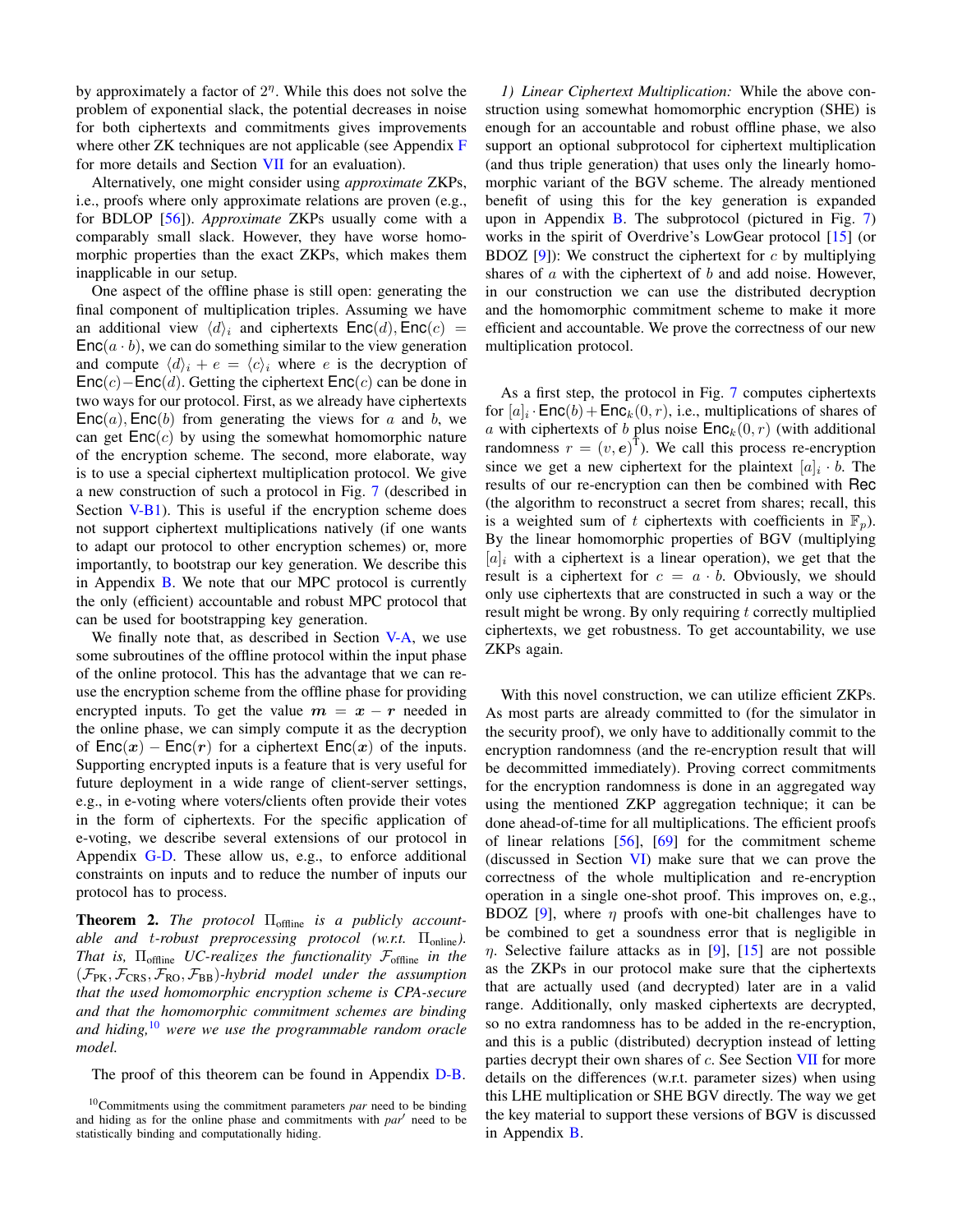1 **macro** Multiply:  $\frac{1}{2}$  to multiply BGV ciphertexts  $Enc(a)$  and  $Enc(b)$  using only LHE 2 Let  $y'_j, m'_j$  be the subset of  $y_j, m_j$  used to construct  $\langle a \rangle_j$ .

- 3 Set views with  $par' : [\mathbf{a}]_i := \mathbf{y}_i \mathbf{m}_i', R'_\mathsf{C}([\mathbf{a}]_i) := R'_\mathsf{C}(\mathbf{y}_i'),$  and  $\mathsf{Com}'([\mathbf{a}]_j) := \mathsf{Com}'(\mathbf{y}_j') \mathbf{m}_j'$  for  $\mathcal{P}_j \in \mathcal{P} \setminus \mathcal{M}'.$
- 4 Generate re-encryption randomness  $(v_i, e_i) \stackrel{s}{\leftarrow} D_{\sigma_v}(R_q^M) \times D_{\sigma_e}(R_q^M)^2$ .
- 5 Compute re-encrypted share of product
- <span id="page-12-2"></span>Enc $([c]_i) := [a]_i \cdot \text{Enc}(b) + \text{Enc}_{k}(0, (v_i, e_i)^T) = \begin{pmatrix} [a]_i \cdot \text{Enc}(b)[0] + k[1] \cdot v_i + p \cdot e_i[0] \\ [a]_i \cdot \text{Enc}(b)[1] + k[0] \cdot v_i + p \cdot e_i[1] \end{pmatrix}$  $\begin{array}{l} [\bm{a}]_i \cdot \mathsf{Enc}(\bm{b})[0] + k[1] \cdot \bm{v}_i + p \cdot \bm{e}_i[0] \ \left[\bm{a}]_i \cdot \mathsf{Enc}(\bm{b})[1] + k[0] \cdot \bm{v}_i + p \cdot \bm{e}_i[1] \end{array} \right)\!.$
- 6 Commit to  $v_i, e_i, \text{Enc}([c]_i)$  with par<sup>*i*</sup>.
- <span id="page-12-3"></span>7 Let Com' $(v_i)$ , Com' $(e_i)$ , Com' $(\text{Enc}([c]_i))$  be the resulting commitments.
- 8 Prove Line [5](#page-12-2) to [7](#page-12-3) in ZK. Let the NIZKP be  $z_i$ .
- 9 Send  $z_i$  and the decommitment for Com'(Enc([c]<sub>i</sub>)) to  $\mathcal{F}_{BB}$ . Retrieve  $z_j$  and the decommitment for other  $\mathcal{P}_j \in \mathcal{P}$ .
- 10 Add  $P_j$  to M and M' if verification of  $z_j$  failed or Verify<sub>par</sub> ( $\text{Enc}([c]_j)$ ,  $R'_C(\text{Enc}([c]_j))$ , Com' ( $\text{Enc}([c]_j)$ ) = 0.
- 11 return  $Enc(c) := Rec(Enc([c]_1), \ldots, Enc([c]_n))$  using  $\mathbb{F}_p$ -coefficients while ignoring shares of  $\mathcal{P}_j \in \mathcal{M}'$ .

<span id="page-12-1"></span>Fig. 7. Multiplication subprotocol for  $\Pi_{\text{offline}}$  (cf. Fig. [6\)](#page-10-0) at  $\mathcal{P}_i \in \mathcal{P}$ .

# VI. LATTICE-BASED COMMITMENTS

<span id="page-12-0"></span>Our protocol requires a suitable homomorphic commitment scheme. As we will see in Section [VII,](#page-13-0) the Pedersen commitment scheme that is used in related works [\[10\]](#page-17-19), [\[14\]](#page-17-18) does not combine very well with BGV encryption, i.e., it requires increasing the modulus of the underlying plaintext space and thereby negatively impacts performance. To address this mismatch (and to get a fully lattice-based protocol), we propose using lattice-based commitments instead.

There exists a wide variety of lattice-based commitment schemes, e.g., [\[56\]](#page-18-14), [\[70\]](#page-18-24)–[\[73\]](#page-18-25). The overall best suited scheme appears to be the BDLOP commitment scheme [\[56\]](#page-18-14), which offers efficient zero-knowledge proofs for our offline phase and can be instantiated, using different parameters, to be either statistically hiding or statistically binding as required by our offline and online phases (cf. Section [V\)](#page-6-1). However, we cannot use BDLOP directly since it offers only limited homomorphic properties. In what follows, we first recall BDLOP and then propose a modification that improves the homomorphic property to be sufficient for our protocol while keeping the modulus of the plaintext space small (as opposed to Pedersen commitments).

The BDLOP scheme is based on the Module-Short Integer Solution (M-SIS) and Module-Learning With Errors (M-LWE) problems [\[57\]](#page-18-15), [\[74\]](#page-18-26). The (public) commitment parameters consist of two matrices  $A_0 := (I_{d_1} A'_0)$  and  $A_1 := (0_{1 \times d_1} I_1 A'_1)$ where  $\mathbf{A}'_0 \in R_p^{d_1 \times (1+d_2)}$  and  $\mathbf{A}'_1 \in R_p^{1 \times d_2}$  are uniformly random sub-matrices. With  $par \coloneqq (\mathbf{A}_0, \mathbf{A}_1)$ , we can define the commitment procedure for  $x \in R_p$  with small randomness r as

$$
\operatorname{Com}_{par}(x,r) \coloneqq c = \begin{pmatrix} c[0] \\ c[1] \end{pmatrix} = \begin{pmatrix} \mathbf{A}_0 \cdot r \\ \mathbf{A}_1 \cdot r + x \end{pmatrix} \pmod{p},
$$

while verification Verify(x, r, c) checks if  $\text{Com}(x, r) = c$  and  $||r[i]|| \leq B_r, 0 \leq i < d_2 + d_1 + 1$ .<sup>[11](#page-0-0)</sup> Generally,  $B_r$  should not be too large as otherwise the underlying M-SIS problem becomes easy and the scheme is no longer binding. This can be prevented by increasing the modulus  $p$  and thereby increasing the hardness of the M-SIS problem. Further information on zero-knowledge proofs and the already mentioned approximate commitments is provided in Appendix [E.](#page-28-0)

Homomorphic operations increase the randomness/noise of the resulting commitment. To allow for more operations, one can increase the bound  $B_r$ . E.g., using  $2 \cdot B_r$  allows for decommitting to Com $(x_1, r_1)$  + Com $(x_2, r_2)$  with  $x_1 + x_2$ and  $r_1 + r_2$ . However, using Beaver triples for multiplication as in our protocol requires a homomorphic computation of  $d := u \cdot a + v \cdot b + c$  for commitments a, b, c, d and uniformly random  $u, v \in R_p$ . The multiplication with  $u, v$  introduces a factor  $p$  into the noise of  $d$ , i.e., the noise of  $d$  is upper bounded by *at least*  $B_r \cdot (1+p)$  where  $B_r$  is the bound for a, b, c (cf. [\[56\]](#page-18-14) for more details on the norm estimates).<sup>[12](#page-0-0)</sup> For practical choices of  $B_r$  (or  $\sigma_r$ ), this bound allows trivially decommitting d to arbitrary values, i.e.,  $d$  is not binding. Increasing the modulus  $p$  does not solve this problem since the upper bound of the noise of  $d$  also linearly depends on  $p$ . We explain this issue in more detail in Appendix [E.](#page-28-0)

Intuitively, to solve the issue we have to use two independent moduli for (the noise of)  $a, b, c, d$  and the (masked) values  $u, v$ . This would allow us to increase the modulus of the commitments without also increasing the noise bound of  $d$  (which then only depends on the now independent modulus of  $u, v$ ) such that  $d$  can become binding. However, for Beaver multiplication to hide the inputs of the commitments, we need that the modulus used for the plaintexts in  $a, b, c, d$  is the same as the modulus for  $u, v$ . We thus propose a modification of the above scheme that uses two different moduli for commitments. That is, for the randomness r and the first component  $c[0]$  we use a modulus  $p'$  that is an integer multiple of the prime  $p$ , while all message-related components (i.e.,  $c[1] = A_1 \cdot r + x$ ) are modulo  $p<sup>13</sup>$  $p<sup>13</sup>$  $p<sup>13</sup>$ . For the scheme with the above modifications, we get the following theorem.

 $11$ In the computationally secure case,  $r$  is sampled uniformly at random with  $L^{\infty}$ -norm at most  $B_r$ . For statistically binding (and extractable) commitments, r is sampled from  $D_{\sigma_r}(R^{d_2+d_1+1})$ . The latter also induces a bound  $B_r \geq \sigma_r \cdot \sqrt{2 \cdot N}$  on the  $L^2$ -norm of  $r[i]$  with overwhelming probability in N.

<sup>&</sup>lt;sup>12</sup>Depending on the norm one is considering, additional factors of, for example,  $\sqrt{N}$  (for the  $L^2$ -norm) or N (for the  $L^{\infty}$ -norm) appear in front of p.

 $13$ This idea is similar to  $[69]$ , but  $[69]$  considers the case of two primes with  $p' < p$ . In contrast, we consider and argue security of the case  $p \mid p'$ . We further note that our scheme, by supporting non-primes  $p'$ , comes with the added benefit of enabling more efficient implementations by splitting  $p'$ into multiple smaller primes [\[75\]](#page-18-27).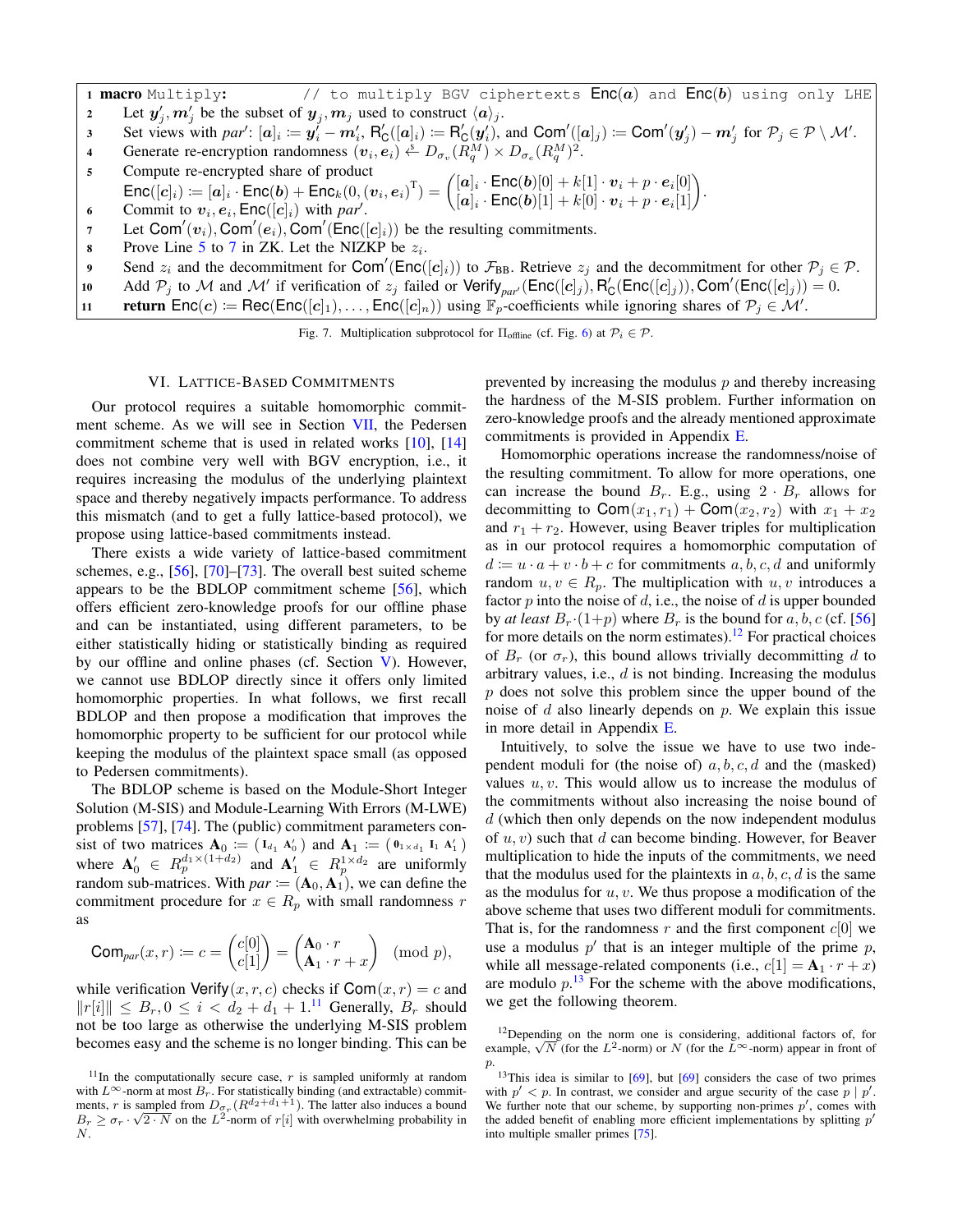Theorem 3 (Generalization of BDLOP). *The BDLOP commitment scheme with the above generalization is binding and hiding. The strength of the binding property (computationally or statistically) is based on the hardness of M-SIS. The strength of the hiding property (computationally or statistically) is based on the hardness of M-LWE.*

In Appendix  $E$ , we provide full details of our construction, show that security of our construction can still be reduced to the M-SIS and M-LWE assumptions, and that only  $p'$ , but not p, needs to be increased to improve the binding property. Hence, we can simply increase  $p'$  to a level such that the results d of our Beaver multiplication (with the verification bound  $B_r (1+p)$  can be verified but are still binding. Observe that the plaintexts in this construction indeed remain hidden in Beaver multiplication since they use the same modulus  $p$ as the masked plaintexts  $u, v$ .

Note that our construction is not only useful for Beaver multiplications. More generally, it can be used to improve the homomorphic properties of the commitment scheme by changing  $p'$  without changing/affecting the modulus  $p$  of the plaintext space, which is unlike for the original commitment. Hence, one can simply increase  $p'$  to support a larger number of homomorphic additions (e.g., to the level required by circuits for our MPC protocol) without affecting other primitives that use the same plaintext space (such as the BGV scheme in our protocol). Thus, our construction might also be useful for other protocols and even in contexts outside of MPC.

To be suitable for simulation-based MPC security proofs, the above commitment scheme additionally requires trapdoors for the simulator to equivocate and extract messages from the above commitment scheme. Note that, due to our construction for opening outputs in the online phase, we only need the second property, i.e., to be able to extract messages. However, we will additionally provided a protocol  $\Pi_{equiv}$  that uses equivocation like some of the related work, e.g. [\[10\]](#page-17-19), [\[14\]](#page-17-18), and compare the two approaches in Section [IX.](#page-15-0) We add such trapdoors by following and adapting the construction of Damgård et al.  $[76]$  $[76]$  to the generalized variant of BDLOP (cf. Appendix  $E$  for full details). In our protocol we use our modification of BDLOP to commit to values in  $R_p$  during the online phase. To commit to values from  $R_q$  in the offline phase, where the modulus of the input space is already much bigger and, in particular, no Beaver multiplications are required, we can simply use the original scheme (with trapdoors added as in  $[76]$ ,  $[77]$ ). We denote the public commitment parameters of this second instance by par<sup>1</sup>.

# VII. PARAMETERS

<span id="page-13-0"></span>To illustrate and judge practicality of our protocol, here we compute the necessary parameters for the BGV encryption scheme and the (generalized) commitment scheme of Section [VI.](#page-12-0) The asymptotic and concrete complexity of our protocol is analyzed in Section [VIII.](#page-14-0) Our methodology is described in Appendix [I.](#page-34-0)

*BGV Parameters:* The main parameter that determines practicality of the BGV scheme is the ciphertext modulus



<span id="page-13-1"></span>Fig. 8. Comparison of BGV parameters against TopGear, LowGear, and SPDZ for  $\log p = 64$  (top) and  $\log p = 128$  (bottom). Parameters are essentially independent of the choice of t and n, with the above values being for  $n =$  $t = 2$ . E.g., for  $\eta = 80$  and  $\log p = 64$ , increasing  $n = t$  from 2 to an extreme value of 4096 increases  $\log q$  only by relatively few bits from 529 to 584.

 $q$ .<sup>[14](#page-0-0)</sup> We have computed the parameters for an LHE and an SHE version of our protocol, with the results shown in Fig. [8.](#page-13-1) As parameters for other efficient two-phase protocols with (publicly) identifiable abort are not available, we instead use the BGV parameters of LowGear [\[15\]](#page-17-22) and TopGear [\[16\]](#page-17-24) (two recent very efficient protocols without identifiable abort) in addition to classical SPDZ [\[7\]](#page-17-3), [\[8\]](#page-17-4) as a baseline for a comparison of our parameters. As can be seen from this comparison, the additional zero-knowledge proofs of correct decryption used to obtain public accountability of our protocol result in somewhat larger parameters. However, the parameters are still in a practical range that is rather close to those highly efficient protocols. Also, the parameters show a near identical slope, suggesting that our protocol adds only a "constant" overhead compared to current SPDZ-like protocols.

Recall that our offline phase combines zero-knowledge proof aggregation [\[59\]](#page-18-17) with rejection sampling [\[60\]](#page-18-18). To evaluate the benefits of this techniques also for other SPDZlike protocols, we have also computed the BGV parameters of a theoretical version of our protocol without proofs of correct decryption. The resulting protocol is denoted by "agg. + rej.". Our evaluation allows for the first time to estimate the advantage of this combined technique if employed in other (non-accountable) SPDZ-like protocols. To summarize, for the bigger plaintext space  $(\log p = 128)$  the combined aggregation technique yields slightly tighter parameters than

<sup>&</sup>lt;sup>14</sup>While N also depends on the security parameter  $\eta$ , changing N does not affect the combined size of ciphertexts (an increase of  $N$  allows for encrypting more plaintexts within each ciphertext). We thus concentrate on q.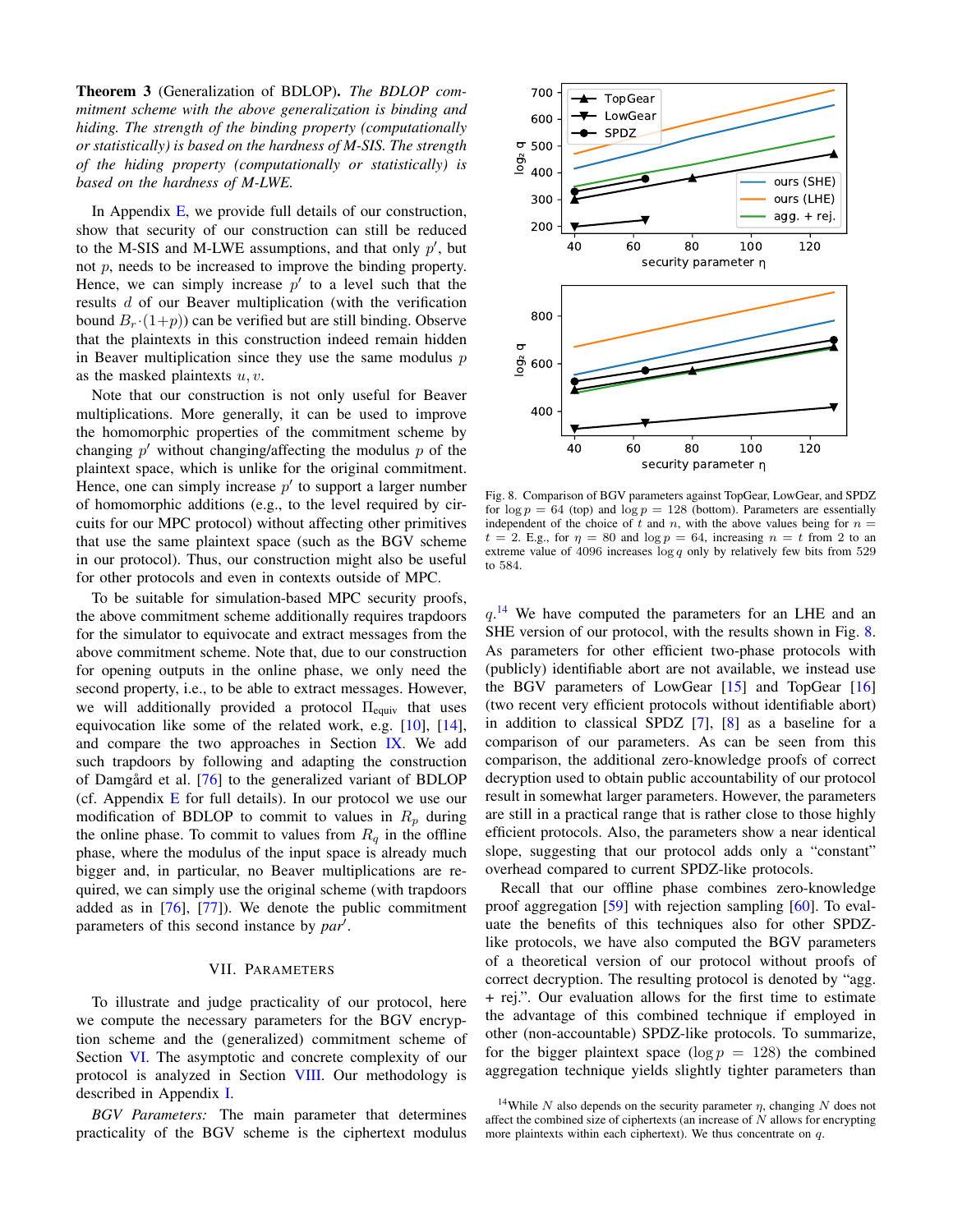

<span id="page-14-1"></span>Fig. 9. Comparison of BGV parameters against Cunningham et al. [\[14\]](#page-17-18) with elliptic curve (EC) and quadratic residue (QR) Pedersen commitments.

TopGear and classical SPDZ. We suspect that this is even more pronounced for larger plaintext sizes, which might make this technique worth considering also for other SPDZ-like protocols that cannot use techniques employed in TopGear (aggregating proofs over all parties; this prevents identifying individual misbehaving parties) to decrease parameters.

We have also computed the BGV parameters necessary to use our construction with Pedersen commitments (based on elliptic curves or quadratic residues; as suggested by Cunningham et al. [\[14\]](#page-17-18)) instead of our lattice-based commitment scheme, see Fig. [9.](#page-14-1) The comparison shows that the choice of a lattice-based commitment scheme indeed synergizes with the lattice-based BGV encryption scheme, leading to lower parameters. Note that, due to our modification to the commit-ment scheme (cf. Section [VI\)](#page-12-0), we can improve the binding property and the homomorphic properties of our scheme without affecting the plaintext size. That is, we can actually use a plaintext space with constant size independent of the security parameter (blue and orange line), further improving the resulting BGV parameters.

*BDLOP Parameters:* Since the commitment parameters are not completely circuit independent  $(p'$  depends on the number of homomorphic operations required by the circuit as illustrated in Section  $VI$ ), we also had to estimate the number of commitment operations in the online phase. For this, we chose ResNet152 [\[78\]](#page-18-30) as example of a non-trivial circuit.

To summarize Table [II,](#page-14-2) we achieve small (or even minimal) dimensional parameters  $d_2$ ,  $d_1$  for commitments. Furthermore, the modulus  $p'$  remains at practical sizes and increase only moderately in  $\eta$  and  $p$  (N and q are the same as for, and thus determined by, the BGV scheme; additionally, in Appendix [I,](#page-34-0) we show that changing  $N$  can have negative effects on the efficiency of BDLOP). Notably, by our modification to the commitment scheme (Section [VI\)](#page-12-0), the modulus  $p'$  used for commitments in the particularly critical online phase can be chosen to be the product of multiple machine-word-sized primes, which makes very efficient implementations possible [\[75\]](#page-18-27). Also note that for commitments with *par'*, we do not need to increase the modulus of the commitment scheme and can use the BGV modulus  $q$ . We also computed parameters for the generalized commitment scheme but with equivocation. The results can be found in Appendix [I](#page-34-0) and the impact on our protocol's performance is analyzed in Section [IX.](#page-15-0) Altogether,

TABLE II COMMITMENT PARAMETERS FOR  $R_p$  and  $R_q$ 

<span id="page-14-2"></span>

|          |        |       |            | for $R_p$ with par |       |           | for $R_q$ with par' |                |          |
|----------|--------|-------|------------|--------------------|-------|-----------|---------------------|----------------|----------|
| $\log p$ | $\eta$ | N     | $\log h^a$ | $d_2$              | $d_1$ | $\log p'$ | $d_2$               | $d_1$          | $\log q$ |
| 32       | 40     | 16384 | 59         | 1                  |       | 120       | $\overline{c}$      | 1              | 352      |
| 32       | 64     | 16384 | 59         | 1                  | 1     | 134       | 2                   | 2              | 416      |
| 32       | 80     | 16384 | 59         |                    |       | 142       | $\overline{c}$      | $\overline{c}$ | 458      |
| 32       | 128    | 32768 | 60         |                    |       | 170       | 1                   | 1              | 589      |
| 64       | 40     | 16384 | 91         |                    |       | 152       | 2                   | 2              | 418      |
| 64       | 64     | 16384 | 91         | 1                  |       | 166       | $\overline{c}$      | $\overline{c}$ | 480      |
| 64       | 80     | 32768 | 92         |                    |       | 176       |                     |                | 530      |
| 64       | 128    | 32768 | 92         | 1                  |       | 202       | 1                   | 1              | 653      |
| 128      | 40     | 32768 | 156        | 1                  |       | 218       | 1                   | 1              | 553      |
| 128      | 64     | 32768 | 156        |                    |       | 232       |                     |                | 616      |
| 128      | 80     | 32768 | 156        |                    |       | 240       | $\overline{c}$      | $\overline{c}$ | 658      |
| 128      | 128    | 32768 | 156        | 1                  |       | 266       | 2                   | 2              | 780      |

*<sup>a</sup>* homomorphic factor, i.e., the longest chain of linear operations while evaluating ResNet152 is equivalent to summing up  $h$  fresh commitments

our analysis shows that our parameters are well within the realm needed for complex applications.

# VIII. DISCUSSION AND COMPARISON

<span id="page-14-0"></span>As already discussed in the introduction (cf. Table [I\)](#page-3-0), to the best of our knowledge the combination of publicly identifiable abort (or, more generally, public accountability) and robustness has not been considered for efficient two-phase protocols. The protocol that comes closest to this goal is a combination of Cunningham et al.'s protocol [\[14\]](#page-17-18), which is a SPDZlike protocol that offers strong publicly identifiable abort, with a best-of-both-worlds protocol [\[50\]](#page-18-10), [\[53\]](#page-18-11) that provides robustness. While not formally proven,  $15$  this combination, which we denote by  $\text{BoBW}_{[14]}$  $\text{BoBW}_{[14]}$  $\text{BoBW}_{[14]}$ , likely provides strong publicly identifiable abort (and also strong public accountability) while additionally being robust.

Let us first discuss why simply restarting the protocol is not enough (and constructions as in [\[50\]](#page-18-10), [\[53\]](#page-18-11) are needed). The usual notion of security with abort involves an ideal functionality that models the real protocol. There, in almost all cases, the adversary learns the output of the protocol in case of an abort (or even gets to know the output and has then the chance to cause an abort based on this knowledge). With this knowledge, the subsequent protocol runs could be influenced. An example where this gets very apparent is in auctions. Knowing the auction result (possible only the winner; other settings might include the highest bid as well), an adversary can easily abort the auction and use a higher bid in the next run. As already mentioned, restarting the protocol is also simply undesirable in the client-server context, e.g., in e-voting, where it implies re-running the election. With this in mind, we continue with the comparison of our protocol and  $BoBW_{[14]}$  $BoBW_{[14]}$  $BoBW_{[14]}$ .

Table [III](#page-15-1) provides an overview of the properties of our protocol, BoBW protocols [\[50\]](#page-18-10), [\[53\]](#page-18-11), and Cunningham et al.'s protocol [\[14\]](#page-17-18), where the properties of  $BoBW_{[14]}$  can be derived from the combination of  $[50]$ ,  $[53]$  and  $[14]$ . The table shows the number of corrupted parties that are needed to break

 $15[50]$  $15[50]$ ,  $[53]$  consider and give proofs for the traditional non-client-server setting where at least one participant is honest.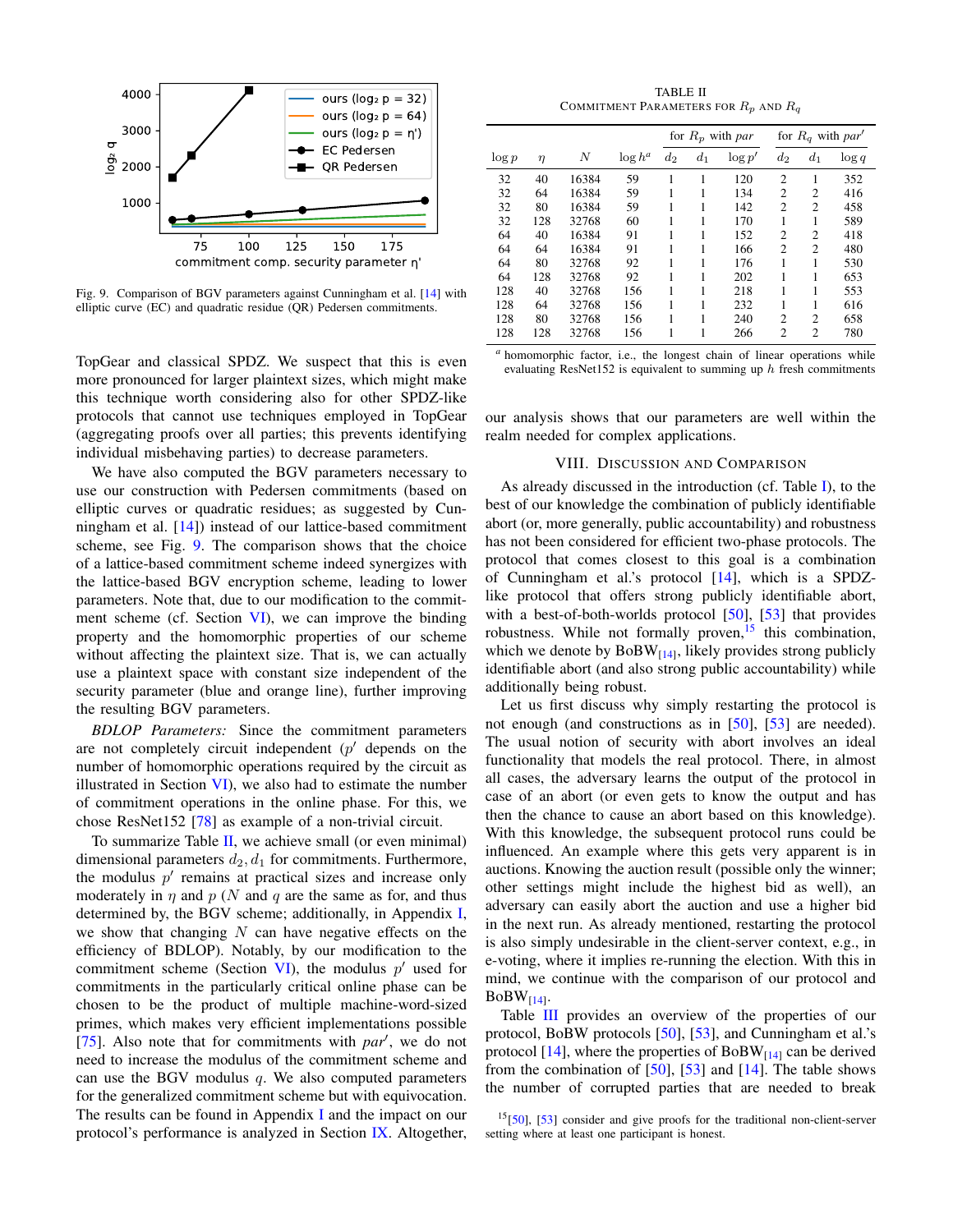TABLE III COMPARISON OF MPC PROTOCOLS

<span id="page-15-1"></span>

|                                       | ours          | $[50]$ , $[53]$ <sup>a</sup>     | [14]          | [11]             | [31]             |
|---------------------------------------|---------------|----------------------------------|---------------|------------------|------------------|
| Pub. acc.                             |               |                                  |               |                  |                  |
| Strong prop.                          |               |                                  |               |                  |                  |
| Priv. thresh.                         | t             | $\max\{t, n -  \mathcal{M} \}^b$ | $\, n$        | $\boldsymbol{n}$ | $\boldsymbol{n}$ |
| Abort thresh.                         | $n-t+1$       | $n-t+1$                          |               |                  |                  |
| Online com. $c$                       | $n \cdot  f $ | $n \cdot \Pi$                    | $n \cdot  f $ | $n^2 \cdot  f $  | $n^2 \cdot  f $  |
| Online cmp. <sup><math>d</math></sup> | $n \cdot  f $ | $n \cdot \Pi$                    | $n \cdot  f $ | $n^2 \cdot  f $  | $n^2 \cdot  f $  |
| Online rnd.                           |               | $n \cdot \Pi$                    |               |                  |                  |
| Offline com. $c$                      |               | $\Pi_{\rm off}$                  | $n \cdot  f $ | $n^3$ .          | $n^2 \cdot  f $  |
|                                       |               |                                  |               |                  |                  |

*a* Internally restart resp. run in parallel up to  $O(n)$  instances of another protocol. Most properties depend on the underlying protocol, denoted by the placeholder Π.  $\Pi_{\text{off}}$  denotes the offline phase of Π. For complexities, Π denotes the combined complexity of *both* the online and the offline phase. In case of [\[53\]](#page-18-11), certain protocols allow for reducing the online complexity from  $\Pi$  to  $\Pi_{\text{on}}$  by performing (some) additional steps in the offline phase. But this optimization is not applicable for [\[14\]](#page-17-18).

 $M$  is the set of parties that caused an abort and thus a restart.

 $c$  Number of broadcasts / stores on the bulletin board in  $\mathcal{O}$ -notation; |f| denotes the number of multiplication resp. AND gates in a circuit  $f$ .

*<sup>d</sup>* Operations *per party* in <sup>O</sup>-notation; <sup>|</sup>f<sup>|</sup> denotes the number of addition and multiplication resp. XOR and AND gates.

privacy and robustness. We also indicate whether the protocols provide accountability (resp. publicly identifiable abort) and whether this property is strong, i.e., still holds even if all protocol participants/servers are malicious. We further give the asymptotic complexity for the overall communication during online and offline phases, for the number of communication rounds during the online phase, and for the computations of the online phase. In what follows, we discuss the differences between our protocol and  $BoBW_{[14]}$  $BoBW_{[14]}$  $BoBW_{[14]}$  in detail.

*Comparison of Properties:* The security properties and thresholds of our protocol and  $BoBW_{[14]}$  $BoBW_{[14]}$  $BoBW_{[14]}$  are mostly identical, except that the privacy property of  $BoBW_{[14]}$  $BoBW_{[14]}$  $BoBW_{[14]}$  can tolerate a larger number of corrupted parties in certain cases, namely if the set of parties  $M$  that have caused an abort is small (observe that this is therefore not a static bound but rather depends on a specific run). Note that, in situations where one expects only a very small number of parties to try to abort the protocol (due to the deterrence factor of accountability coupled with strong contractual or financial incentives), one generally would choose a large threshold  $t$ , in which case there is only a small potential difference.

The advantage in terms of privacy of  $BoBW_{[14]}$  $BoBW_{[14]}$  $BoBW_{[14]}$  comes at the cost of using protocol iteration, which not only negatively impacts performance (see below) but also makes  $BoBW_{[14]}$  $BoBW_{[14]}$  $BoBW_{[14]}$ unsuitable for certain client-server applications. In contrast, our protocol avoids protocol iteration entirely. It is therefore the first and only efficient two-phase protocol with public accountability and robustness that is suitable even for clientserver applications where clients cannot be expected to deal with the downsides of protocol iteration.

*Asymptotic Performance Comparison:* In terms of asymptotic communication, computation, and round complexity, our protocol outperforms BoBW $_{[14]}$  $_{[14]}$  $_{[14]}$  (at least) by a factor of  $\mathcal{O}(n)$ in all aspects except for offline communication, where we require an additional factor of  $\mathcal{O}(n)$ . More specifically, we achieve the same online complexity as Cunningham et al. but manage to additionally provide robustness while avoiding the iteration technique used by the best-of-both-world proto-cols [\[50\]](#page-18-10), [\[53\]](#page-18-11). Hence, in the optimal situation for  $BoBW_{[14]}$  $BoBW_{[14]}$  $BoBW_{[14]}$ where no malicious parties cause an abort and thus the online phase of  $BoBW_{[14]}$  $BoBW_{[14]}$  $BoBW_{[14]}$  requires just a single iteration of Cunningham et al.'s protocol, both  $BoBW_{[14]}$  $BoBW_{[14]}$  $BoBW_{[14]}$  and our protocol have identical online complexity. However, the performance of the online phase of  $BoBW_{[14]}$  $BoBW_{[14]}$  $BoBW_{[14]}$  progressively deteriorates with every abort. Notably, each rerun of [\[14\]](#page-17-18) due to an abort requires first rerunning the entire (expensive) offline phase within the online phase of  $BoBW_{[14]}$  $BoBW_{[14]}$  $BoBW_{[14]}$ , which is impractical.<sup>[16](#page-0-0)</sup> In contrast, our protocol retains the same level of efficiency independently of the number of malicious parties trying to cause aborts and without rerunning its offline phase within the online phase.

Above, we have compared our protocol with the only other protocol that might provide both public accountability and robustness. Next, we compare our protocol with other twophase protocols to show that our protocol achieves the desired security while also retaining the advantages of the underlying SPDZ-like structure.

Table [III](#page-15-1) provides a comparison of our protocol with three efficient two-phase protocols that offer public accountability but no robustness [\[11\]](#page-17-17), [\[14\]](#page-17-18), [\[31\]](#page-18-0). Compared to these protocols, we achieve identical or better asymptotic complexity, except for the online round complexity of Baum et al.'s protocol [\[31\]](#page-18-0) and, as mentioned, the offline communication complexity of Cunningham et al.'s protocol [\[14\]](#page-17-18), which are better. Note that  $[11]$ ,  $[31]$  do not achieve strong publicly identifiable abort (cf. Table [I\)](#page-3-0) and are based on primitives whose security breaks down entirely if all servers are corrupted (e.g., information theoretic signatures). So they cannot be adapted to the fully corrupted case without redesigning the entire protocols.

More generally, even when compared to highly-efficient SPDZ-like protocols without public accountability such as [\[6\]](#page-17-2)– [\[9\]](#page-17-5), [\[12\]](#page-17-21), [\[15\]](#page-17-22), [\[16\]](#page-17-24), [\[19\]](#page-17-25), [\[20\]](#page-17-6), our protocol still manages to achieve comparable asymptotic complexity. The main difference lies in the concrete computational overhead introduced by the commitments used for accountability, whereas the simple field operations and information theoretic MACs used by most SPDZ-like protocols are computationally less costly in practice. We discuss the concrete performance of our protocol next.

# IX. CONCRETE EVALUATION

<span id="page-15-0"></span>We compare the concrete performance of our protocol to SPDZ, a state-of-the-art protocol without our additional security properties, and Cunningham et al.'s protocol [\[14\]](#page-17-18). The comparison with [\[14\]](#page-17-18) serves as an approximation of the so far theoretical BoBW<sub>[\[14\]](#page-17-18)</sub>, discussed in Section [VIII:](#page-14-0) The online phase of [\[14\]](#page-17-18) (without performing lazy verification of commitments) is essentially the online phase of  $BoBW_{[14]}$  $BoBW_{[14]}$  $BoBW_{[14]}$  in an ideal case, i.e., without restarts. The combination of several

<sup>&</sup>lt;sup>16</sup>It might be possible to precompute the offline phase of  $[14]$  for all subsets of parties, but this introduces an additional factor of  $\mathcal{O}(2^n)$  to the offline phase of  $BoBW_{[14]}$  $BoBW_{[14]}$  $BoBW_{[14]}$ .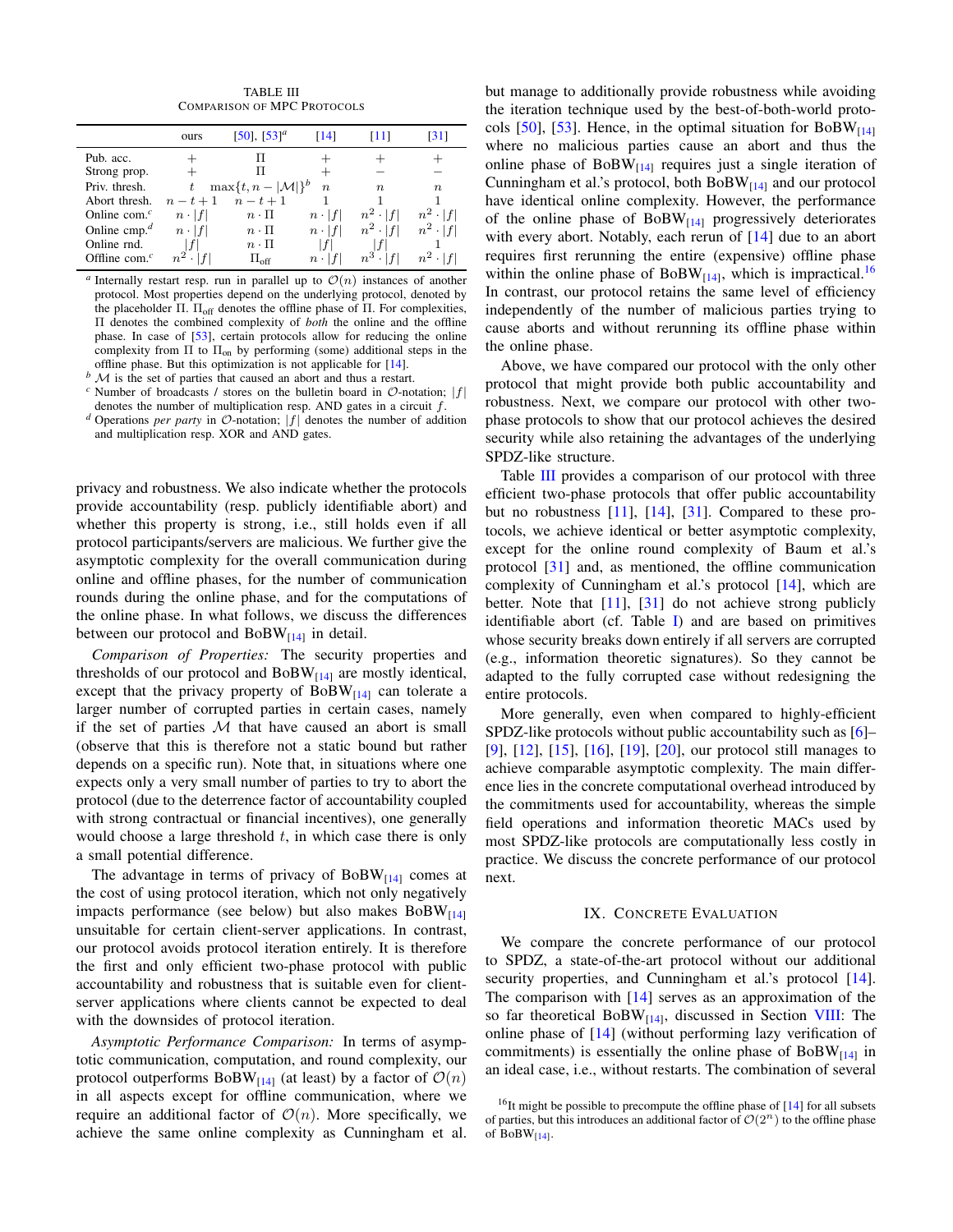<span id="page-16-1"></span>

<span id="page-16-5"></span><span id="page-16-2"></span><span id="page-16-0"></span>Fig. 10. Runtime for evaluating "network A" [\[1\]](#page-17-1), [\[79\]](#page-18-31) (118016 addition and 118272 multiplication gates, with batch size  $b = N = 32768$ ; see Appendix [J\)](#page-36-0) in the online phase and runtime of the offline phase to prepare the necessary Beaver triples. Timings are amortized for an evaluation in the following setting:  $n = 3$ ;  $t = 2$ ;  $\log p = 128$ ; single-threaded computation (AMD EPYC 7443 CPU); bandwidth limited to  $1 \text{ Gbit s}^{-1}$ ; statistical and

computational security parameters are 40 bit and 128 bit, respectively.

offline and online phases of [\[14\]](#page-17-18) (including verification for aborted online phases) corresponds to  $BoBW_{[14]}$  $BoBW_{[14]}$  $BoBW_{[14]}$  with restarts.

We have experimentally evaluated the runtime of all protocols for a concrete setting, where a small neural network ("network A" as in MP-SPDZ  $[79]$ ,  $[80]$ , introduced by Mohassel and Zhang  $[1]$ ) is evaluated N times on a batch of separate inputs. Such batch processing can fully utilize the N slots available in BDLOP commitments. A discussion on amortizing the cost of commitments if we do use batches of size  $N$  can be found in Appendix [K.](#page-38-0) The precise setting and resulting benchmarks for all protocols are given in Fig. [10](#page-16-0) with more details available in Appendix [J.](#page-36-0) These benchmarks were obtained using our own implementations of all protocols to ensure a fair comparison. More specifically, for the online phase

<span id="page-16-3"></span>TABLE IV ONLINE COMMUNICATION COST (IN BITS) PER PARTY AND MULTIPLICATION

|          |     |               |        | ours              |        | $\Pi_{\text{equiv}}^a$ |            |
|----------|-----|---------------|--------|-------------------|--------|------------------------|------------|
| $\log p$ | η   | <b>SPDZ</b>   | unopt. | opt. <sup>b</sup> | unopt. | opt. <sup>b</sup>      | $[14]^{c}$ |
| 64       | 40  | 128           | 1040   | 722               | 3608   | 3020                   | 1008       |
| 64       | 64  | 128           | 1124   | 722               | 3860   | 3128                   | 1008       |
| 64       | 80  | $\mathcal{L}$ | 1184   | 728               | 4100   | 3260                   | 1008       |
| 64       | 128 | $\mathcal{L}$ | 1340   | 728               | 4604   | 3476                   | 1008       |
| 128      | 40  | 256           | 1564   | 1240              | 5092   | 4504                   | 1008       |
| 128      | 64  | 256           | 1648   | 1240              | 5344   | 4600                   | 1008       |
| 128      | 80  | 256           | 1696   | 1240              | 5512   | 4672                   | 1008       |
| 128      | 128 | 256           | 1852   | 1240              | 6016   | 4888                   | 1008       |

*<sup>a</sup>* with trapdoor for equivocation (cf. Section [V-A\)](#page-7-0)

*b* considering that one can avoid sending all bits of bounded randomness *<sup>c</sup>* Using Curve25519 to get a computational security level of 128 bit restricts

our choice of p. Therefore,  $log p = 252$  in all cases.

*d* not secure with statistical security  $\eta$  as MAC error is  $2/p$ 



<span id="page-16-4"></span>Fig. 11. Offline communication cost per party and multiplication. The solid line for our protocol is for  $t = n$ , the dashed line is for  $t = |n/2| + 1$ .

we have implemented and benchmarked the circuit evaluation, including verification for our protocol and [\[14\]](#page-17-18). For the offline phase, we have implemented and performed microbenchmarks that we then extrapolate to approximate the overall runtime. We have validated these approximations by verifying that, for SPDZ, they yield similar results as prior benchmarks obtained for the widespread MP-SPDZ implementation. This validation as well as full details of our experimental setup, further benchmark results, and additional discussions of our results can be found in Appendix [J.](#page-36-0)

To summarize key findings, the overhead of the additional security properties offered by our protocol compared to basic SPDZ is a factor between  $20$  (0 ms network delay) to  $11$ (100 ms network delay) in the online phase. While the online phase of  $[14]$  (i.e., BoBW<sub>[14]</sub> without restarts) is faster than our protocol as long as no error occurs and hence no lazy verification is performed, the online phase of [\[14\]](#page-17-18) becomes slower than ours if a misbehaving party needs to be identified (cf. red dot in Fig.  $10(a)$ ). If  $[14]$  is then restarted after such an error (i.e.,  $BoBW_{[14]}$  $BoBW_{[14]}$  $BoBW_{[14]}$ ), which requires rerunning the offline phase, then the difference is even more pronounced (cf. Fig.  $10(c)$  for one restart).

The concrete communication cost per multiplication gate and party for our protocol, SPDZ, and [\[14\]](#page-17-18) is given in Table [IV](#page-16-3) and Fig. [11.](#page-16-4) For the specific setting considered in Fig. [10,](#page-16-0) this results in an amortized communication cost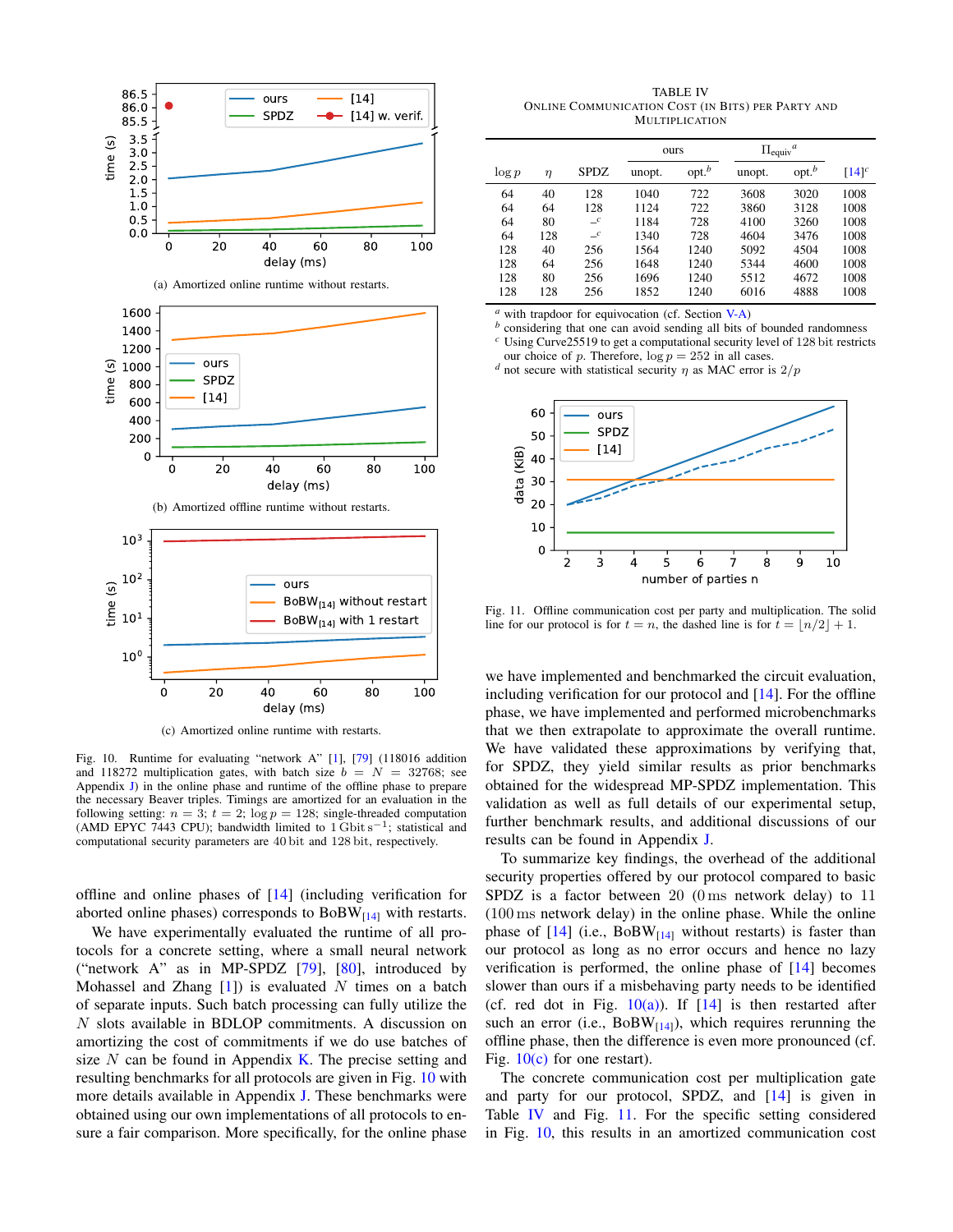per party and neural network evaluation in the online phase of 17.48 MiB for our protocol, 3.61 MiB for SPDZ, and 14.21 MiB for [\[14\]](#page-17-18). For the corresponding offline phases (to prepare a single evaluation of the neural network), the amortized concrete communication cost is 2.58 GiB, 897 MiB, and 3.48 GiB, respectively. Additionally, we show the online communication cost of  $\Pi_{\text{equiv}}$  in Table [IV—](#page-16-3)the variant of our protocol that uses equivocal BDLOP commitments. Not only is more communication required for this variant, initial tests also indicate that this variant is about 4 times slower than our protocol in the online phase, which is why we omit a full runtime analysis. The NIZKPs added in the output phase of our protocol to avoid equivocation account for less than  $0.02\%$ of the overall online runtime shown in Fig.  $10(a)$ .

We note that we use the parameters from Section [VII](#page-13-0) for the BDLOP commitments, which were computed to be sufficient for a much larger arithmetic circuit. While these parameters could be decreased for the smaller "network A" to further improve performance of our protocol, we nevertheless used those parameters to show that the runtime overhead due to parameter size is practical also for larger circuits. For [\[14\]](#page-17-18), we use Curve25519-based commitments to reach the same computational security level of 128 bit. The statistical security parameter is set to  $\eta = 40$  for all protocols (as in, e.g., [\[7\]](#page-17-3),  $[15]$ ,  $[16]$ ).

Altogether, our protocol performs significantly better than (so-far theoretical)  $\text{BoBW}_{[14]}$  $\text{BoBW}_{[14]}$  $\text{BoBW}_{[14]}$  in a malicious setting while offering the same security guarantees and while being applicable even when restarts are not an option, e.g., because inputs cannot be provided repeatedly. The additional security properties of our protocol over basic SPDZ still come at a cost, but the resulting performance remains practical relative to other approaches (with weaker security properties).

#### ACKNOWLEDGMENT

We thank Andrés Bruhn and Azin Jahedi from the Institute for Visualization and Interactive Systems at the University of Stuttgart for providing the computational resources and assistance with running our experiments.

The research was supported by the Deutsche Forschungsgemeinschaft (DFG) through grant KU 1434/11-1 and by the CRYPTECS project. The CRYPTECS project has received funding from the German Federal Ministry of Education and Research under Grant Agreement No. 16KIS1441 and from the French National Research Agency under Grant Agreement No. ANR-20-CYAL-0006.

#### <span id="page-17-0"></span>**REFERENCES**

- <span id="page-17-1"></span>[1] P. Mohassel and Y. Zhang, "SecureML: A System for Scalable Privacy-Preserving Machine Learning," in *SP 2017*. IEEE Computer Society, 2017, pp. 19–38.
- [2] D. Archer, D. Bogdanov, Y. Lindell, L. Kamm, K. Nielsen, J. Pagter, N. Smart, and R. Wright, "From keys to databases—real-world applications of secure multi-party computation," *Comput. J.*, vol. 61, pp. 1749–1771, 2018.
- [3] V. Chen, V. Pastro, and M. Raykova, "Secure Computation for Machine Learning With SPDZ," *CoRR*, vol. abs/1901.00329, 2019.
- [4] I. Damgård, D. Escudero, T. K. Frederiksen, M. Keller, P. Scholl, and N. Volgushev, "New Primitives for Actively-Secure MPC over Rings with Applications to Private Machine Learning," in *SP 2019*. IEEE, 2019, pp. 1102–1120.
- <span id="page-17-14"></span>[5] A. P. K. Dalskov, D. Escudero, and M. Keller, "Secure Evaluation of Quantized Neural Networks," *Proc. Priv. Enhancing Technol.*, vol. 2020, no. 4, pp. 355–375, 2020.
- <span id="page-17-2"></span>[6] H. Chen, M. Kim, I. P. Razenshteyn, D. Rotaru, Y. Song, and S. Wagh, "Maliciously Secure Matrix Multiplication with Applications to Private Deep Learning," in *ASIACRYPT 2020*. Springer, 2020, pp. 31–59.
- <span id="page-17-3"></span>[7] I. Damgård, V. Pastro, N. P. Smart, and S. Zakarias, "Multiparty Computation from Somewhat Homomorphic Encryption," in *CRYPTO 2012*. Springer, 2012, pp. 643–662.
- <span id="page-17-4"></span>[8] I. Damgård, M. Keller, E. Larraia, V. Pastro, P. Scholl, and N. P. Smart, "Practical Covertly Secure MPC for Dishonest Majority - Or: Breaking the SPDZ Limits," in *ESORICS 2013*. Springer, 2013, pp. 1–18.
- <span id="page-17-5"></span>[9] R. Bendlin, I. Damgård, C. Orlandi, and S. Zakarias, "Semihomomorphic encryption and multiparty computation," in *EURO-CRYPT 2011*. Springer, 2011, pp. 169–188.
- <span id="page-17-19"></span>[10] C. Baum, I. Damgård, and C. Orlandi, "Publicly Auditable Secure Multi-Party Computation," in *SCN 2014*. Springer, 2014, pp. 175– 196.
- <span id="page-17-17"></span>[11] C. Baum, E. Orsini, and P. Scholl, "Efficient Secure Multiparty Computation with Identifiable Abort," in *TCC 2016-B*, 2016, pp. 461– 490.
- <span id="page-17-21"></span>[12] M. Keller, E. Orsini, and P. Scholl, "MASCOT: Faster Malicious Arithmetic Secure Computation with Oblivious Transfer," in *CCS 2016*. ACM, 2016, pp. 830–842.
- <span id="page-17-20"></span>[13] G. Spini and S. Fehr, "Cheater Detection in SPDZ Multiparty Computation," in *ICITS 2016*, 2016, pp. 151–176.
- <span id="page-17-18"></span>[14] R. K. Cunningham, B. Fuller, and S. Yakoubov, "Catching MPC Cheaters: Identification and Openability," in *ICITS 2017*. Springer, 2017, pp. 110–134.
- <span id="page-17-22"></span>[15] M. Keller, V. Pastro, and D. Rotaru, "Overdrive: Making SPDZ Great Again," in *EUROCRYPT 2018*. Springer, 2018, pp. 158–189.
- <span id="page-17-24"></span>[16] C. Baum, D. Cozzo, and N. P. Smart, "Using TopGear in Overdrive: A More Efficient ZKPoK for SPDZ," in *SAC 2019*. Springer, 2019, pp. 274–302.
- <span id="page-17-11"></span>[17] I. Damgård, K. Damgård, K. Nielsen, P. S. Nordholt, and T. Toft, "Confidential Benchmarking Based on Multiparty Computation," in *FC 2016*. Springer, 2016, pp. 169–187.
- <span id="page-17-23"></span>[18] K. Chida, D. Genkin, K. Hamada, D. Ikarashi, R. Kikuchi, Y. Lindell, and A. Nof, "Fast Large-Scale Honest-Majority MPC for Malicious Adversaries," in *CRYPTO 2018*. Springer, 2018, pp. 34–64.
- <span id="page-17-25"></span>[19] R. Cramer, I. Damgård, D. Escudero, P. Scholl, and C. Xing, "SPD $\mathbb{Z}_{2k}$ : Efficient MPC mod  $2^k$  for Dishonest Majority," in *CRYPTO 2018*. Springer, 2018, pp. 769–798.
- <span id="page-17-6"></span>[20] E. Orsini, N. P. Smart, and F. Vercauteren, "Overdrive2k: Efficient Secure MPC over  $\mathbb{Z}_{2k}$  from Somewhat Homomorphic Encryption," in *CT-RSA 2020*. Springer, 2020, pp. 254–283.
- <span id="page-17-7"></span>[21] F. Benhamouda, S. Halevi, and T. Halevi, "Supporting Private Data on Hyperledger Fabric with Secure Multiparty Computation," in *IC2E 2018*. IEEE, 2018, pp. 357–363.
- <span id="page-17-8"></span>[22] J. Cartlidge, N. P. Smart, and Y. T. Alaoui, "MPC Joins The Dark Side," in *AsiaCCS 2019*. ACM, 2019, pp. 148–159.
- <span id="page-17-9"></span>[23] B. Adida, "Helios: Web-based Open-Audit Voting," in *USENIX Security '08*, P. C. van Oorschot, Ed. USENIX Association, 2008, pp. 335–348.
- <span id="page-17-10"></span>[24] R. Küsters, J. Liedtke, J. Müller, D. Rausch, and A. Vogt, "Ordinos: A Verifiable Tally-Hiding E-Voting System," in *EuroS&P 2020*. IEEE, 2020, pp. 216–235.
- <span id="page-17-12"></span>[25] A. Bestavros, A. Lapets, and M. Varia, "User-centric distributed solutions for privacy-preserving analytics," *Commun. ACM*, vol. 60, no. 2, pp. 37–39, 2017.
- [26] D. W. Archer, D. Bogdanov, Y. Lindell, L. Kamm, K. Nielsen, J. I. Pagter, N. P. Smart, and R. N. Wright, "From Keys to Databases - Real-World Applications of Secure Multi-Party Computation," *Comput. J.*, vol. 61, no. 12, pp. 1749–1771, 2018.
- <span id="page-17-13"></span>[27] A. B. Alexandru, M. Morari, and G. J. Pappas, "Cloud-Based MPC with Encrypted Data," in *CDC 2018*. IEEE, 2018, pp. 5014–5019.
- <span id="page-17-15"></span>[28] P. Li, J. Li, Z. Huang, T. Li, C. Gao, S. Yiu, and K. Chen, "Multi-key privacy-preserving deep learning in cloud computing," *Future Gener. Comput. Syst.*, vol. 74, pp. 76–85, 2017.
- [29] X. Liu, R. H. Deng, Y. Yang, N. H. Tran, and S. Zhong, "Hybrid privacy-preserving clinical decision support system in fog-cloud computing," *Future Gener. Comput. Syst.*, vol. 78, pp. 825–837, 2018.
- <span id="page-17-16"></span>[30] J. So, B. Güler, and A. S. Avestimehr, "CodedPrivateML: A Fast and Privacy-Preserving Framework for Distributed Machine Learning," *IEEE J. Sel. Areas Inf. Theory*, vol. 2, no. 1, pp. 441–451, 2021.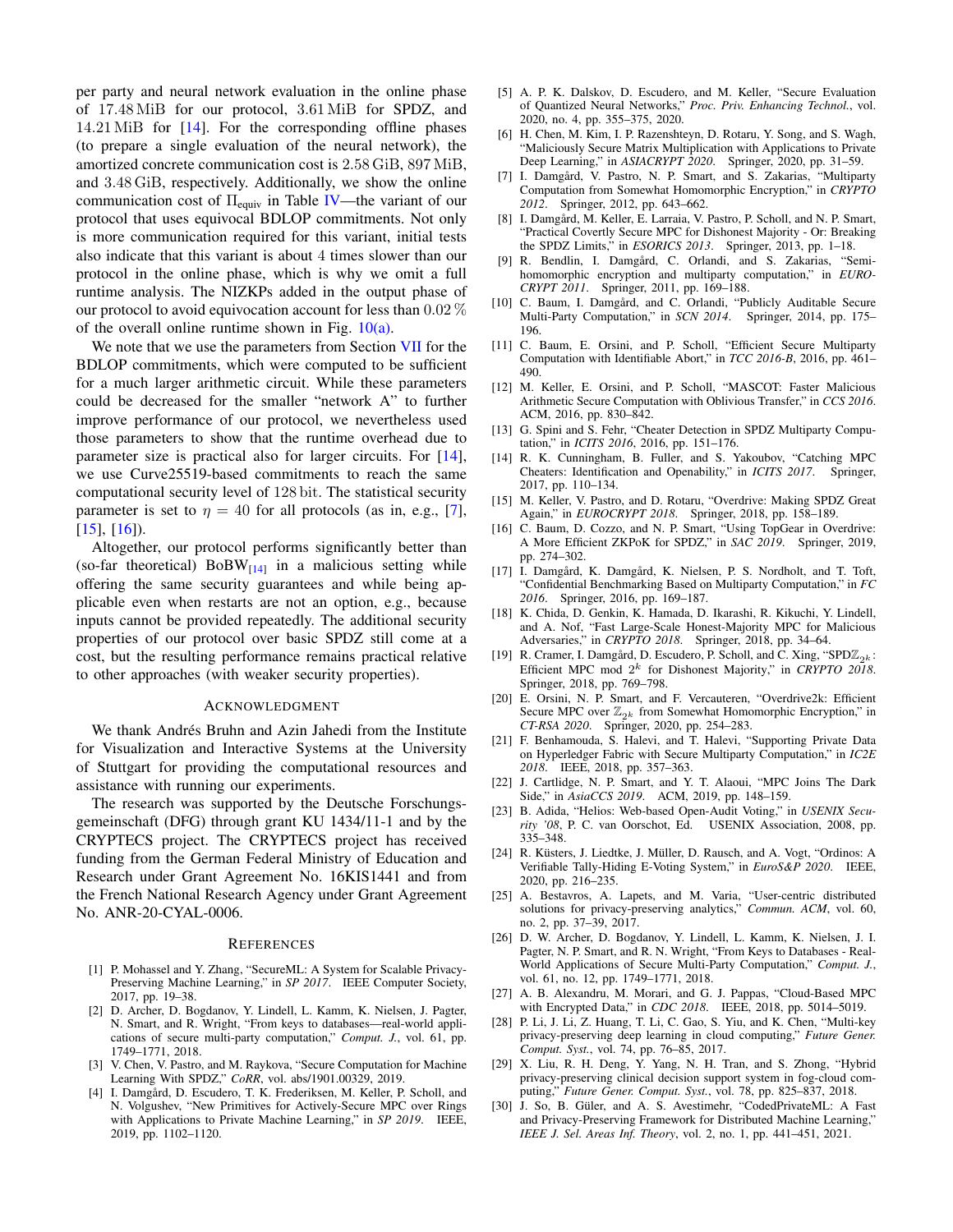- <span id="page-18-0"></span>[31] C. Baum, E. Orsini, P. Scholl, and E. Soria-Vazquez, "Efficient Constant-Round MPC with Identifiable Abort and Public Verifiability," in *CRYPTO 2020*. Springer, 2020, pp. 562–592.
- <span id="page-18-4"></span>[32] B. Schoenmakers and M. Veeningen, "Universally Verifiable Multiparty Computation from Threshold Homomorphic Cryptosystems," in *ACNS 2015*. Springer, 2015, pp. 3–22.
- [33] G. Asharov and C. Orlandi, "Calling Out Cheaters: Covert Security with Public Verifiability," in *ASIACRYPT 2012*. Springer, 2012, pp. 681–698.
- [34] I. Damgård, C. Orlandi, and M. Simkin, "Black-Box Transformations from Passive to Covert Security with Public Verifiability," in *CRYPTO 2020*. Springer, 2020, pp. 647–676.
- [35] S. Faust, C. Hazay, D. Kretzler, and B. Schlosser, "Generic Compiler for Publicly Verifiable Covert Multi-Party Computation," in *EURO-CRYPT 2021*. Springer, 2021, pp. 782–811.
- <span id="page-18-7"></span>[36] P. Scholl, M. Simkin, and L. Siniscalchi, "Multiparty Computation with Covert Security and Public Verifiability," Cryptology ePrint Archive, Tech. Rep. 2021/366, 2021.
- <span id="page-18-8"></span>[37] R. Küsters, T. Truderung, and A. Vogt, "Accountability: definition and relationship to verifiability," in *CCS 2010*. ACM, 2010, pp. 526–535.
- <span id="page-18-1"></span>[38] A. Kiayias, H. Zhou, and V. Zikas, "Fair and Robust Multi-party Computation Using a Global Transaction Ledger," in *EUROCRYPT 2016*. Springer, 2016, pp. 705–734.
- <span id="page-18-2"></span>[39] C. Baum, B. David, and R. Dowsley, "Insured MPC: Efficient Secure Computation with Financial Penalties," in *FC 2020*. Springer, 2020, pp. 404–420.
- <span id="page-18-3"></span>[40] R. Cleve, "Limits on the Security of Coin Flips when Half the Processors Are Faulty (Extended Abstract)," in *STOC 1986*. ACM, 1986, pp. 364–369.
- <span id="page-18-5"></span>[41] O. Goldreich, S. Micali, and A. Wigderson, "How to Play any Mental Game or A Completeness Theorem for Protocols with Honest Majority," in *STOC 1987*. ACM, 1987, pp. 218–229.
- [42] M. Ben-Or, S. Goldwasser, and A. Wigderson, "Completeness Theorems for Non-Cryptographic Fault-Tolerant Distributed Computation (Extended Abstract)," in *STOC 1988*. ACM, 1988, pp. 1–10.
- [43] D. Chaum, C. Crépeau, and I. Damgård, "Multiparty Unconditionally Secure Protocols (Extended Abstract)," in *STOC 1988*. ACM, 1988, pp. 11–19.
- [44] R. Cramer, I. Damgård, and J. B. Nielsen, "Multiparty Computation from Threshold Homomorphic Encryption," in *EUROCRYPT 2001*. Springer, 2001, pp. 280–299.
- [45] M. Hirt and U. M. Maurer, "Robustness for Free in Unconditional Multi-party Computation," in *CRYPTO 2001*. Springer, 2001, pp. 101–118.
- [46] Y. Ishai, E. Kushilevitz, Y. Lindell, and E. Petrank, "On Combining Privacy with Guaranteed Output Delivery in Secure Multiparty Computation," in *CRYPTO 2006*. Springer, 2006, pp. 483–500.
- [47] Z. Beerliová-Trubíniová and M. Hirt, "Efficient Multi-party Computation with Dispute Control," in *TCC 2006*. Springer, 2006, pp. 305–328.
- <span id="page-18-39"></span>[48] I. Damgård and J. B. Nielsen, "Scalable and Unconditionally Secure Multiparty Computation," in *CRYPTO 2007*. Springer, 2007, pp. 572– 590.
- [49] I. Damgård, Y. Ishai, M. Krøigaard, J. B. Nielsen, and A. D. Smith, "Scalable Multiparty Computation with Nearly Optimal Work and Resilience," in *CRYPTO 2008*. Springer, 2008, pp. 241–261.
- <span id="page-18-10"></span>[50] M. Hirt, C. Lucas, and U. Maurer, "A Dynamic Tradeoff between Active and Passive Corruptions in Secure Multi-Party Computation," in *CRYPTO 2013*. Springer, 2013, pp. 203–219.
- <span id="page-18-6"></span>[51] R. Cohen and Y. Lindell, "Fairness versus Guaranteed Output Delivery in Secure Multiparty Computation," in *ASIACRYPT 2014*. Springer, 2014, pp. 466–485.
- <span id="page-18-9"></span>[52] Y. Ishai, R. Ostrovsky, and V. Zikas, "Secure Multi-Party Computation with Identifiable Abort," in *CRYPTO 2014*. Springer, 2014, pp. 369– 386.
- <span id="page-18-11"></span>[53] A. Patra and D. Ravi, "Beyond Honest Majority: The Round Complexity of Fair and Robust Multi-party Computation," in *ASIACRYPT 2019*. Springer, 2019, pp. 456–487.
- <span id="page-18-12"></span>[54] F. Baldimtsi, A. Kiayias, T. Zacharias, and B. Zhang, "Crowd Verifiable Zero-Knowledge and End-to-End Verifiable Multiparty Computation," in *ASIACRYPT 2020*. Springer, 2020, pp. 717–748.
- <span id="page-18-13"></span>[55] S. Kanjalkar, Y. Zhang, S. Gandlur, and A. Miller, "Publicly Auditable MPC-as-a-Service with succinct verification and universal setup," in *EuroS&P Workshops 2021*. IEEE, 2021, pp. 386–411.
- <span id="page-18-14"></span>[56] C. Baum, I. Damgård, V. Lyubashevsky, S. Oechsner, and C. Peikert, "More Efficient Commitments from Structured Lattice Assumptions," in *SCN 2018*. Springer, 2018, pp. 368–385.
- <span id="page-18-15"></span>[57] Z. Brakerski, C. Gentry, and V. Vaikuntanathan, "(Leveled) fully homomorphic encryption without bootstrapping," in *ITCS 2012*. ACM, 2012, pp. 309–325.
- <span id="page-18-16"></span>[58] D. Beaver, "Efficient Multiparty Protocols Using Circuit Randomization," in *CRYPTO '91*. Springer, 1991, pp. 420–432.
- <span id="page-18-17"></span>[59] R. Cramer and I. Damgård, "On the Amortized Complexity of Zero-Knowledge Protocols," in *CRYPTO 2009*. Springer, 2009, pp. 177– 191.
- <span id="page-18-18"></span>[60] V. Lyubashevsky, "Lattice Signatures without Trapdoors," in *EURO-CRYPT 2012*. Springer, 2012, pp. 738–755.
- <span id="page-18-19"></span>[61] R. Küsters, M. Tuengerthal, and D. Rausch, "The IITM Model: A Simple and Expressive Model for Universal Composability," *J. Cryptol.*, vol. 33, no. 4, pp. 1461–1584, 2020.
- [62] J. Camenisch, S. Krenn, R. Küsters, and D. Rausch, "iUC: Flexible Universal Composability Made Simple," in *ASIACRYPT 2019*. Springer, 2019, pp. 191–221.
- [63] R. Canetti, "Universally Composable Security: A New Paradigm for Cryptographic Protocols," Cryptology ePrint Archive, Tech. Rep. 2000/67, 2000.
- [64] -, "Universally Composable Security: A New Paradigm for Cryptographic Protocols," in *FOCS 2001*. IEEE Computer Society, 2001, pp. 136–145.
- [65] R. Canetti, Y. Dodis, R. Pass, and S. Walfish, "Universally Composable Security with Global Setup," in *TCC 2007*. Springer, 2007, pp. 61–85.
- <span id="page-18-20"></span>[66] D. Hofheinz and V. Shoup, "GNUC: A New Universal Composability Framework," *J. Cryptology*, vol. 28, no. 3, pp. 423–508, 2015.
- <span id="page-18-21"></span>[67] C. Baum, I. Damgård, K. G. Larsen, and M. Nielsen, "How to Prove Knowledge of Small Secrets," in *CRYPTO 2016*. Springer, 2016, pp. 478–498.
- <span id="page-18-22"></span>[68] R. Cramer, I. Damgård, C. Xing, and C. Yuan, "Amortized Complexity of Zero-Knowledge Proofs Revisited: Achieving Linear Soundness Slack," in *EUROCRYPT 2017*, 2017, pp. 479–500.
- <span id="page-18-23"></span>[69] R. del Pino, V. Lyubashevsky, and G. Seiler, "Lattice-Based Group Signatures and Zero-Knowledge Proofs of Automorphism Stability," in *CCS 2018*. ACM, 2018, pp. 574–591.
- <span id="page-18-24"></span>[70] A. Jain, S. Krenn, K. Pietrzak, and A. Tentes, "Commitments and Efficient Zero-Knowledge Proofs from Learning Parity with Noise," in *ASIACRYPT 2012*. Springer, 2012, pp. 663–680.
- <span id="page-18-38"></span>[71] X. Xie, R. Xue, and M. Wang, "Zero Knowledge Proofs from Ring-LWE," in *CANS 2013*. Springer, 2013, pp. 57–73.
- [72] F. Benhamouda, S. Krenn, V. Lyubashevsky, and K. Pietrzak, "Efficient Zero-Knowledge Proofs for Commitments from Learning with Errors over Rings," in *ESORICS 2015*. Springer, 2015, pp. 305–325.
- <span id="page-18-25"></span>[73] C. Boschini, J. Camenisch, and G. Neven, "Relaxed Lattice-Based Signatures with Short Zero-Knowledge Proofs," in *ISC 2018*. Springer, 2018, pp. 3–22.
- <span id="page-18-26"></span>[74] A. Langlois and D. Stehlé, "Worst-case to average-case reductions for module lattices," *Des. Codes Cryptogr.*, vol. 75, no. 3, pp. 565–599, 2015.
- <span id="page-18-27"></span>[75] V. Lyubashevsky, C. Peikert, and O. Regev, "A Toolkit for Ring-LWE Cryptography," in *EUROCRYPT 2013*. Springer, 2013, pp. 35–54.
- <span id="page-18-28"></span>[76] I. Damgård, C. Orlandi, A. Takahashi, and M. Tibouchi, "Two-Round n-out-of-n and Multi-signatures and Trapdoor Commitment from Lattices," in *PKC 2021*. Springer, 2021, pp. 99–130.
- <span id="page-18-29"></span>[77] D. Micciancio and C. Peikert, "Trapdoors for Lattices: Simpler, Tighter, Faster, Smaller," in *EUROCRYPT 2012*. Springer, 2012, pp. 700–718.
- <span id="page-18-30"></span>[78] K. He, X. Zhang, S. Ren, and J. Sun, "Identity Mappings in Deep Residual Networks," in *ECCV 2016*. Springer, 2016, pp. 630–645.
- <span id="page-18-31"></span>[79] CSIRO Data61 Engineering & Design, "MP-SPDZ," [https://github.](https://github.com/data61/MP-SPDZ) [com/data61/MP-SPDZ,](https://github.com/data61/MP-SPDZ) 2022.
- <span id="page-18-32"></span>[80] M. Keller, "MP-SPDZ: A Versatile Framework for Multi-Party Computation," in *CCS 2020*. ACM, 2020, pp. 1575–1590.
- <span id="page-18-33"></span>[81] E. Orsini, "Efficient, Actively Secure MPC with a Dishonest Majority: A Survey," in *WAIFI 2020*. Springer, 2020, pp. 42–71.
- <span id="page-18-34"></span>[82] G. Asharov, A. Jain, A. López-Alt, E. Tromer, V. Vaikuntanathan, and D. Wichs, "Multiparty Computation with Low Communication, Computation and Interaction via Threshold FHE," in *EUROCRYPT 2012*. Springer, 2012, pp. 483–501.
- <span id="page-18-37"></span>[83] C. Gentry, S. Halevi, and N. P. Smart, "Homomorphic Evaluation of the AES Circuit," in *CRYPTO 2012*. Springer, 2012, pp. 850–867.
- <span id="page-18-35"></span>[84] D. Boneh, R. Gennaro, S. Goldfeder, A. Jain, S. Kim, P. M. R. Rasmussen, and A. Sahai, "Threshold Cryptosystems from Threshold Fully Homomorphic Encryption," in *CRYPTO 2018*. Springer, 2018, pp. 565–596.
- <span id="page-18-36"></span>[85] T. Attema, V. Lyubashevsky, and G. Seiler, "Practical Product Proofs for Lattice Commitments," in *CRYPTO 2020*. Springer, 2020, pp. 470–499.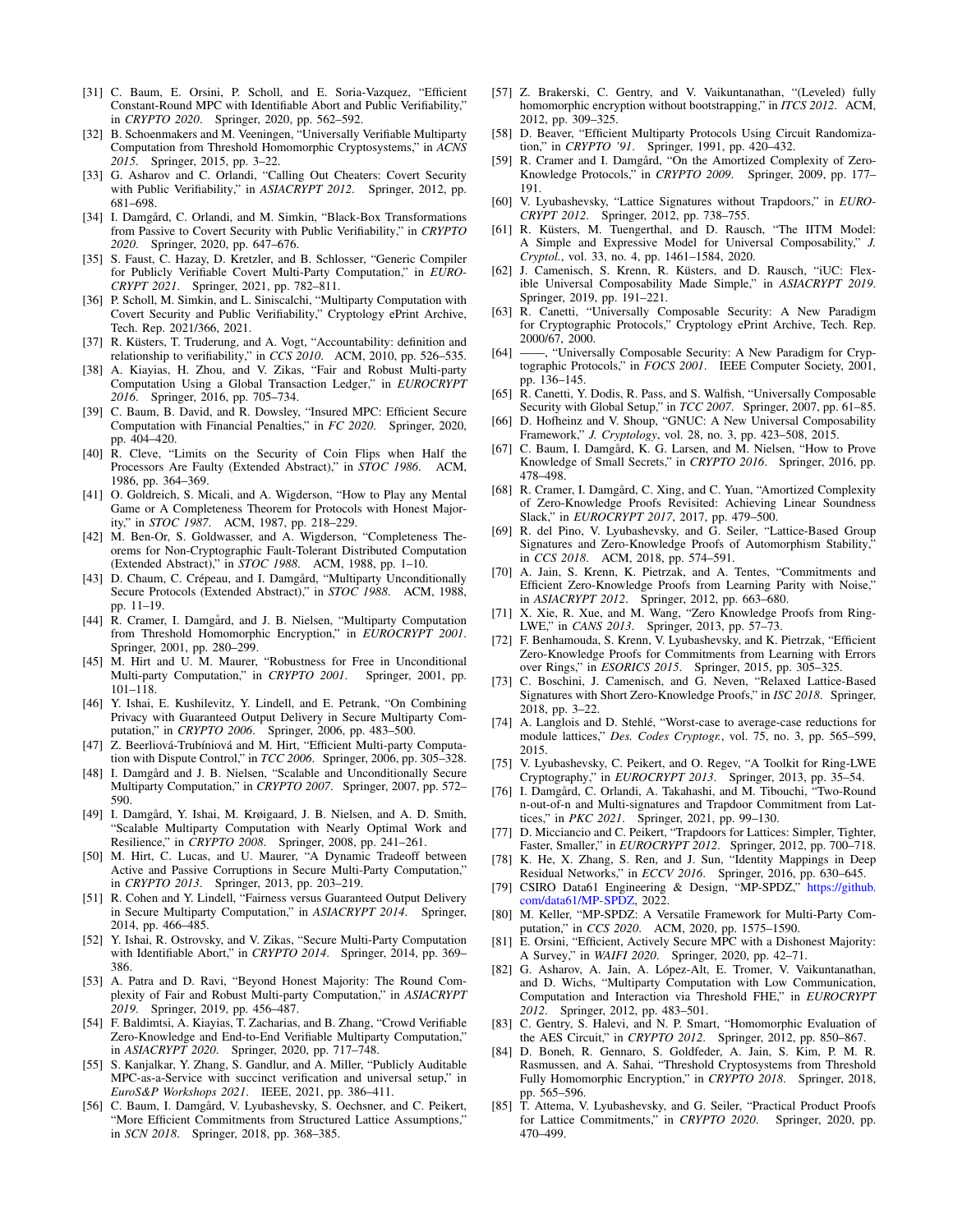- <span id="page-19-3"></span>[86] D. Rotaru, N. P. Smart, T. Tanguy, F. Vercauteren, and T. Wood, "Actively Secure Setup for SPDZ," Cryptology ePrint Archive, Tech. Rep. 2019/1300, 2019.
- <span id="page-19-4"></span>[87] D. Unruh, "Post-quantum Security of Fiat-Shamir," in *ASIACRYPT 2017*. Springer, 2017, pp. 65–95.
- <span id="page-19-5"></span>[88] ——, "Post-Quantum Security of Fiat-Shamir," Cryptology ePrint Archive, Tech. Rep. 2017/398, 2017.
- <span id="page-19-6"></span>[89] W. Banaszczyk, "New bounds in some transference theorems in the geometry of numbers," *Math. Ann.*, vol. 296, no. 1, pp. 625–635, 1993.
- <span id="page-19-7"></span>[90] M. Ajtai, "Generating Hard Instances of Lattice Problems (Extended Abstract)," in *STOC 1996*. ACM, 1996, pp. 99–108.
- <span id="page-19-8"></span>[91] O. Regev, "On lattices, learning with errors, random linear codes, and cryptography," *J. ACM*, vol. 56, no. 6, pp. 34:1–34:40, 2009.
- <span id="page-19-9"></span>[92] D. Micciancio, "Generalized Compact Knapsacks, Cyclic Lattices, and Efficient One-Way Functions from Worst-Case Complexity Assumptions," in *FOCS 2002*. IEEE Computer Society, 2002, pp. 356–365.
- <span id="page-19-10"></span>[93] V. Lyubashevsky, C. Peikert, and O. Regev, "On Ideal Lattices and Learning with Errors over Rings," in *EUROCRYPT 2010*. Springer, 2010, pp. 1–23.
- <span id="page-19-11"></span>[94] C. Baum, J. Bootle, A. Cerulli, R. del Pino, J. Groth, and V. Lyubashevsky, "Sub-linear Lattice-Based Zero-Knowledge Arguments for Arithmetic Circuits," in *CRYPTO 2018*. Springer, 2018, pp. 669–699.
- <span id="page-19-12"></span>[95] R. del Pino and V. Lyubashevsky, "Amortization with Fewer Equations for Proving Knowledge of Small Secrets," in *CRYPTO 2017*. Springer, 2017, pp. 365–394.
- <span id="page-19-13"></span>[96] Z. Beerliová-Trubíniová and M. Hirt, "Perfectly-Secure MPC with Linear Communication Complexity," in *TCC 2008*. Springer, 2008, pp. 213–230.
- <span id="page-19-14"></span>[97] I. Damgård and S. Zakarias, "Constant-Overhead Secure Computation of Boolean Circuits using Preprocessing." in *TCC* 2013. Springer. of Boolean Circuits using Preprocessing," in *TCC 2013*. 2013, pp. 621–641.
- <span id="page-19-15"></span>[98] Federal Office for Information Security, "Cryptographic mechanisms: Recommendations and key lengths," Federal Office for Information Security (BSI), P.O.B. 20 03 63, 53133 Bonn, Germany, Technical Guideline BSI TR-02102-1, March 2020, version: 2020-01. [Online]. Available: [https://www.bsi.bund.de/SharedDocs/](https://www.bsi.bund.de/SharedDocs/Downloads/EN/BSI/Publications/TechGuidelines/TG02102/BSI-TR-02102-1.pdf?__blob=publicationFile&v=6) [Downloads/EN/BSI/Publications/TechGuidelines/TG02102/BSI-TR-](https://www.bsi.bund.de/SharedDocs/Downloads/EN/BSI/Publications/TechGuidelines/TG02102/BSI-TR-02102-1.pdf?__blob=publicationFile&v=6)02102-1.pdf? [blob=publicationFile&v=6](https://www.bsi.bund.de/SharedDocs/Downloads/EN/BSI/Publications/TechGuidelines/TG02102/BSI-TR-02102-1.pdf?__blob=publicationFile&v=6)
- <span id="page-19-16"></span>[99] M. R. Albrecht, R. Player, and S. Scott, "On the concrete hardness of Learning with Errors," *J. Math. Cryptol.*, vol. 9, no. 3, pp. 169–203, 2015.
- <span id="page-19-17"></span>[100] M. Albrecht, "lwe-estimator," [https://bitbucket.org/malb/lwe-estimator,](https://bitbucket.org/malb/lwe-estimator) 2020, commit fb7deba98e599df10b665eeb6a26332e43fb-5004.
- <span id="page-19-18"></span>[101] M. R. Albrecht, B. R. Curtis, A. Deo, A. Davidson, R. Player, E. W. Postlethwaite, F. Virdia, and T. Wunderer, "Estimate All the {LWE, NTRU} Schemes!" in *SCN 2018*. Springer, 2018, pp. 351–367.
- <span id="page-19-19"></span>[102] F. Virdia and M. R. Albrecht, "estimate-all-the-lwe-ntru[https://github.com/estimate-all-the-lwe-ntru](https://github.com/estimate-all-the-lwe-ntru-schemes/estimate-all-the-lwe-ntru-schemes.github.io)[schemes/estimate-all-the-lwe-ntru-schemes.github.io,](https://github.com/estimate-all-the-lwe-ntru-schemes/estimate-all-the-lwe-ntru-schemes.github.io) 2018, commit 2bf02ccd8d488050c7e398ce5bc2530abff24c4f.
- <span id="page-19-20"></span>[103] D. Micciancio and O. Regev, *Lattice-based Cryptography*. Springer, 2009, pp. 147–191.
- <span id="page-19-21"></span>[104] M. Rückert and M. Schneider, "Estimating the Security of Latticebased Cryptosystems," Cryptology ePrint Archive, Tech. Rep. 2010/137, 2010.
- <span id="page-19-22"></span>[105] K. He, X. Zhang, S. Ren, and J. Sun, "Deep Residual Learning for Image Recognition," in *CVPR 2016*. IEEE Computer Society, 2016, pp. 770–778.
- <span id="page-19-23"></span>[106] Open Neural Network Exchange, "ResNet," [https://github.com/onnx/](https://github.com/onnx/models/tree/master/vision/classification/resnet) [models/tree/master/vision/classification/resnet,](https://github.com/onnx/models/tree/master/vision/classification/resnet) 2021, commit 41ccf18ba5a815dab714899ac234e9b1e4293c20.
- <span id="page-19-24"></span>[107] N. P. Smart and F. Vercauteren, "Fully homomorphic SIMD operations," *Des. Codes Cryptogr.*, vol. 71, no. 1, pp. 57–81, 2014.

# <span id="page-19-0"></span>APPENDIX A

# PRELIMINARIES

For completeness, we present the most important preliminaries for our protocols in this section – including SPDZ and the BGV encryption scheme. A description of the BDLOP commitment scheme can be found in Section [VI.](#page-12-0)

# <span id="page-19-1"></span>*A. SPDZ*

The SPDZ protocol by Damgård et al. [[7\]](#page-17-3) has given rise a to a line of efficient MPC protocols in the dishonest majority setting (see  $[81]$  for an overview). It computes arbitrary functions that are representable as arithmetic circuits by separating the secure computation in a very efficient online phase and a more demanding but input-independent offline phase. The latter is also function-independent in the sense that only the size of the circuit (number of multiplications and inputs) has to be known in the offline phase.

In most SPDZ-like protocols, the online phase uses a combination of full-threshold secret-sharing and so-called information theoretic MACs. This combination results in authenticated shares  $[x]_i = ([x]_i, [\alpha \cdot x]_i)$  for MAC key  $\alpha$ . Linear opera-<br>tions on these authorizated shares can be computed locally tions on these authenticated shares can be computed locally (without communication) and very efficiently as the used secret-sharing scheme is linear. Multiplications of shares are computed with Beaver's technique  $[58]$  (analogously to  $(5)$ ):  $[[x \cdot y]]_i := [[c]]_i + u \cdot [[a]]_i + v \cdot [[b]]_i + u \cdot v$  is computed to multiply<br> $[[x]]_i$  and  $[[a]]_i$ . This requires triples  $[[a]]_i$ ,  $[[b]]_i$ ,  $[[c]]_i$ ,  $[[c]]_i$ ,  $[[c]]_i$ ,  $[[c]]_i$  $[[x]]_i$  and  $[[y]]_i$ . This requires triples  $[[a]]_i, [[b]]_i, [[c]]_i = [[a \cdot b]]_i$ <br>and opened values  $a := x - b$ ,  $x = a$ . For this and final and opened values  $u := x - b$ ,  $v := y - a$ . For this and final outputs, shares have to be *opened*, i.e., all parties get to know x for  $\llbracket x \rrbracket_i$ . In the protocol, this means that all parties publish their shares  $[x]$ . The MACs  $[x, x]$ , can be used to verify all their shares  $[x]_i$ . The MACs  $[\alpha \cdot x]_i$  can be used to verify all opened shares in an aggregated way at the end of the online phase [\[8\]](#page-17-4).

To use Beaver's technique, the above precomputed triples  $[\![a]\!]_i, [\![b]\!]_i, [\![c]\!]_i$ . Ensuring that a and b are uniformly random,<br>makes Bequar's technique perfectly private (as only  $[\![x - b]\!]$ makes Beaver's technique perfectly private (as only  $\llbracket x - b \rrbracket_i$ and  $\llbracket y - a \rrbracket_i$  are opened and this masks x and y perfectly). The correlated randomness  $(c = a \cdot b)$  implies correctness and verifiability (as MACs allow us to verify openings of linear combinations of authenticated shares and all operations are now linear).

Several ways to compute these triples have been proposed, e.g., MASCOT [\[12\]](#page-17-21) uses an OT-based offline phase, Overdrive [\[15\]](#page-17-22) and TopGear [\[16\]](#page-17-24) compute triples with the linear homomorphic BGV encryption scheme (improving on original use of BGV in SPDZ  $[7]$ ,  $[8]$ ).

These building blocks (linear authenticated secret-sharing, Beaver's technique, and a secure way to compute triples) allow for the evaluation of arbitrary arithmetic circuits in a dishonest majority setting. Most of the computation and all expensive cryptographic primitives are moved to the offline phase, leaving only a very efficient linear online phase.

#### <span id="page-19-2"></span>*B. BGV*

To better describe our protocol based on LHE BGV in Section [V-B1,](#page-11-1) we summarize the most important details of the BGV encryption scheme [\[57\]](#page-18-15) here. We use the version of BGV without modulus switching. This is easier to present and analyze. Additionally, Keller et al. [\[15\]](#page-17-22) show little difference when comparing parameter sizes for SPDZ without modulus switching [\[7\]](#page-17-3) and SPDZ with modulus switching [\[8\]](#page-17-4). However, our analysis can be adjusted for other variants of BGV in a straightforward way.

The public key  $k := (k[0], k[1]) = (k[0], k[0] \cdot s + p \cdot \epsilon) \in R_q^2$ (for a different prime  $q > p$ ) is constructed from a private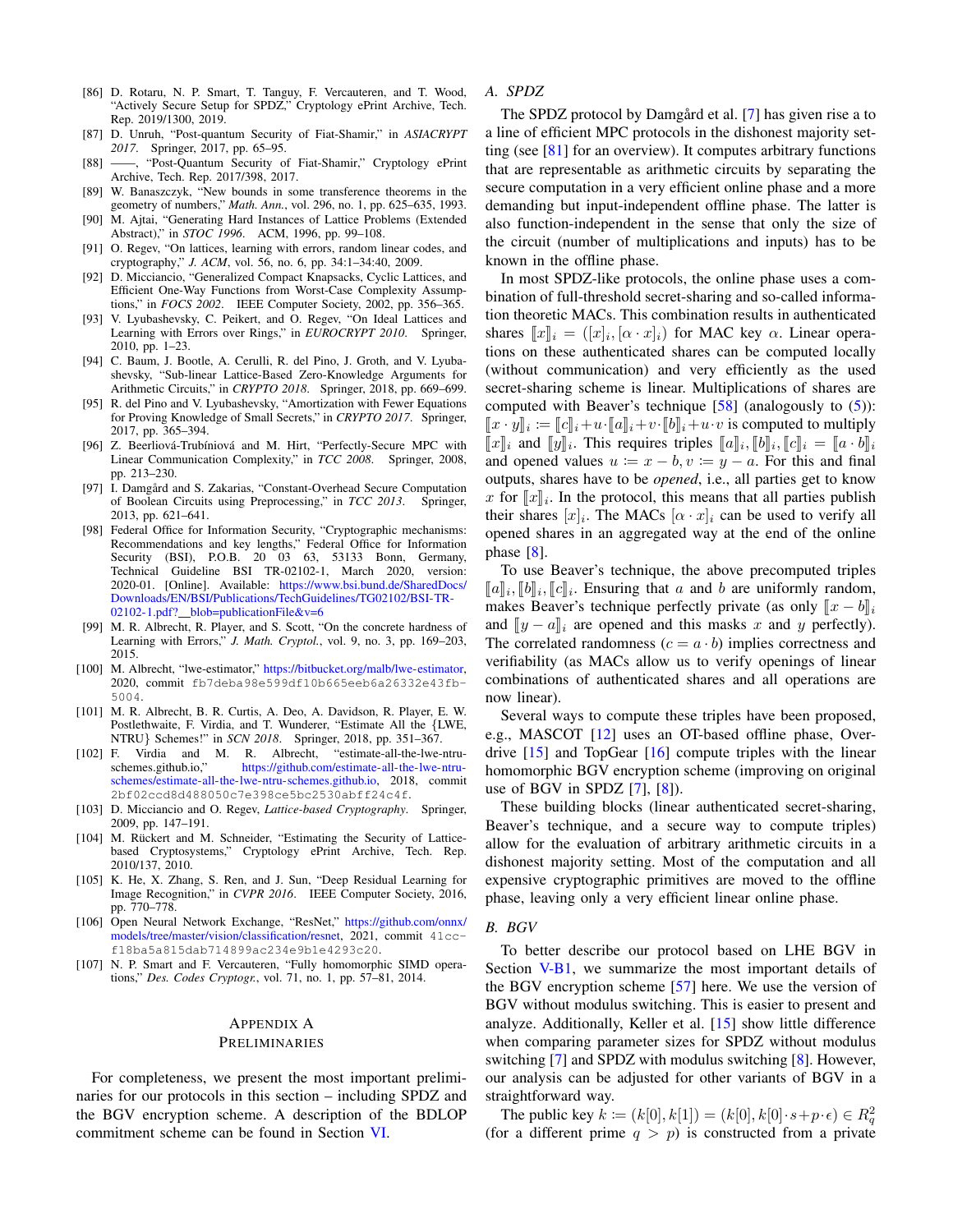key  $s \in R_q$  and small noise  $\epsilon \in R_q$  sampled from  $D_{\sigma_s}$  and  $D_{\sigma_{\epsilon}}$ , respectively, while  $k[0]$  is sampled uniformly at random. Encryption of a plaintext  $x \in R_p$  is then defined as

$$
\mathsf{Enc}_k(x, (v, e)^{\mathrm{T}}) \coloneqq \begin{pmatrix} k[1] \cdot v + p \cdot e[0] + x \\ k[0] \cdot v + p \cdot e[1] \end{pmatrix} \pmod{q}
$$

with encryption randomness  $(v, e) \in R_q \times R_q^2$  sampled from  $D_{\sigma_v}$  and  $D_{\sigma_e}$ , respectively.<sup>[17](#page-0-0)</sup> The second component  $k[1]$ of the public key and both components of the ciphertext (bar the addition of  $x$ ) form Ring-LWE samples. Thus, the private key stays hidden due to the hardness of Ring-LWE and the plaintext  $x$  is hidden because we mask it with a value from a distribution that is indistinguishable from random. By construction we get that  $(Enc(x)[0] - s \cdot Enc(x)[1]) \bmod p$ recovers x.

The above description of BGV is linear homomorphic as we can add up ciphertexts (component-wise) to get a ciphertext that encrypts the sum of the plaintexts (of the summed up ciphertexts). BGV can also be used as a somewhat homomorphic encryption (SHE) scheme. For this, we define a ciphertext to be an element of  $R_q^3$  instead of  $R_q^2$  with encryption defined as above but with the third component as zero. Two ciphertexts with zero third components can be multiplied as

$$
\mathsf{Enc}(x) \cdot \mathsf{Enc}(y) = a \cdot b \coloneqq \begin{pmatrix} a[0] \cdot b[0] \\ a[1] \cdot b[0] + a[0] \cdot b[1] \\ -a[1] \cdot b[1] \end{pmatrix}.
$$

Decryption of  $\mathsf{Enc}(x) = c$  is now  $(c[0] - s \cdot c[1] - s^2 \cdot c[2]) \mod$ p. For unmultiplied ciphertexts, this is exactly the decryption of LHE BGV.

# <span id="page-20-0"></span>APPENDIX B ACCOUNTABLE ROBUST SETUP PHASE

Our setup requires the generation of commitment parameters (for the online and offline phases) and a threshold public key (PK) cryptosystem (for the offline phase). The commitment keys can be produced by a standard CRS (or random oracle) functionality (as in [\[10\]](#page-17-19), [\[14\]](#page-17-18)). For public key cryptography, we present a robust and accountable protocol based on Asharov et al.'s work [\[82\]](#page-18-34)—but again, we benefit of the capabilities of current commitment schemes (discussed in Section [VI\)](#page-12-0) and get a more efficient protocol. We do this for the linear homomorphic version of the BGV encryption scheme, while the extension to SHE BGV (and related schemes) is straightforward.

To describe the protocol, we first describe the standard (non-threshold) BGV key generation in more detail. The key generation for the version of BGV we use needs to pick a small private key  $s \in R_q$  and additional randomness  $e \in R_q$  from

discrete Gaussian distributions  $D_{\sigma_s}, D_{\sigma_{\epsilon}}$ .<sup>[18](#page-0-0)</sup> With these (and a uniformly random  $a \in R_q$ ), the public key  $k := (a, a \cdot s + p \cdot \epsilon)$  is constructed, while s can be used to decrypt. For SHE BGV we have  $\textsf{Dec}_s((c[0], c[1], c[2])^T) \coloneqq c[0] - s \cdot c[1] - s^2 \cdot c[2] \bmod p$ the last component can be ignored for LHE applications. We briefly describe our protocol for *distributed* key generation and *threshold* decryption. The protocol Π<sub>PK</sub> itself with the respective functionality can be found in Appendix [C.](#page-21-0)

We note that the use of Shamir secret-sharing in combination with lattice cryptography comes with many potential pitfalls in the setup phase, particularly for naive implementations. For example, a main concern with lattice-based encryption is the so-called noise that we want to keep small. Using standard masking techniques for distributed decryption [\[7\]](#page-17-3), [\[8\]](#page-17-4), [\[15\]](#page-17-22), [\[16\]](#page-17-24) introduces unpredictable noise increase and makes decryption impossible. Techniques that avoid this unpredictable behavior can still increase the decryption noise by a factor of about  $\mathcal{O}((n!)^3)$  and would lead to a comparable increase of q [\[84\]](#page-18-35). Natural alternative techniques (pre-agreeing on shares of decryption masks) would instead increase the communication complexity of each decryption to  $\mathcal{O}(n^2 \cdot t)$ . By building on Asharov et al.'s protocol [\[82\]](#page-18-34), we are able to avoid the above issues. Additionally, our construction provides better efficiency by utilizing commitments and better NIZKPs. We proceed with a description of our construction in what follows.

In the key generation protocol, we first fix a part of the public key (for simplicity,  $a$  is sampled from the CRS) and then, every party constructs their own private key  $s_i$  and public key  $k_i \coloneqq (a, b_i) = (a, a \cdot s_i + p \cdot \epsilon_i)$ . The  $s_i$  will then be a fullthreshold secret-sharing of the private key that corresponds to  $k := (a, \sum_i b_i)$ . Letting the parties prove in ZK that  $s_i, \epsilon_i$ are short and that  $b_i$  was defined correctly, we are guaranteed to get a valid BGV key. Observe that this requires that only correctly constructed  $b_i$  are used in the definition of k. In particular, this includes proving shortness of  $s_i, \epsilon_i$ . We can do this by extending recent range proof constructions [\[85\]](#page-18-36) from  $\mathbb{Z}_q$  to  $R_q$  (see Appendix [F](#page-30-1) for details). This new alternative construction could be of independent interest.

By now we have no robustness yet as *all* private key shares  $s_i$  are needed for decryption. However, we can add robustness by requiring each party to additionally share its secret key  $s_i$ with Shamir secret-sharing, i.e., letting party  $P_i$  produce  $[s_i]_j$ for all  $P_i$ , solves this. Now, the parties can publicly reconstruct  $s_i$  of a malicious or uncooperative party, <sup>[19](#page-0-0)</sup> or abort if that is no longer possible. For threshold decryption, the parties then have  $s_i$  as a private key share (their own share and shares for corrupted parties that are publicly reconstructed as mentioned above). A decryption share  $d_i$  is defined as  $p \cdot r_i - s_i \cdot c[1]$  and

<sup>&</sup>lt;sup>17</sup>There is an additional third zero-component of the encryption used for SHE BGV; for LHE BGV, this can be omitted.

 $18$ In other works, s is picked from a slightly different sub-Gaussian distribution along the lines of  $[83]$ : Each coefficient of s is sampled randomly from  $\{-1, 0, 1\}$  under the constraint that s has a Hamming weight of a fixed value, for example, 128. Also the encryption randomness (cf. Section [V-B1\)](#page-11-1) can be chosen differently. Setting all distributions to be the same is easier to present and analyze – also the original formulation of BGV uses the same discrete Gaussian distribution for  $s, \epsilon, v, e$  [\[57\]](#page-18-15). The parameters we get are not influenced by this. For the exposition, we use different standard deviations  $(\sigma_s, \sigma_\epsilon,$  etc.).

<sup>&</sup>lt;sup>19</sup>If a party  $P_i$  does not provide sharings for  $s_i$ , obviously  $b_i$  should not be part of  $k$ .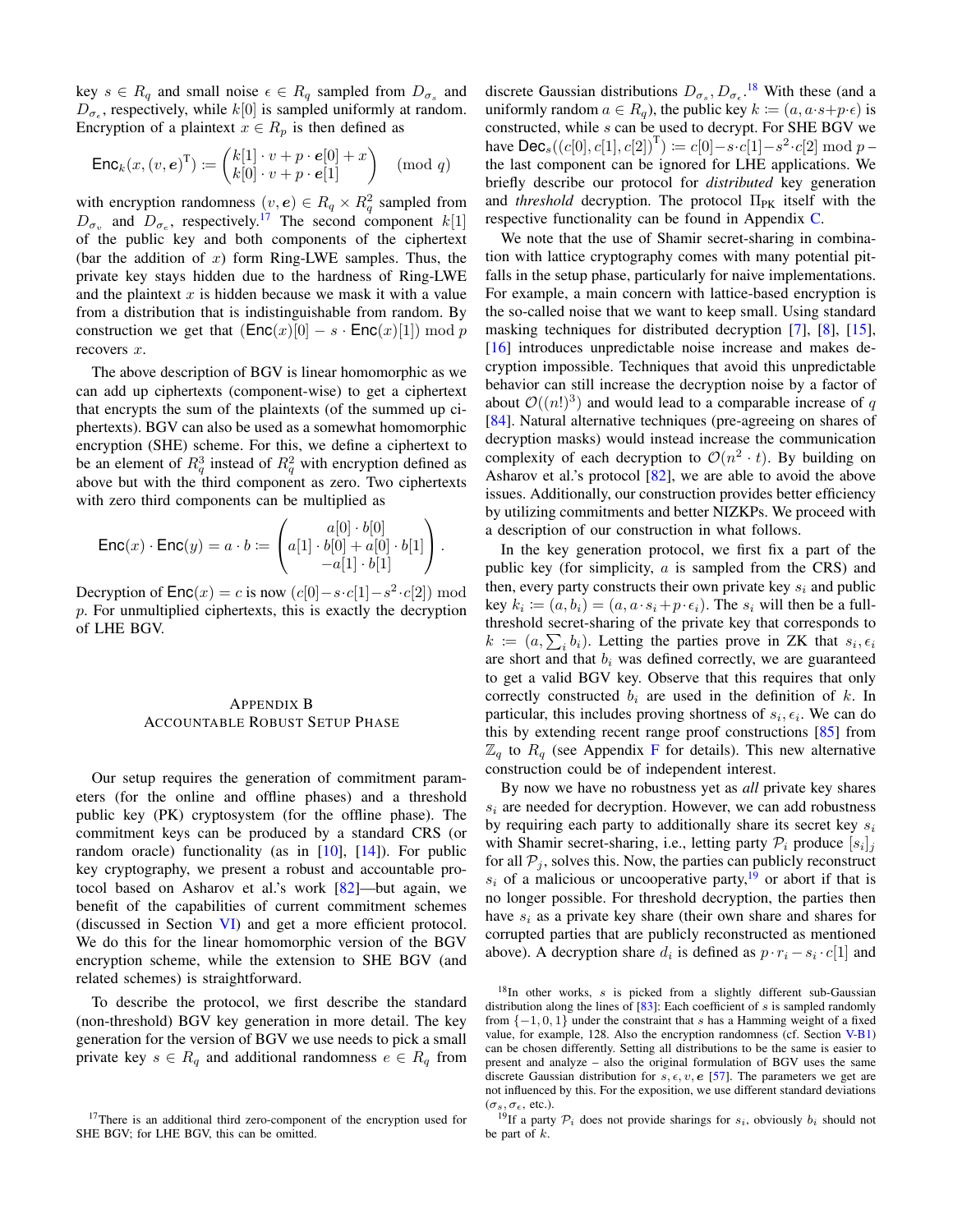<span id="page-21-4"></span>

|                | 1 <b>Store:</b> On input (store, t, x) by party $P_i \in \mathcal{P} \cup \mathcal{I}$ : |
|----------------|------------------------------------------------------------------------------------------|
| $\overline{2}$ | <b>if</b> $(\mathcal{P}_i, tag, \_)$ is stored <b>then reply</b> $\perp$ .               |
| 3              | Send (store, $P_i$ , x) to adversary A.                                                  |
| $\overline{4}$ | Wait to receive $\circ$ k from A.                                                        |
| 5              | Store $(\mathcal{P}_i, tag, x)$ .                                                        |
| 6              | reply $\circ$ k.                                                                         |
|                | 7 Load: On input (load, $P_i$ , tag) by any party:                                       |
| 8              | Wait until $(\mathcal{P}_j, tag, x)$ is stored (as in Line 5).                           |
| 9              | reply $x$ .                                                                              |

<span id="page-21-5"></span>Fig. 12. Bulletin board functionality  $\mathcal{F}_{BB}$ .

the decryption result is  $x = c[0] + \sum_i d_i \bmod p$ , as in, e.g., [\[7\]](#page-17-3), [\[8\]](#page-17-4), [\[15\]](#page-17-22), [\[16\]](#page-17-24). Here  $p \cdot r_i$  is the usual noise to hide  $s_i$ (and also s). Also, the proof that  $b_i$ ,  $[s_i]_j$ ,  $d_i$  are correct boils down to efficient proofs of linear relations on commitments, while commitments for  $[s_i]_j$  also make sure that publicly reconstructing missing shares is done correctly.

Until now, we only talked about key generation for LHE BGV. For SHE BGV, we need additional terms that depend on  $s<sup>2</sup>$  (either as described for the decryption above or for modulus switching, e.g., in [\[7\]](#page-17-3), [\[57\]](#page-18-15)). For the former, this would also include commitments and decommitments. A natural way to do this is to run our complete protocol (using LHE multiplication in  $\Pi_{\text{offline}}$  as in Section [V-B1\)](#page-11-1) to get the data needed to run SHE BGV. This is similar to the core idea of using MPC to generate BGV keys by Rotaru et al. [\[86\]](#page-19-3). However, as we want a (strong) accountable setup, our protocol is the only (efficient) protocol that can be used for this purpose. This is because other protocols with identifiable abort, such as [\[11\]](#page-17-17), [\[14\]](#page-17-18), [\[31\]](#page-18-0), do not provide strong public accountability and/or use SHE BGV themselves. After having a key generation like this, doing decryption is simply a matter of adding additional terms to the decryption shares (or for BGV with modulus switching, nothing has to be done here). In sum, we get the following theorem.

<span id="page-21-2"></span>**Theorem 4.** *The protocol* Π<sub>PK</sub> *is a publicly accountable and* t*-robust protocol for BGV key generation and distributed*  $decription. That is,  $\Pi_{PK}$  *UC-realizes the functionality*  $\mathcal{F}_{PK}$  *in*$ the  $(\mathcal{F}_{BB}, \mathcal{F}_{CRS}, \mathcal{F}_{RO}, \mathcal{F}_{PKI})$ -hybrid model under the assump*tion that the used commitment scheme is statistically binding and computationally hiding, were we use the programmable random oracle model.*

The proof of this theorem can be found in Appendix [D-C.](#page-27-0)

# <span id="page-21-0"></span>APPENDIX C FUNCTIONALITIES AND PROTOCOLS

We provide the remaining protocols and functionalities that were left out in the main part. This includes

- Fig. [12](#page-21-5) for the functionality of the bulletin board,
- Fig. [13](#page-21-3) for the functionality of the offline phase, and
- Figs. [14](#page-22-0) and [15](#page-23-1) for protocol and functionality of the key generation and distributed decryption.

1 **Prepare** (once): On input ( $prep, par$ ) by each  $P_i \in P$ : 2 Send *par* to the A and receive  $(M, \beta) \in V$ . **3** if  $\beta$  = abort then reply  $\mathcal{M}, \perp$  to  $\mathcal{P}_i$ . 4 if  $|\mathcal{C}| < t$  then 5 Pick  $r, a, b$  randomly and set  $c = a \cdot b$ . 6 Pick shares  $[r]_j$ ,  $[a]_j$ ,  $[b]_j$ ,  $[c]_j$  for all  $\mathcal{P}_j$ . 7 Compute commitments for all honest shares. 8 Send shares for corrupted parties  $P_i$  and commitments for honest parties to A. 9 else 10 Send (shares) to  $A$ . 11 Let the adversary pick  $r, a, b$ , and  $c = a \cdot b$ . 12 Let  $A$  also pick shares for all parties. 13 Compute commitments for all honest shares. 14 Send commitments for honest parties to A. 15 Receive  $(\mathcal{M}', \beta') \in \mathcal{V}$  with  $\mathcal{M}' \supseteq \mathcal{M}$  (overriding the previous values of  $\mathcal M$  and  $\beta$ ), commitments, and decommitments for corrupted parties  $P_i$ . <sup>16</sup> Set the commitments of parties with invalid decommitments to  $\top$ . Also add these parties to M and  $\mathcal{M}'$ . 17 if  $\beta =$  abort then reply  $\mathcal{M}, \perp$  to  $\mathcal{P}_i$ . 18 else reply  $\mathcal{M}, \langle r \rangle_i, \langle a \rangle_i, \langle b \rangle_i, \langle c \rangle_i$  to  $\mathcal{P}_i$ . 19 *Input* (once): On input (input,  $x_j$ ) by each  $\mathcal{I}_i \in \mathcal{I}$ and input (input) by each  $P_i \in \mathcal{P}$ : 20 Get  $x_j$  for corrupted  $\mathcal{I}_j$  from A (overriding the input  $x_i$ ). 21 Pack all  $x_i$  into  $x$ . 22 if  $\beta = \infty$  then 23 if  $|\mathcal{C}| \geq t$  then Send (input, x) to A. 24 else Send (mask,  $m := x - r$ ) to A. 25 Receive  $(\mathcal{M}'', \beta'') \in \mathcal{V}$  with  $\mathcal{M}'' \supseteq \mathcal{M}$ (overriding the previous values of  $\mathcal M$  and  $\beta$ ). 26 if  $\beta = \infty$  then reply  $\mathcal{M}, m$  to  $\mathcal{P}_i$ . 27 reply  $\mathcal{M}, \perp$  to  $\mathcal{P}_j$ . 28 *Audit*: On input (audit, prep, par) by  $J$ : 29 if  $\beta' \neq \infty$ k then reply  $\mathcal{M}', \perp$ . 30 else reply  $\mathcal{M}',\langle r\rangle_{\text{audit}},\langle a\rangle_{\text{audit}},\langle b\rangle_{\text{audit}},\langle c\rangle_{\text{audit}}.$ 31 *Audit*: On input (audit, input) by  $J$ : 32 if  $\beta'' = \infty$  then reply  $\mathcal{M}''$ , m else reply  $\mathcal{M}''$ ,  $\bot$ .

<span id="page-21-3"></span>Fig. 13. Offline functionality  $\mathcal{F}_{\text{offline}}$ .

# <span id="page-21-1"></span>APPENDIX D SECURITY PROOFS

The games in Figs. [16](#page-24-0) to [18](#page-24-1) are a vital part of the security proofs for our protocols. More precisely, we can use the fact that the advantage of an adversary (suitably defined as the absolute difference of the probabilities between winning in case of  $b = 0$  and  $b = 1$ , i.e., the advantage compared to guessing b) is negligible for CPA-secure encryption schemes and computationally hiding commitment schemes.

<span id="page-21-7"></span><span id="page-21-6"></span>Theorem 5 (Random Sum Decryption Indistinguishability). *The the* real world  $(b = 1)$  *and the* random world  $(b = 0)$ *of Fig. [16](#page-24-0) are indistinguishable for a CPA-secure encryption scheme.*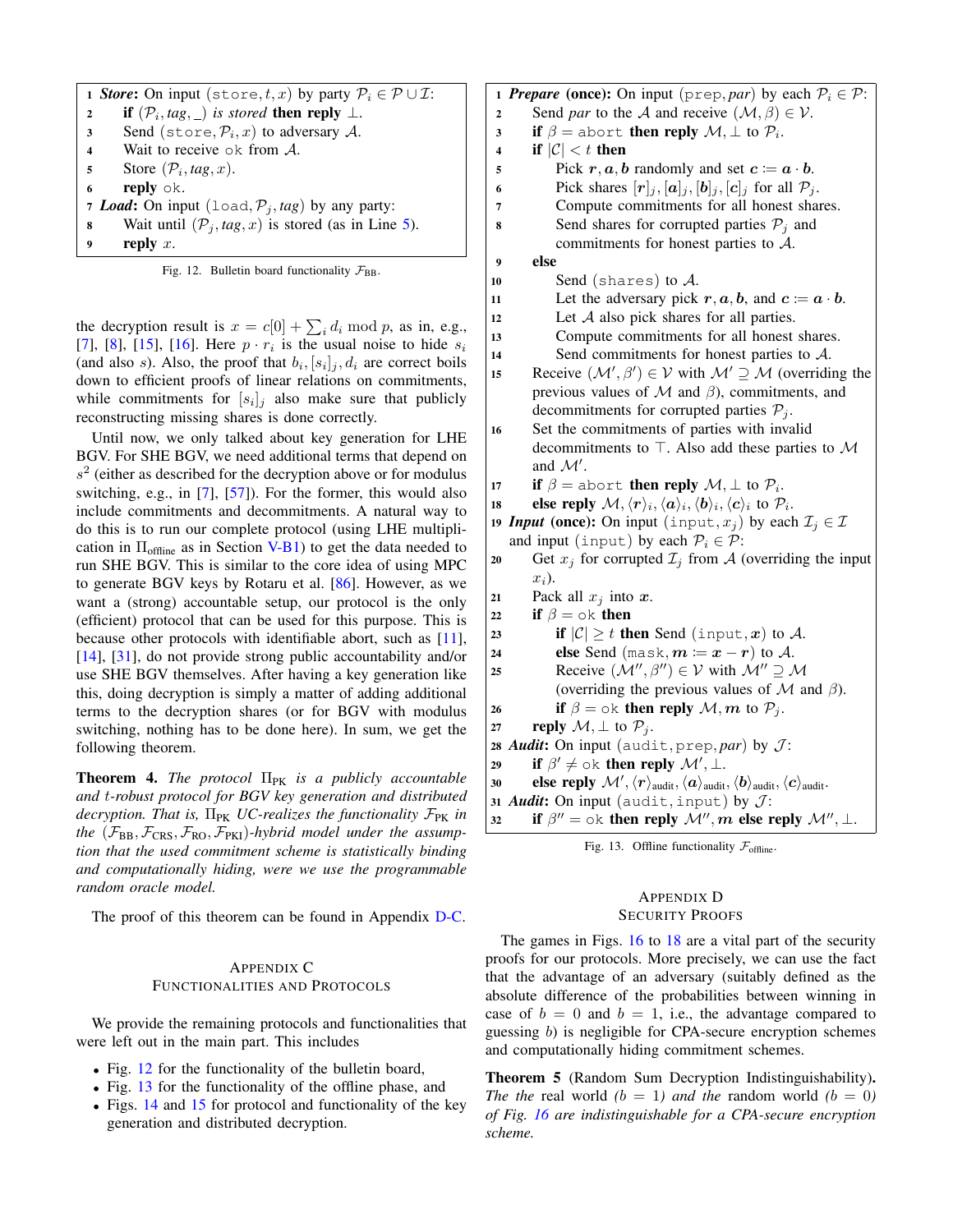1 *Generation* (once): On input (gen) by each party  $P_i \in \mathcal{P}$ :

- 2 Sample part of the public key  $a \stackrel{s}{\leftarrow} U(R_q)$ .
- 3 Pick  $s_i, \epsilon_i$ , and  $b_i \coloneqq a \cdot s_i + p \cdot \epsilon_i$  accordingly for honest  $\mathcal{P}_i \in \mathcal{H}$ .
- 4 if  $|\mathcal{C}| < t$  then
- 5 Send  $a, b_i$  for honest parties  $\mathcal{P}_i$  to the adversary A and receive  $(\mathcal{M}, \beta) \in \mathcal{V}$  and  $s_j, \epsilon_j$  for corrupted parties  $\mathcal{P}_j \in \mathcal{C}.$
- 6 else
- 57 Send  $a, s_i, \epsilon_i, b_i$  for honest parties  $P_i$  to A and receive  $(\mathcal{M}, \beta) \in \mathcal{V}$  and  $s_j, \epsilon_j$  for corrupted parties  $P_j \in \mathcal{C}$ .
- 8 Add  $P_j \in \mathcal{C}$  to M if  $s_j$  or  $\epsilon_j$  have larger norms than expected.
- 9 Set private key  $s := \sum_{\mathcal{P}_i \in \mathcal{P} \setminus \mathcal{M}} s_i$  and set  $\epsilon := \sum_{\mathcal{P}_i \in \mathcal{P} \setminus \mathcal{M}} \epsilon_i$ .
- 10 if  $\beta = \infty$  then Set public key  $k \coloneqq (a, b) = (a, a \cdot s + p \cdot \epsilon)$  else  $k \coloneqq \bot$ .
- 11 reply  $\mathcal{M}, k$  to  $\mathcal{P}_i \in \mathcal{P}$ .

12 *Decryption*: On input (dec,  $Enc(x)$ ) by each party  $P_i \in \mathcal{P}$ :

13 if  $\beta = \infty$  then

```
14 Send x := \text{Dec}_s(\text{Enc}(x)) to A.
```
- 15 Receive  $(M_{Enc(x)}, \beta_{Enc(x)}) \in V$  with  $M_{Enc(x)} \supseteq M$  (overriding the previous values of M and  $\beta$ ).
- 16 if  $\beta = \circ \text{k}$  then reply  $\mathcal{M}, x$  to  $\mathcal{P}_i$ .

17 reply  $\mathcal{M}, \perp$  to  $\mathcal{P}_i$ .

- 18 *Audit*: On input (audit, gen) by  $J$ :
- 19 Let  $\mathcal{M}'$  be  $\mathcal M$  at the end of the *Generation* phase.
- 20 reply  $\mathcal{M}', k$ .
- 21 *Audit*: On input (audit, dec,  $Enc(x)$ ) by  $J$ :
- 22 if  $M_{Enc(x)}$  *was sent by* A then
- 23 Decrypt  $x := \text{Dec}_s(\text{Enc}(x)).$
- 24 if  $\beta_{\mathsf{Enc}(x)} = \circ \Bbbk$  then reply  $\mathcal{M}_{\mathsf{Enc}(x)}, x$  else reply  $\mathcal{M}_{\mathsf{Enc}(x)}, \bot$ .
- 25 else reply  $\mathcal{M}, \perp$ .

<span id="page-22-0"></span>Fig. 14. Public key functionality  $\mathcal{F}_{PK}$ .

Theorem 6 (Random Sum Decommitment Indistinguishability). *The the* real world  $(b = 1)$  *and the* random world  $(b = 0)$ *of Fig. [17](#page-24-2) are indistinguishable for a computationally hiding commitment scheme and a zero-knowledge proof of sum.*

<span id="page-22-1"></span>Theorem 7 (Random Zero-Knowledge Decommitment Indistinguishability). *The the* real world  $(b = 1)$  *and the* random world *(*b = 0*) of Fig. [18](#page-24-1) are indistinguishable for a computationally hiding commitment scheme and a zero-knowledge proof of equal plaintexts.*

*Proof of Theorem [6.](#page-21-6)* For this, we can transform the game for the *real world* to the *random world*. If we start with the *real world*, we can rewrite the expressions of  $y$  and  $z$  to picking z randomly and setting  $y := z - x$ . This is only syntactical. Next, we can replace the zero-knowledge proof by a simulated proof. This is (statistically) indistinguishable by the zero-knowledge property of the proof. In the last step, we replace  $y$  again by picking it uniformly at random and and we also replace the zero-knowledge proof simulator by the algorithm that constructs fake proofs. The latter one is no change for the zero-knowledge proofs we consider (the simulator and proof faking algorithm are the same). The other change is indistinguishable as replacing a commitment for a fixed value with one for a random value is exactly the "realor-random" formulation of the hiding property. In total, the difference of the games is exactly the advantage for the hiding game and the difference between a real and a simulated zeroknowledge proof. Both are negligible.  $\Box$  Remark 3. *We did the proof for Theorem [6](#page-21-6) (Fig. [17\)](#page-24-2) but a similar proof is possible for Theorem [5](#page-21-7) (Fig. [16\)](#page-24-0). Also, changing the games for other linear functions than a plain sum is straightforward. The distribution for* y *(and consequently* z*) does not have to be a uniform distribution as well. This is used in some security proofs in this paper.*

*Similarly, indistinguishability in Theorem [7](#page-22-1) (Fig. [18\)](#page-24-1) can be proven by replacing the ZKP for*  $b = 1$  *with its simulation. Again, the simulation of the proof and the algorithm for generating a fake proof are identical, leaving us with a game that is equivalent to the real-or-random formulation of the hiding property.*

<span id="page-22-2"></span>Remark 4. *In our protocols, we only continue to use the equivalent of* z *and* x *(not* Enc(y), Com(y), Enc(z), Com(z)*). This ensures that we can actually use this security game. If, for example,* Enc(y) *was decrypted later, the one could distinguish between the real and the random world. Also, strong simulation soundness is guaranteed with Fiat-Shamir (even in the post-quantum setting) [\[87\]](#page-19-4). This makes sure than adversaries cannot forge fake proofs, even after seeing fake proofs as in Fig. [17.](#page-24-2)*

Remark 5. *Note that in the games, the adversary has to pick their decommitment first, whereas in the protocols and functionalities, the adversary can wait until seeing data from other parties. We can switch this because of the NIZKPs are proofs of knowledge in the classical setting and simulationsound extractable [\[88\]](#page-19-5) in the quantum setting. This means,*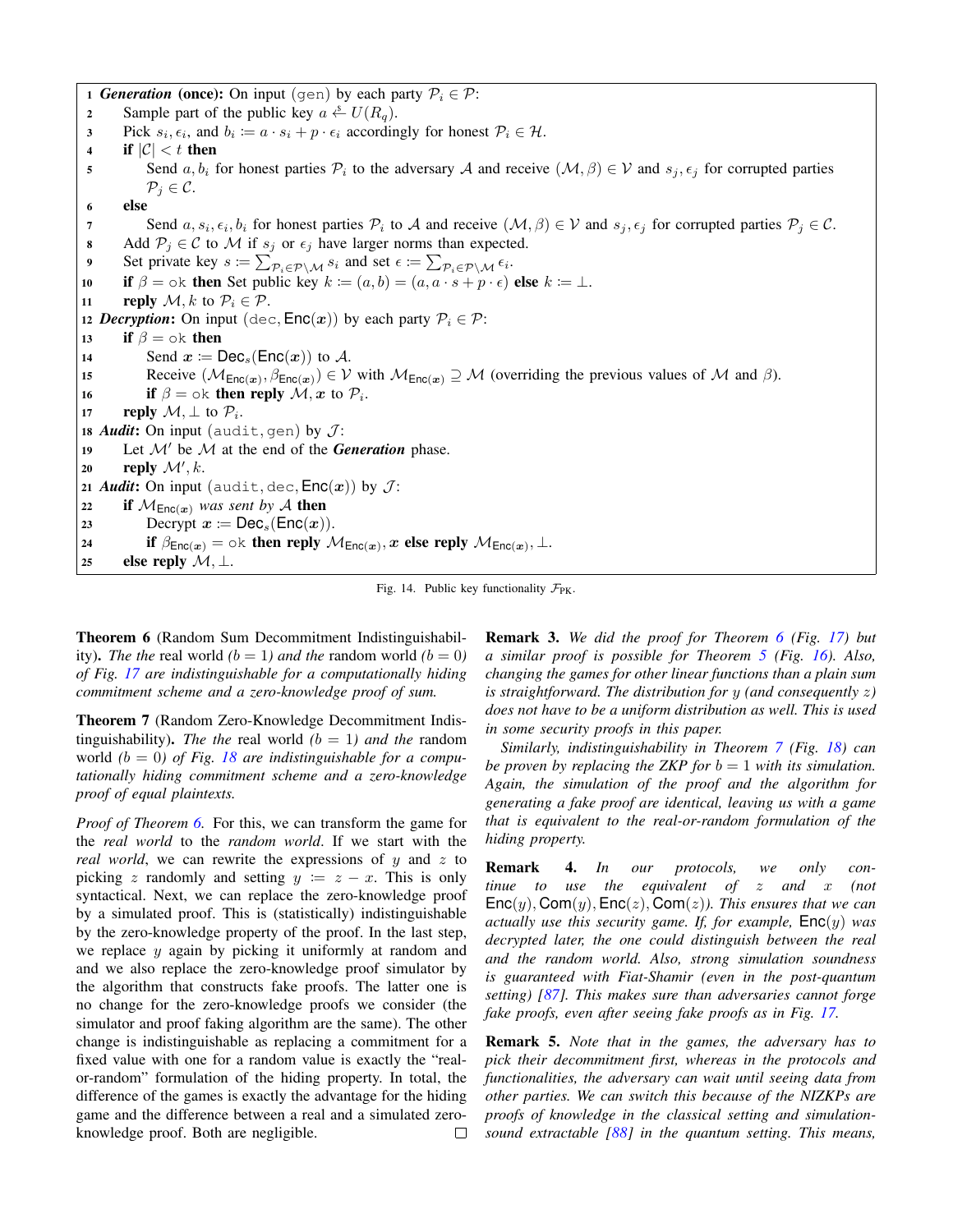1 *Generation* (once): On input (gen) by each  $P_i \in \mathcal{P}$ , each  $P_i$  does: 2 Use  $\mathcal{F}_{CRS}$  to get  $a \in R_q$  and a commitment key *par'*. 3 Pick  $s_i, \epsilon_i$  as in the BGV key generation; Set  $b_i := a \cdot s_i + p \cdot \epsilon_i$ . 4 Pick sufficiently many decryption masks  $r_i$  of (canonical)  $L^\infty$ -norm larger by a factor of  $2^n/p$  than the noise of decryption without masks. 5 Pick shares  $[s_i]_j$  for all parties  $\mathcal{P}_j \in \mathcal{P}$ . 6 Commit to  $s_i$ ,  $\epsilon_i$ ,  $b_i$ ,  $[s_i]_j$ ,  $r_i$  with par<sup>t</sup>. Finally 7 Encrypt  $[s_i]_j$  and the respective randomness under  $\mathcal{P}_j$ 's public key (for other parties  $\mathcal{P}_j \in \mathcal{P}$ ). 8 Prove in ZK that •  $s_i, \epsilon_i, r_i$  are in the right range, •  $b_i$  is computed from  $s_i, \epsilon_i$  in the right way, •  $[s_i]_j$  are shares for  $s_i$ , and • the encryptions are correct. 9 Send the proof,  $b_i$ , and its randomness to  $\mathcal{F}_{BB}$  and receive data from all other parties  $\mathcal{P}_j \in \mathcal{P}$ . 10 Add  $P_i$  to a set M if the proof failed or their decommitment is not valid. 11 Initialize a second set  $\mathcal{M}' \coloneqq \emptyset$ . 12 Decrypt own shares  $[s_j]_i$  and the respective randomness. 13 Set  $b \coloneqq \sum_{\mathcal{P}_j \in \mathcal{P} \setminus \mathcal{M}} b_j$ . 14 if  $|\mathcal{P} \setminus \mathcal{M}| \geq t$  then reply  $\mathcal{M}, (a, b)$  else reply  $\mathcal{M}, \perp$  to  $\mathcal{P}_i$ . 15 *Decryption*: On input (dec,  $Enc(x)$ ) by each  $P_i \in P$ , each  $P_i$  does: 16 Compute  $d_i := p \cdot r_i - s_i \cdot \text{Enc}(x)[1]$  for the next unused subset of  $r_i$ . 17 Commit to  $d_i$  and prove in ZK that it is correctly computed from  $s_i, r_i$ . 18 Send the proof,  $d_i$ , and its randomness to the bulletin board and receive data from all other parties  $P_j \in \mathcal{P}$ . 19 Add  $P_j$  to a set  $\mathcal{M}''$  if the proof failed or their decommitment is not valid. 20 while  $\mathcal{M}''\setminus (\mathcal{M}'\cup \mathcal{M})\neq \emptyset$  do  $\qquad$  // There are new malicious parties 21  $\mathcal{M}'' \leftarrow \mathcal{M}'' \setminus (\mathcal{M}' \cup \mathcal{M}).$ 22 Send  $[s_i]_i$  and its randomness to  $\mathcal{F}_{BB}$  for all  $\mathcal{P}_j \in \mathcal{M}''$  and receive data from all other parties. 23 Add  $\mathcal{M}''$  to  $\mathcal{M}'$ . 24 Override the set  $\mathcal{M}''$  with the parties that provided invalid decommitments in Line [22](#page-23-2) (or did not respond). 25 if  $|\mathcal{P} \setminus (\mathcal{M} \cup \mathcal{M}' \cup \mathcal{M}'')| < t$  then abort. 26 foreach  $P_j \in \mathcal{M}'$  do 27 Reconstruct  $s_j \coloneqq \text{Rec}([s_j]_1, \ldots, [s_j]_n)$  while ignoring shares that are not available. 28 Set default values  $d_j := -s_j \cdot \textsf{Enc}(x)[1].$ 29 Compute  $x \coloneqq \textsf{Enc}(x)[0] + \sum_{\mathcal{P}_j \in \mathcal{P} \setminus \mathcal{M}} d_j \bmod p$ . 30 reply  $\mathcal{M} \cup \mathcal{M}'$ , x to  $\mathcal{P}_i$ . 31 *Audit*: On input (audit, gen) by  $J$ : <sup>32</sup> Perform the *Generation* phase on public data. 33 *Audit*: On input (audit, dec,  $\mathsf{Enc}(x)$ ) by  $\mathcal{J}$ : <sup>34</sup> Perform the *Generation* and *Decryption* phases on public data.

<span id="page-23-1"></span>Fig. 15. Public key protocol  $\Pi_{\text{PK}}$ .

<span id="page-23-2"></span>*if the adversary's ciphertext or commitment would depend on the ones of other parties, it would break the security of the scheme (the CPA-security or the hiding property). Conversely, it does not depend on them and the order can be switched.*

<span id="page-23-0"></span>*A. Proof of Theorem [1](#page-8-0)*

*Proof.* We consider two separate cases for the proof:  $|C|$  < t and  $|\mathcal{C}| \geq t$ . In the first case, the simulator S does the following.

In the *Prepare* phase:

- 1) The commitment parameters *par* are chosen. The simulated  $\mathcal{F}_{CRS}$  is programmed to output this.
- 2) The **Prepare** phase of  $\mathcal{F}_{\text{offline}}$  is simulated.
- 3) S keeps track of  $\langle r \rangle_i, \langle a \rangle_i, \langle b \rangle_i, \langle c \rangle_i$  for each  $\mathcal{P}_i \in \mathcal{P}$ .

4) Malicious parties of  $\mathcal{F}_{\text{offline}}$  are forwarded to  $\mathcal{F}_{\text{online}}$  (as well as  $\beta$  = abort if the offline phase aborted).

In the *Input* phase:

- 1) The *Input* phase of  $\mathcal{F}_{\text{offline}}$  is simulated with dummy inputs (e.g., zero or random values) for honest input parties.
- 2) The inputs  $x_j$  of corrupted input parties  $\mathcal{P}_j$  are revealed to S by the simulated instance  $\mathcal{F}_{\text{offline}}$  as S is in full control of it.
- 3) The corrupted inputs are forwarded to  $\mathcal{F}_{\text{online}}$ .
- 4)  $m[i]$  is chosen uniformly at random for inputs of honest parties  $P_i$  and as  $m[j] \coloneqq x_j - r[j]$  for corrupted input parties  $P_i$ .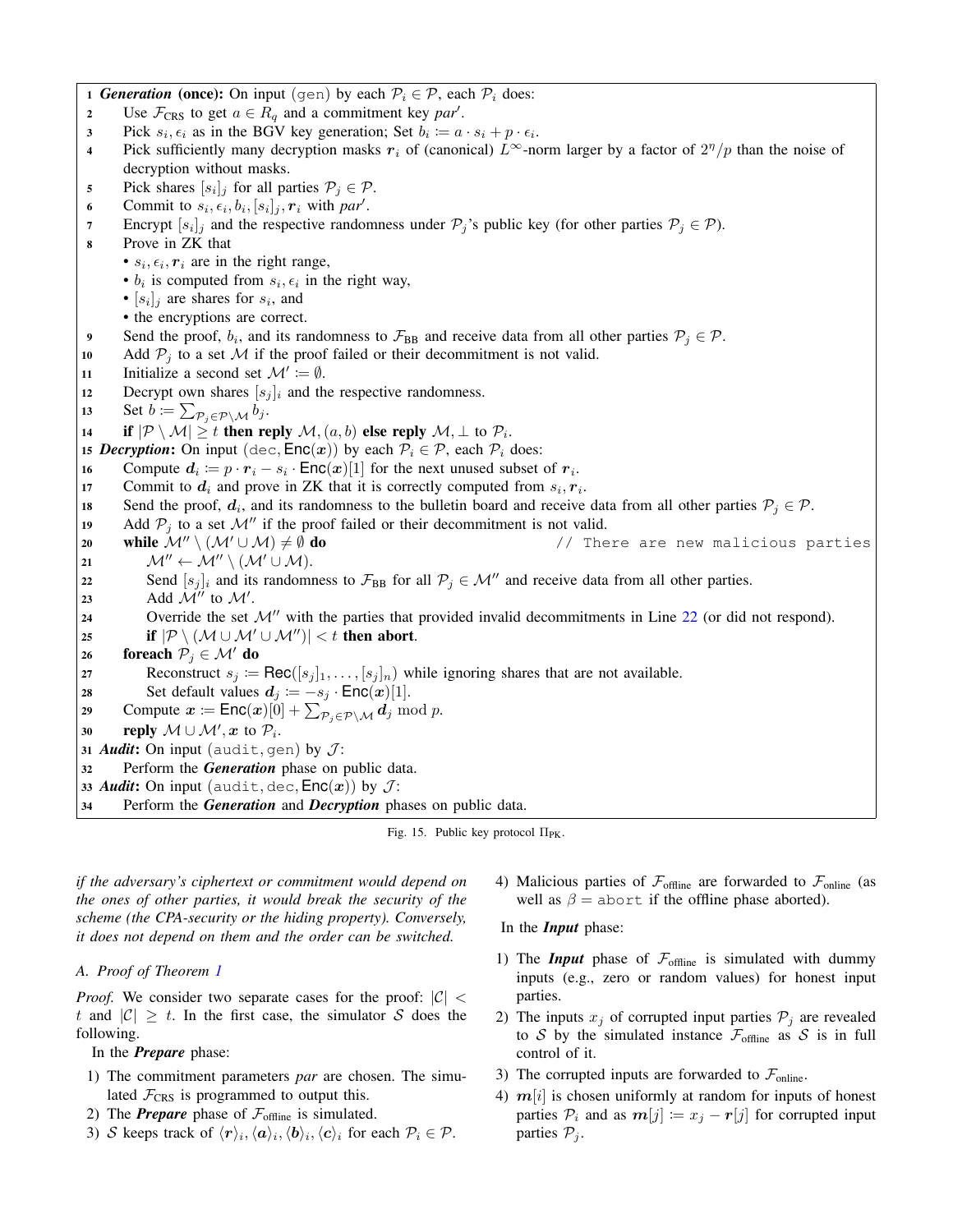$1 \, (-k) \stackrel{\mathsf{s}}{\leftarrow}$  KeyGen $(1^n)$ . for encryption  $2(x, r, state) \stackrel{s}{\leftarrow} F(1^n, k).$  $3 b \leftarrow U({0, 1}).$ 4  $y \leftarrow U(R_p)$ . <sup>5</sup> Pick valid encryption randomness s. 6 Enc $(y) \coloneqq \mathsf{Enc}_k(y, s)$ . 7 if  $b = 1$  then 8  $z \coloneqq x + y$ . 9 else 10  $z \leftarrow U(R_p)$ . 11  $b' \leftarrow G(1^n, state, \text{Enc}(y), z)$ . 12 if  $b = b'$  *and*  $(x, r)$  *is in the valid range for encryption* then 13 return 1.  $\angle/\angle A = (F, G)$  wins 14 else 15 return 0.  $\angle A = (F, G)$  looses

<span id="page-24-0"></span>Fig. 16. Random sum decryption.

1 *par*  $\overset{\circ}{\leftarrow}$  KeyGen(1<sup>*n*</sup>). for committing  $2(x, r, state) \overset{\simeq}{\leftarrow} F(1^n, par).$  $3 \; b \stackrel{\$}{\leftarrow} U(\{0,1\}).$ 4  $y \leftarrow U(R_p)$ . 5 Pick valid commitment randomness  $s, t$ . 6 Com $(y) \coloneqq \text{Com}_{par}(y, s)$ . 7 if  $b = 1$  then 8  $z \coloneqq x + y$ . 9 Com $(z) \coloneqq \text{Com}_{par}(z, t)$ . 10 Generate a commitment proof *zk* for  $z = x + y$ . 11 else 12  $z \leftarrow U(R_p)$ . 13 Com(*z*) := Com<sub>par</sub>(*z*, *t*). 14 Generate a fake commitment proof  $zk$  for  $z = x + y$ . 15  $b' \stackrel{s}{\leftarrow} G(1^n, state, zk, \text{Com}(y), \text{Com}(z), z, t).$ 16 if  $b = b'$  *and*  $(x, r)$  *is in the valid range for committing* then 17 **return** 1.  $\angle$  //  $\mathcal{A} = (F, G)$  wins 18 else 19 return 0.  $\angle$  //  $\mathcal{A} = (F, G)$  looses

<span id="page-24-2"></span>Fig. 17. Random sum decommitment.

5) Malicious parties of the *Input* phase of  $\mathcal{F}_{\text{offline}}$  are forwarded to  $\mathcal{F}_{\text{online}}$ .

# In the *Compute* phase:

- 1)  $\mathcal{F}_{\text{online}}$  sends the result y of the computation to S.
- 2) The circuit evaluation is simulated with the available data except for output-gates. Recall that these correspond to outputs of the protocol. For the circuit evaluation, the "honest" views of corrupted parties (what they would compute if they were honest) are computed as well.
- 3) At an gate (output,  $l$ , id<sub>x</sub>), we have access to  $\langle x \rangle_i$  for all corrupted parties  $P_j$  as if they were honest. Pick the shares  $[x]_i$  of honest  $\mathcal{P}_i$  in a way that the shares reconstruct to  $y[l]$ . Commit to the shares of honest parties. Fake the ZKP for honest parties to prove that the newly generated commitment for these shares corresponds to the

1 *par*  $\overset{\circ}{\leftarrow}$  KeyGen(1<sup>*n*</sup>). for committing  $2(x, state) \stackrel{\$}{\leftarrow} F(1^n, par).$  $3 b \leftarrow U({0, 1}).$ 4 Pick valid commitment randomness  $r, r'$ .  $s \ c' \coloneqq \mathsf{Com}_{par}(x,r').$ 6 if  $b = 1$  then 7  $c := \text{Com}_{par}(x, r)$ . 8 Generate a commitment proof  $zk$  for  $c = c'$ (w.r.t. plaintexts). 9 else 10  $z \stackrel{\hspace{0.1em}\mathsf{\scriptscriptstyle\$}}{=} U(R_p).$ 11  $c \coloneqq \text{Com}_{par}(z, r)$ . 12 Generate a fake commitment proof  $zk$  for  $c = c'$ (w.r.t. plaintexts). 13  $b' \leftarrow G(1^n, state, zk, c, c', r').$ 14 if  $b = b'$  then 15 return 1.  $\angle$  /  $\mathcal{A} = (F, G)$  wins 16 else 17 return 0.  $\angle$  //  $\mathcal{A} = (F, G)$  looses

<span id="page-24-1"></span>Fig. 18. Random zero-knowledge decommitment.

commitments of honest output shares (computed in the simulation with the wrong inputs, available to all parties). Use these shares and the new commitment randomness for honest parties in the simulation of the final Open-call.

4) Collect all parties that revealed invalid commitments or NIZKPs in a set  $M$  and send it to  $\mathcal{F}_{\text{online}}$ .

Aborts and the *Audit* phase are handled accordingly (the value  $\beta$  sent to  $\mathcal{F}_{\text{online}}$  is abort is the protocol aborts in the simulation and ok otherwise):

- 1) If an honest party  $P_i$  aborts during **Prepare**, the **Input** and *Compute* phases are skipped and in the *Audit* phase we get the output ⊥ and the malicious parties of *Prepare* are returned.
- 2) If there is an abort in the *Input* phase, the *Compute* phase is skipped and *Audit* returns ⊥ and the malicious parties of the *Prepare* and *Input* phases.
- 3) If there is an abort in the *Compute* phase, *Audit* returns  $\perp$  and all malicious parties up to the abort.
- 4) If no abort happened, the result of the *Compute* and malicious parties of all phases are returned in *Audit*.

Note that honest parties are never added to a set of malicious parties as they do not misbehave in  $\mathcal{F}_{\text{online}}$  (except for faking ZKPs which cannot be detected by Theorem [7;](#page-22-1) more on that later) and can always reveal the right decommitments (as long as they did not abort; then they would also not be required to give these). On the other hand, misbehaving parties are always detected with overwhelming probability. This is bydesign for  $\mathcal{F}_{\text{offline}}$  and follows from the binding property of the commitment scheme, similarly to [\[10\]](#page-17-19), [\[14\]](#page-17-18). Additionally, we use the soundness of the used NIZKP.

The simulation and a real protocol execution are indistinguishable (along the lines of  $[10]$ ,  $[14]$ ) by taking into account that  $\mathcal{F}_{\text{offline}}$  produces shares for a value r that is uniformly distributed and unknown to the adversary. This means the value  $m$  provided by  $S$  is distributed exactly as the one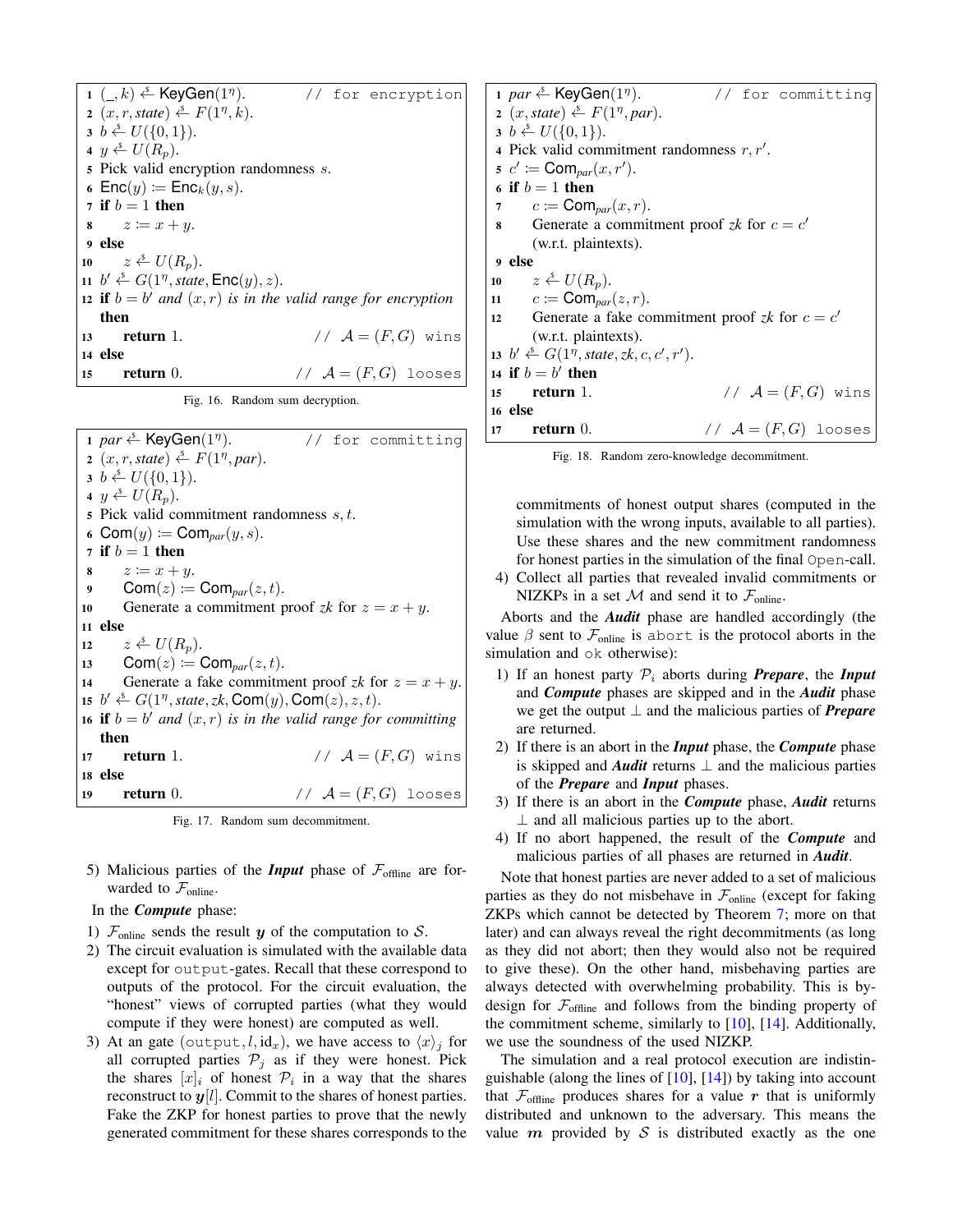in a real protocol execution. Additionally, no information of the shares  $[x]_i$  or shared values x can be gained from the commitments that are part of  $\langle x \rangle_i$  (because of the hiding property of the commitment scheme) or the opened auxillary values during multiplication (as the triples are random and unknown to the adversary by  $\mathcal{F}_{\text{offline}}$ 's design). For the latter, the plaintexts in the decommitments are distributed uniformly at random (the shares reconstruct to a uniformly random value) and the randomness is distributed the same in the protocol and the simulation (as only different plaintext-related values are used for the inputs). Only outputs of the protocol might reveal that not the right inputs were used for honest parties, but  $S$  can construct ZKPs and final decommitments that are consistent with commitments and the circuit evaluation on real inputs. By Theorem [7,](#page-22-1) an adversary cannot distinguish that one of the commitments in the ZKP has a different plaintext than the other (otherwise, they could win the security game which is equivalent to breaking the hiding property of the commitment scheme).

Simulating the high corruption  $(t \leq |\mathcal{C}| < n)$  or full corruption  $(|C| = n)$  case is rather trivial. The functionality gives the simulator the necessary information for honest input parties, so the protocol can be fully simulated. Additionally, the simulator can extract data for corrupted parties to give to  $\mathcal{F}_{\text{online}}$  just as before. Malicious parties can still be detected in the simulation (even with full corruption) and this can be forwarded to  $\mathcal{F}_{\text{online}}$  at the required points in the protocol execution. П

Remark 6. *For the version of the protocol with computationally binding and statistically hiding commitments* (Π<sub>equiv</sub>), *the security proofs also works in the lines of [\[10\]](#page-17-19), [\[14\]](#page-17-18) but different properties of the lattice-based commitments have to be considered. The added difficulty is that the distribution of the noise in the decommitments might reveal that a trapdoor was used.*

*To circumvent this, the simulator acts as follows. It considers the linearized arithmetic circuit (by replacing all multiplication gates by the linear operations and openings corresponding to the use of Beaver triples). In this circuit, the outputs are results of linear functions in the inputs and Beaver triples. Let*  $y = f(x_1, \ldots, x_l)$  *be one such function. The simulator can solve this for the*  $x_i$  *(a solution exists as an honest protocol instance would have computed* y *from such*  $x_j$ *). Now, it can use the "honest" shares of corrupted parties (shares that are computed as if the party was honest) to find shares for honest parties* [x<sup>j</sup> ]<sup>i</sup> *that would reconstruct to the*  $x_j$ *. It can also use the trapdoor to get randomness for the corresponding share commitments. Computing the decommitments for the honest parties is now simply a matter of evaluating the linear function on these intermediate decommitments. The distribution is now as required because the intermediate values can be decommitted with the trapdoor (by construction in an indistinguishable way) and the final value is now computed as a linear function as in the protocol. Finally, the commitment key with trapdoor and a real commitment key are indistinguishable as in [\[76\]](#page-18-28) (see also Appendix [E\)](#page-28-0).*

*fact that the adversary cannot decommit to wrong shares on the M-SIS problem (with our used commitment scheme; see Appendix [E\)](#page-28-0). This allows us to further reduce the commitment parameters and is necessary for proving security of the final ZKPs of the online phase and the corresponding decommitments. By chosing the bounds for valid decommitments minimally small, i.e., to the maximum bounds for honest parties, we can do a proof similar to the one of Theorem [8.](#page-29-0) As we deal with exact decommitments, we set the approximation factors to one and consider two types of decommitments. Firstly, the decommitment the adversary "knows" (extracted by the simulator and proven with an aggregated ZKP) and, secondly, the decommitment revealed in the protocol. Let the first be*  $(x, r)$  *with*  $||r||_{\infty} \leq h \cdot B_{agg}$  *and the second one be*  $(x', r')$  with  $||r'||_{\infty} \leq h \cdot B_r$ .<sup>[20](#page-0-0)</sup> *The resulting bound relevant for the M-SIS problem is then*  $h \cdot (B_{agg} + B_r)$  *instead of*  $2 \cdot h \cdot B_{agg}$ *that we would get for the binding property. Note that*  $B_r = 1$ *can be used (as we do) and* Bagg *is exponentially larger than*  $B_r$ . Also, note that we use the  $L^{\infty}$ -norm here instead of the L 2 *-norm used in Theorem [8.](#page-29-0)*

*Similarly, to prove that an adversary cannot cheat in the final zero-knowledge proof of commitments with equal plaintexts, we again reduce this to the M-SIS problem. Let the NIZKP relation be for knowing approximate decommitments*  $(x, r, e)$  and  $(x, r', e)$  for commitments c, c' with  $\text{Com}_{\text{par}}(e \cdot$  $(x, r) = e \cdot c$  and  $\text{Com}_{par}(e \cdot x, r') = e \cdot c'$  with  $||r||_{\infty} \leq B_{eq}$ ,  $||r'||_{\infty} \leq B'_{eq}$ , and  $e \in \overline{C}$ . Also, let  $B'_{agg}$  be a bound for *the* L<sup>2</sup>-norm *of the above mentioned aggregated proofs. Then, cheating would break M-SIS with bound*  $2\sqrt{\kappa} \cdot h \cdot B'_{agg} + B_{eq}$ .

*The final M-SIS instance of relevance is used to prove that the decommitments after the above ZKP are not broken. For this, M-SIS with bounds*  $B'_{eq} + 2\kappa \cdot B_r$  *has to be a hard problem.* 

# <span id="page-25-0"></span>*B. Proof of Theorem [2](#page-11-0)*

Here, we present the proof of Theorem [2](#page-11-0) for  $\Pi_{\text{offline}}$  realizing  $\mathcal{F}_{\text{offline}}$ .

*Proof.* Again (as for Theorem [1\)](#page-8-0), we construct a simulator  $S$  in cases dependent on the number of corrupted parties. If  $|\mathcal{C}| < t$ , we define S to do the following.

In the *Prepare* phase:

- 1) Receive ( $prep, par$ ) from  $\mathcal{F}_{\text{offline}}$ .
- 2) Simulate key generation in the *Prepare* phase, while also keeping track of the private key for decryption. Let the simulated  $\mathcal{F}_{PK}$  output this key.
- 3) Generate a commitment key *par*<sup>1</sup> with an extractable trapdoor and let the simulated  $\mathcal{F}_{CRS}$  return this key.
- 4) Send the set M that is returned by the simulated  $\mathcal{F}_{PK}$  to  $\mathcal{F}_{\textrm{offline}}.$
- 5) Receive shares  $[r]_j, [\boldsymbol{a}]_j, [\boldsymbol{b}]_j, [\boldsymbol{c}]_j$  for corrupted parties  $\mathcal{P}_j$  and Com([r]<sub>i</sub>), Com([a]<sub>i</sub>), Com([b]<sub>i</sub>), Com([c]<sub>i</sub>) for honest  $P_i$  from  $\mathcal{F}_{\text{offline}}$ .
- 6) Pick  $m$  uniformly at random. This will be used instead of the decryption of  $Enc(c) - Enc(d)$ .
- 7) For honest  $P_i$  and  $v \in \{r, a, b\}$ , pick  $m_i$  uniformly at random. Set Com $(y_i) \coloneqq \mathsf{Com}([v]_i) + m_i$ . For the mask  $y_i$  that is used for d, set Com $(y_i) \coloneqq \mathsf{Com}([c]_i) + m_i -$

Remark 7. *Conversely to [\[10\]](#page-17-19), [\[14\]](#page-17-18), we can directly base the*

 $^{20}h$  is a factor depending on the number of linear homomorphic operations.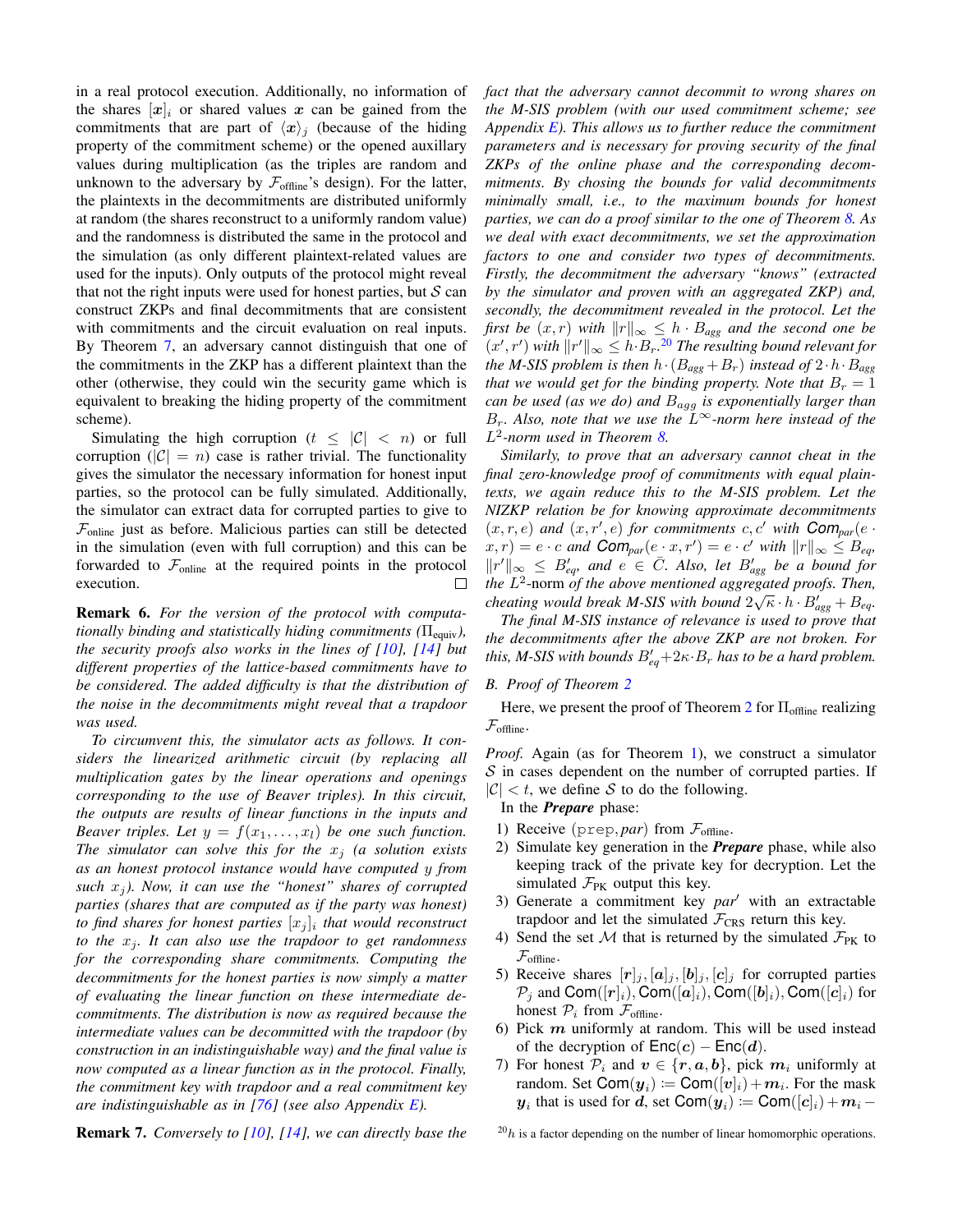$\boldsymbol{m}$ . This makes sure that  $\mathsf{Com}([{\boldsymbol v}]_i) = \mathsf{Com}({\boldsymbol y}_i) - \boldsymbol{m}_i$ and  $\mathsf{Com}([{\boldsymbol c}]_i) = \mathsf{Com}([{\boldsymbol d}]_i) \!+\! {\boldsymbol m} = \mathsf{Com}({\boldsymbol y}_i) \!-\! {\boldsymbol m}_i \!+\! {\boldsymbol m}.$ 

- 8) Simulate the preprocessing further until all masks  $y_i$  have published proofs. Use the trapdoor for *par'* to get the shares and commitment randomness (for the masks  $y_j$ ) for corrupted  $P_i$ . Corrupted parties with invalid proofs can be simply ignored in the following steps as we do not compute anything for them in the protocol (except setting their commitments to  $\top$ ). For honest parties  $\mathcal{P}_i$ , use the ZK simulator to produce accepted proofs for the commitments  $\text{Com}(y_i)$ . For the latter, also pick ciphertexts  $\mathsf{Enc}(\boldsymbol{y}_i)$  for uniformly random plaintexts. These are also used in the simulated proof of committing ciphertexts (for a wrong statement as the simulator does not know the decommitment of  $\text{Com}(y_i)$  and thus is unlikely to have a matching plaintext for  $\mathsf{Enc}(\boldsymbol{y}_i)$ ).
- 9) For corrupted  $\mathcal{P}_j$  and  $\boldsymbol{v} \in \{\boldsymbol{r}, \boldsymbol{a}, \boldsymbol{b}\},$  set  $\boldsymbol{m}_j \coloneqq \boldsymbol{y}_j [\boldsymbol{v}]_j$ . For the mask  $y_i$  that is used for d, set  $m_j := y_j [v]_i + m$ . Compute the decommitments for the shares of corrupted parties from these values and the extracted decommitments of  $\text{Com}(\bm{y}_j)$ .
- 10) Continue the simulation and use  $m_i, m_j, m$  for the respective decryptions. With this, the simulator sets the shares in the simulation to the share that it got from the functionality.
- 11) If SHE is not used, pick  $[a]_i$  for honest parties  $\mathcal{P}_i$ randomly and compute the rest of the protocol in Fig. [7](#page-12-1) normally. Use the ZK simulator to produce accepted proofs. Otherwise, multiply the ciphertexts with SHE.
- 12) Continue with the last step and do the decryption of  $Enc(c) - Enc(d)$  as mentioned above (use m).
- 13) Collect all parties that failed to produce some ZK proof or were revealed by  $\mathcal{F}_{PK}$  in M and send this set of parties to  $\mathcal{F}_{\text{offline}}$  (together with the commitments for corrupted parties and their extracted decommitments).

In the *Input* phase:

- 1) Simulate the *Input* by picking dummy values for honest input parties.
- 2) Extract the inputs of corrupted input parties with the private key of the simulated functionality  $\mathcal{F}_{PK}$ .
- 3) If corrupted input parties fail to prove that their input is well-formed, override their (extracted) inputs with 0.
- 4) Send the inputs of corrupted parties to  $\mathcal{F}_{\text{offline}}$ .
- 5) Receive  $m$  from  $\mathcal{F}_{\text{offline}}$  and use it as output of the simulated  $\mathcal{F}_{PK}$  (for the decryption of  $Enc(x) - Enc(r)$ ). Note, this is a different value than the ones used in the *Prepare* phase (also called "m").
- 6) Forward the malicious parties of this decryption to  $\mathcal{F}_{\text{offline}}$ .

Again, aborts during the protocol are handled accordingly. Once an honest party aborts in the simulation, the set of malicious parties is handed over to the functionality, which triggers the same abort-behavior (i.e., if the *Input* phase will be skipped if it did not already happen and ⊥ is returned instead of computed values).

Proving indistinguishability for the offline phase will be more elaborate than for the online phase. Firstly, the key generation (using  $\mathcal{F}_{PK}$  and  $\mathcal{F}_{CRS}$ ) can be perfectly simulated

while giving no indication that the simulator knows the respective trapdoors (private key of the encryption and commitment trapdoor). Next, no information can be obtained from the commitments and ciphertexts before any decryption takes place. This is due to the zero-knowledge property of the proofs and the security of the schemes. Additionally, the fact that the NIZKPs are proofs of knowledge guarantees that ciphertexts and commitments for corrupted parties do not depend on the ones of honest parties. Furthermore, the corrupted parties cannot prove wrong statements (even if there were simulated proofs of wrong statements) due to simulation soundness. Thus, the combined ciphertexts  $Enc(W)$  are distributed uniformly at random. This makes the values  $m_i$  and  $m_j$  in the simulation indistinguishable from the real decryptions (using Theorem [5;](#page-21-7) if some could distinguish these cases, one would win in the security game and thus break CPA-security).

The faked proofs of multiplication cannot be detected by an adversary (using Theorem [6;](#page-21-6) similarly to using Theorem [5](#page-21-7) above) as re-encryptions of  $[a]_i$  ·  $\mathsf{Enc}(b)$  and  $\mathsf{Enc}(u)$  for arbitrary  $u$  are indistinguishable (here we use an adapted version of Theorem [6](#page-21-6) that uses *multiplication and re-encryption* instead of a plain sum and *re-encryption indistinguishability* (implied by by CPA-security) instead of indistinguishability of uniformly random values). Again, simulation soundness makes sure that the adversary does not prove wrong statements (even in the presence of fake proofs).

The final decryption of the *Prepare* phase gives no indication that the ciphertexts in the simulation are inconsistent with the plaintexts and commitments (again, using Theorem [5\)](#page-21-7). The same can be said for the decryption in the *Input* phase, too. Here, we also use the fact that the ciphertexts of dummy values (for honest parties in the simulation) give no information about the contained plaintexts and the decryption result is distributed uniformly at random.

In the high (or full) corruption case, we can again argue that the simulator lets the adversary control the simulation fully (except for the functionalities which still have some constraints). The values expected by the functionality  $\mathcal{F}_{\text{offline}}$ are then either known (for honest parties) or can be extracted (for corrupted parties). Finally, we note that the adversary cannot break the commitment scheme or the guarantees of the ZK proofs, even if all parties are corrupted. In the full corruption case, we have to make sure that the simulator only identifies malicious parties until an honest party (or an auditor) would abort and send this set M to  $\mathcal{F}_{\text{offline}}$  as this is the behavior of auditors in the real protocol.  $\Box$ 

In above proof, we used Theorem [5](#page-21-7) and Theorem [6](#page-21-6) in the following way. Firstly, Theorem [5](#page-21-7) was used for every decryption. This has several reasons.

• We picked ciphertexts for honest parties but the ciphertexts for shares  $Enc([v]_i)$  in the protocol do not correspond to the shares picked by the functionality (as these are not all known). Luckily, the shares of the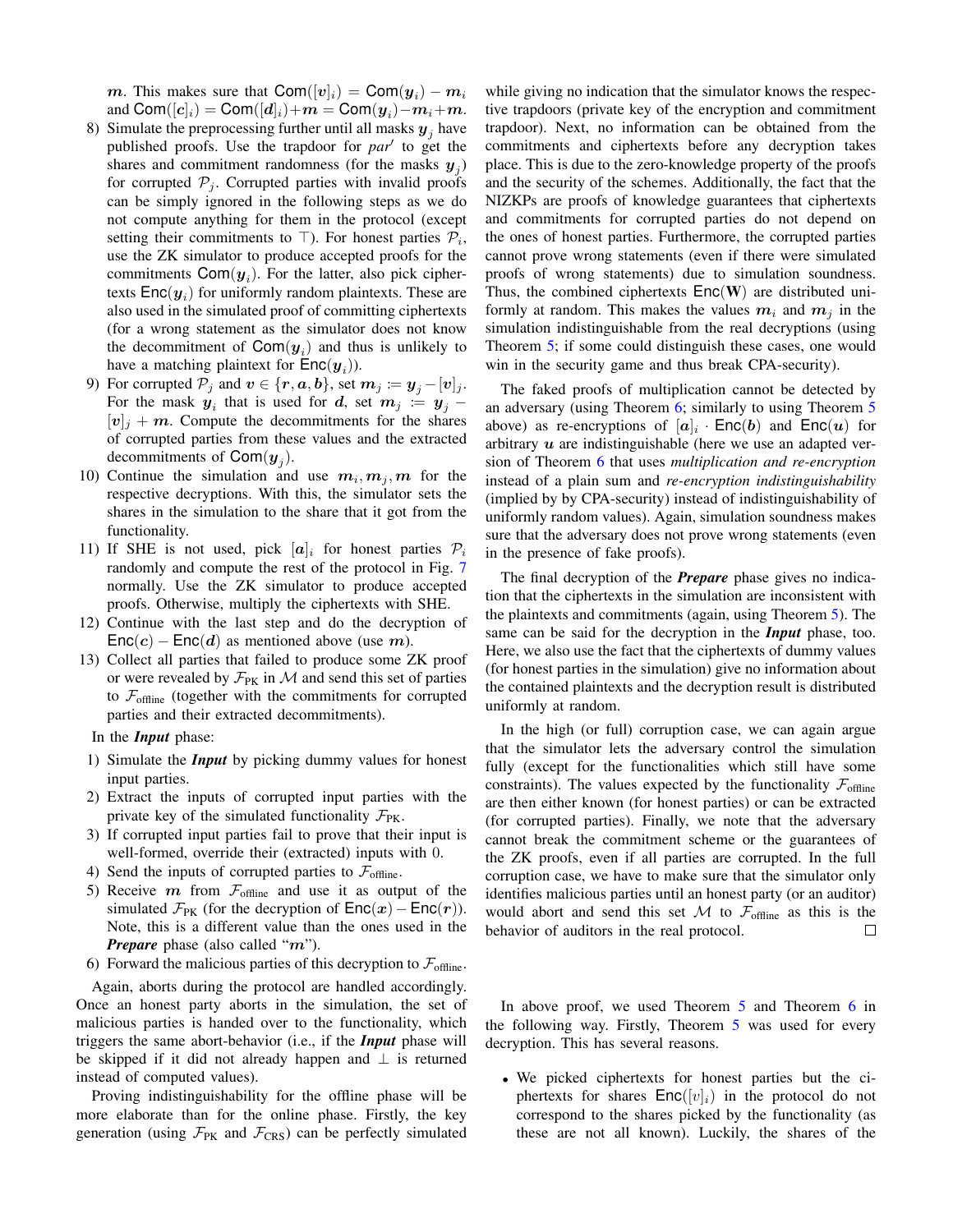corrupted parties are distributed uniformly at random.<sup>[21](#page-0-0)</sup> This allows us to use the theorem, as also in the real or simulated protocol execution some parts of the sum (the share can be interpreted as a sum of values) are picked uniformly at random – the parts of honest parties. There are enough distinct terms in the sum picked by honest parties to play the role of " $y$ " in the theorem.

- For honest parties, we can use a similar reasoning but this time, the maskings of the honest parties play the role of " $y$ " in the theorem.
- The decryption of  $Enc(c) Enc(d)$  can also be replaced (without giving a hint that not the actual  $Enc(c)$  is decrypted) as  $d$  is a ciphertext for a still unknown random value.
- The same can be said for the final decryption in the *Input* phase as  $r$  is unknown and random, and not the real inputs are used for  $Enc(x)$  (but x is part of the value m that we get from the functionality).

Theorem [6](#page-21-6) is only used if we do ciphertext multiplication without SHE. For faking that we do not know  $\mathsf{Enc}(\mathbf{y}_i)$ for honest  $P_i$ , we can use the simulator to construct zeroknowledge proofs for wrong statements. In the multiplication, we have to compute  $[a]_i$ . Enc $(b)$  + Enc $_k(0,(v,e)^T)$ . As we use commitments to prove that the values are correctly multiplied and summed up, we can fake the proof. The decommitment (of the multiplication and re-encryption) does not reveal information about the fact that we did not use the real share as re-encryptions of two values (the one we actually decommitted to and the expected one) are indistinguishable by CPA-security. Finally, we do not care that the resulting ciphertext (after applying Rec) is not for  $a \cdot b$  as the above mentioned Theorem [5](#page-21-7) is used and we do not give the real decryption of the ciphertexts computed in Fig. [7.](#page-12-1)

Note that using  $r$  and  $d$  in decryptions might seem like a contradiction to Remark [4](#page-22-2) where we state that we do not use the "random" part (i.e.,  $y$  in Fig. [16\)](#page-24-0) in the rest of our protocol. To see that this is not the case, recall that we are looking at the case of less than  $t$  corruptions in the security proof when we use Theorem  $5$ . There are then also less than  $t$ shares for corrupted parties where we use the theorem for (for honest parties, there will always be a fresh random masking, so they do not have to be considered further). Each share uses exactly t coefficients, each containing a summand of at least one honest parties. This means that we can "use up" one of the non-constant coefficients<sup>[22](#page-0-0)</sup> for the shares and the constant coefficient (either  $r$  or  $d$ ) is still random and unknown and can be used for another application of Theorem [5.](#page-21-7)

# <span id="page-27-0"></span>*C. Proof of Theorem [4](#page-21-2)*

Here, we present the proof of Theorem [4](#page-21-2) for  $\Pi_{PK}$  realizing  $\mathcal{F}_{PK}$ .

*Proof.* As in our other proofs, we distinguish between high and low corruption for our simulator S. For  $|\mathcal{C}| < t$ , we have the following.

- In the *Generation* phase:
- 1) Use  $\alpha$  from  $\mathcal{F}_{PK}$  as part of the CRS and also program a commitment key  $par'$  for which  $S$  knows an extraction trapdoor.
- 2) Let each honest party pick their  $s_i, \epsilon_i$  as in the protocol. Pick random values  $[s_i]_j$  from honest parties  $\mathcal{P}_i$  for corrupted parties  $P_i$ . Also pick the decryption masks. Create a commitment for  $b_i$  from  $\mathcal{F}_{PK}$ . Fake the proof of sum to decommit to the  $b_i$  from the functionality.
- 3) Extract the values for corrupted parties with the trapdoor.
- 4) Send the required values to the functionality. Note that the public key is then the same in the simulation and the functionality. Additionally, the privatekey  $s$  (in the functionality) is the sum of the  $s_i$  by corrupted parties (known to the simulator) and the  $s_i$  by honest parties (unknown to the simulator). Let  $s'$  be the private key in the simulation (derived from the corrupted  $s_i$  and the random values picked for simulated honest parties). The simulator knows shares of  $s'$  for all parties, as well as shares for the decryption masks  $r$ .

# In the *Decryption* phase:

- 1) Get the decryption x from  $\mathcal{F}_{PK}$ .
- 2) Given a ciphertext  $c = (c[0], c[1])$ , the simulator can compute the values  $y_j := r_j - s_j \cdot c[1]$  for corrupted parties  $P_j$ .
- 3) Set  $y_i$  for honest  $P_i$  to satisfy  $x c[0] = \sum_{P_j \in C} y_j + c$  $\sum_{\mathcal{P}_i \in \mathcal{H}} \mathcal{Y}_i - p \cdot \mathcal{r}$ . Here, each  $\mathcal{Y}_i$  is a randomly chosen such that its norm is a factor of  $2<sup>\eta</sup>$  larger than the standard decryption noise.  $r$  can then be arbitrary but is smaller than *n* times this bound. Note that the shares  $y_i$  are picked to be consistent with the shares corrupted parties – even if the values  $r_i$  is replaced with the default value of zero. For honest parties, the zero-knowledge proofs can be faked in a way that these  $y_i$  are accepted without knowing the shares  $s_i$  picked by the functionality.

The simulation and real protocol differ for  $s_i$  and  $y_i$  for honest  $P_i$ . For the first, we can use Theorem [6](#page-21-6) to show that it is unnoticeable that the honest  $b_i$  are not actually computed from the  $s_i$  in the simulation. Here, we use that  $b_i$  is indistinguishable from random by the hardness of the R-LWE problem, i.e., it is also indistinguishable from another R-LWE sample.

The decryption obviously gives the right result (modulo  $p$ ) but we also have to argue indistinguishability. Again, the adversary cannot see that the simulator gave a value that is not the sum as in the protocol. For this, we use Theorem [6](#page-21-6) while noticing that the noise bound in the decryption is indistinguishable in the simulation and the protocol. In the protocol, this bound  $B$  is determined by  $r_i$  *and* the noise bound without it, i.e., the noise bound of the ciphertext to be decrypted,  $B_c$ . In other words,  $B = (2<sup>\eta</sup> + 1) \cdot B_c$ . In the simulation, the bound on  $y_i$  is exactly the bound on  $r_i$ in the protocol, i.e.,  $B = 2^{\eta} \cdot B_c$ . As the distributions are statistically indistinguishable by the choice of  $r$  (the bound

<sup>21</sup>Instead of picking coefficients of a polynomial, the shares for corrupted parties could have been picked uniformly at random and other shares are constructed by interpolating the polynomial (or one random polynomial if it is not uniquely defined by the shares) that intersects these shares.

<sup>&</sup>lt;sup>22</sup>i.e., one that is multiplied with  $j^l$  with  $l \neq 0$  for party  $P_j$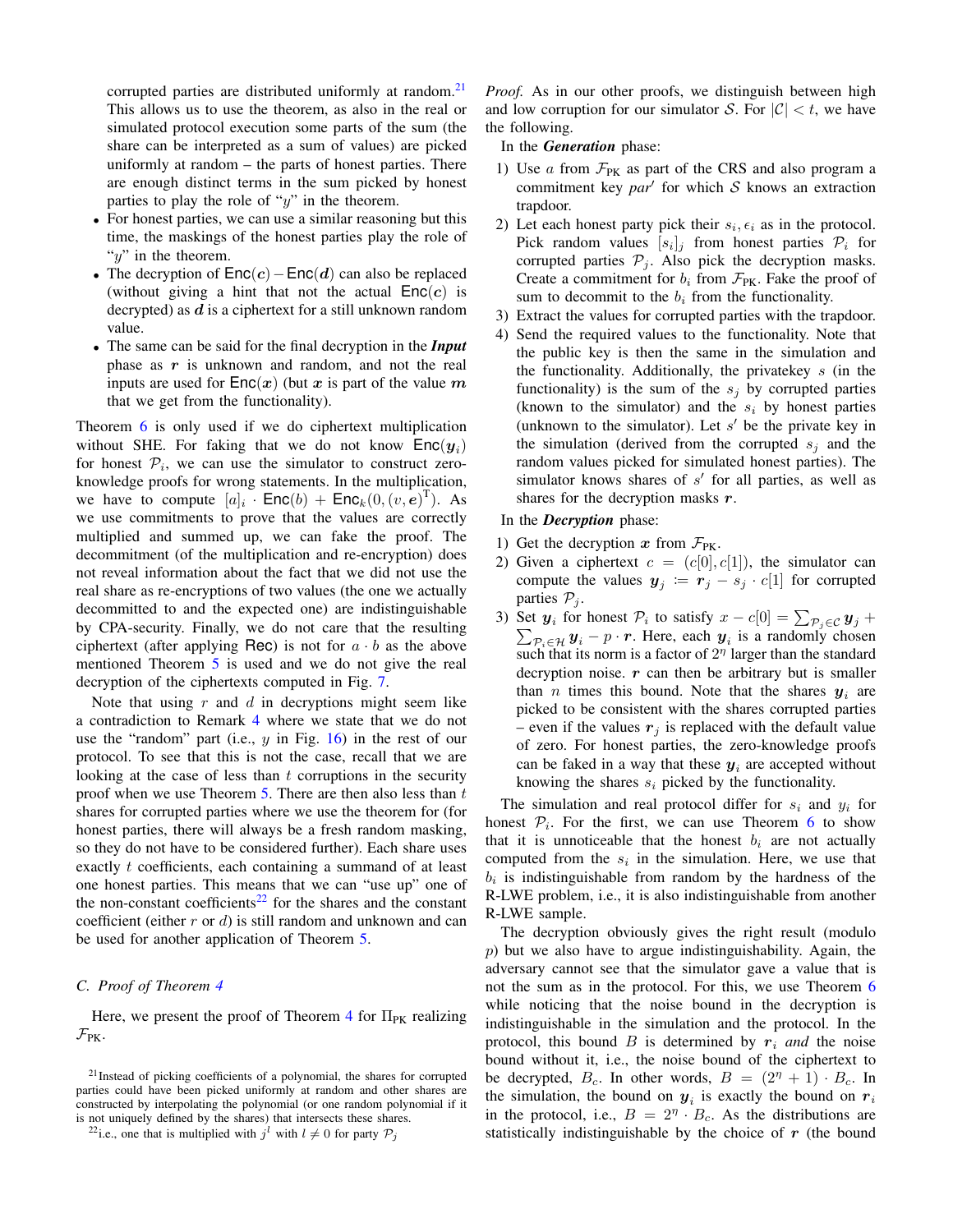on  $r$  is exponentially larger than  $B<sub>c</sub>$ ), this cannot be detected when we apply Theorem [6](#page-21-6) again.

Finally, one can rather trivially show again that the malicious parties are always detected and aborts are handled correctly. Also, for high and full corruption the proof can be done without any large difficulties.  $\Box$ 

Remark 8. Note that we only use  $\mathcal{F}_{\text{PKI}}$  (for a public key infras*tructure) to provide public keys for all parties to everyone. We do not need to extract anything from ciphertexts that use these keys as the values we are interested in are also extractable with the commitment scheme. Additionally, we know that the encryptions are consistent with the commitments because of the used zero-knowledge proofs.*

Remark 9. *If we consider the SHE BGV key generation we get the required security (in particular, accountability and robustness) from the properties of*  $\Pi_{\text{online}}$  *that we use in this case to generate the necessary keys (and commitments needed for accountable BGV decryption with these SHE keys).*

# APPENDIX E LATTICE-BASED COMMITMENTS (CONTINUED)

Let us start with giving the definition of the discrete Gaussian distribution. It is defined by

<span id="page-28-0"></span>
$$
D_{\sigma}(S): \boldsymbol{x} \mapsto \frac{g_{\sigma}(\boldsymbol{x})}{\sum_{\boldsymbol{y} \in S} g_{\sigma}(\boldsymbol{y})}
$$

with  $g_{\sigma}: \mathbf{x} \mapsto \exp(-\|\mathbf{x}\|_2^2/2\sigma^2)$  and standard deviation  $\sigma$ . With the fact that

$$
\Pr\left[\|\boldsymbol{x}\|_2 > \sigma \cdot \sqrt{2 \cdot d} \mid \boldsymbol{x} \stackrel{\text{s}}{\leftarrow} D_{\sigma}(\mathbb{Z}^d)\right] \tag{6}
$$

is negligible in  $d$  (e.g., from [\[60\]](#page-18-18), [\[89\]](#page-19-6)) and by identifying  $\mathbb{Z}^N$  with R, we get a bound  $B_{\sigma}$  for sampling elements of R (and  $R_p$ ) with Gaussians (the right-hand-side of the inequality in [\(6\)](#page-28-3)). This will be used later to define relevant bounds for the commitment scheme. We now proceed with details the problems that we base the security of commitments on and on our generalization of Baum et al.'s [\[56\]](#page-18-14) BDLOP commitment scheme.

#### <span id="page-28-1"></span>*A. Lattice Problems*

Many recent cryptographic primitives are based on the hardness of lattice problems. Most notably, many primitives are based on the Learning With Errors (LWE) and Short Integer Solution (SIS) problems which are at least as hard to solve as certain worst-case lattice problems [\[90\]](#page-19-7), [\[91\]](#page-19-8). Ring  $[92]$ ,  $[93]$  and module  $[57]$ ,  $[74]$  variants of LWE and SIS (R-LWE, R-SIS, M-LWE, and M-SIS, respectively) were proposed and analyzed – enabling more efficient cryptographic primitives.

We present problems equivalent to M-LWE and M-SIS from Baum et al. [\[56\]](#page-18-14). The security of the commitment scheme is based on these.

Definition 3 (Module-Learning With Errors). *The advantage of an adversary* A *for (decision)* **M-LWE** $(R_p, n, m, dist)$  *is defined as*

$$
\left| \Pr \left[ b = 1 \left| \begin{array}{l} \mathbf{A} \stackrel{s}{\leftarrow} U(R_p^{n \times m}); \mathbf{y} \stackrel{s}{\leftarrow} dist(R_p^{n+m}); \\ \mathbf{u} \leftarrow (\mathbf{I}_n \mathbf{A}) \cdot \mathbf{y}; b \stackrel{s}{\leftarrow} \mathcal{A}(\mathbf{A}, \mathbf{u}) \end{array} \right| \right. \right. -
$$
\n
$$
\Pr \left[ b = 1 \left| \mathbf{A} \stackrel{s}{\leftarrow} U(R_p^{n \times m}); \mathbf{u} \stackrel{s}{\leftarrow} U(R_p^{n}); b \stackrel{s}{\leftarrow} \mathcal{A}(\mathbf{A}, \mathbf{u}) \right] \right|,
$$

*i.e.,* A has to distinguish a random **u** from  $(I_n A) \cdot y$  where y *is picked according to the distribution dist.*

Definition 4 (Module-Short Integer Solution). *The advantage of an adversary* A *for (search)* **M-SIS** $(R_p, n, m, norm, B)$  *is defined as*

$$
\Pr\left[\begin{matrix}(\mathbf{I}_n & \mathbf{A})\cdot \boldsymbol{y} = \mathbf{0}; & \mathbf{A} \stackrel{s}{\leftarrow} U(R_p^{n \times m});\\ n+m-1 & \text{norm}(\boldsymbol{y}[i]) \leq B & \boldsymbol{y} \stackrel{s}{\leftarrow} \mathcal{A}(\mathbf{A});\\ \boldsymbol{y} \neq \mathbf{0}\end{matrix}\right],\right]
$$

*i.e.,* A has to find a norm-short non-zero vector  $y \in R_p^{n+m}$ *that is a root of the linear function*  $f : \mathbf{x} \mapsto (\mathbf{I}_n \mathbf{A}) \cdot \mathbf{x}$ *.* 

<span id="page-28-3"></span>By now there is a wide variety of lattice-based commitment schemes, for example the already mentioned paper by Baum et al. [\[56\]](#page-18-14), the schemes of [\[70\]](#page-18-24)–[\[73\]](#page-18-25), or lattice-based encryption schemes that could be used as commitments (as done by Spini and Fehr [\[13\]](#page-17-20) with BGV). However, finding a suitable commitment scheme is again not as simple as using just any arbitrary lattice-based commitment scheme. Some schemes cannot be used since they are perfectly binding (and thus not suitable for a variant of our protocol with equivocation; this includes lattice-based encryption schemes), only support a small number of homomorphic operations, and/or have constraints on the plaintexts (e.g., supporting only short messages) [\[73\]](#page-18-25). Another point is that efficient zero-knowledge proofs for commitments are indispensable for an efficient offline phase, ruling out [\[70\]](#page-18-24), [\[71\]](#page-18-38). Finally, there is a need for two different types of security for the online and offline phases (in particular, computationally secure in the online phase and perfectly/statistically binding in the offline phase; or even perfectly/statistically hiding *and* perfectly/statistically binding, respectively, if we would use equivocation in the online phase), as we already described. Overall best suited seems to be the scheme of Baum et al. [\[56\]](#page-18-14) which we described in Section [VI.](#page-12-0) Now, we proceed to give more details on our generalization, mentioned there as well.

#### <span id="page-28-2"></span>*B. Details on Our Generalization of BDLOP*

Recall the BDLOP commitment scheme of Baum et al. [\[56\]](#page-18-14) and our generalization from Section [VI.](#page-12-0) One detail we left out was approximate decommitments. Such a decommitment would use the adapted verification  $Verify_{par}(x, r, e, c)$  that checks  $\text{Com}_{par}(e \cdot x, r) = e \cdot c$  (and also the already mentioned range checks on r). The element e can be from  $\overline{C} := \{a - b \mid a$  $a, b \in C; a \neq b\}$  with  $C := \{a \in R \mid ||a||_{\infty} = 1; ||a||_1 = \kappa\}$ and is used to get a relaxed decommitment with more efficient zero-knowledge proofs.  $\kappa$  is chosen so  $|C| \geq 2^{\eta}$  for a statistical security of  $\eta$  and one has to take care that elements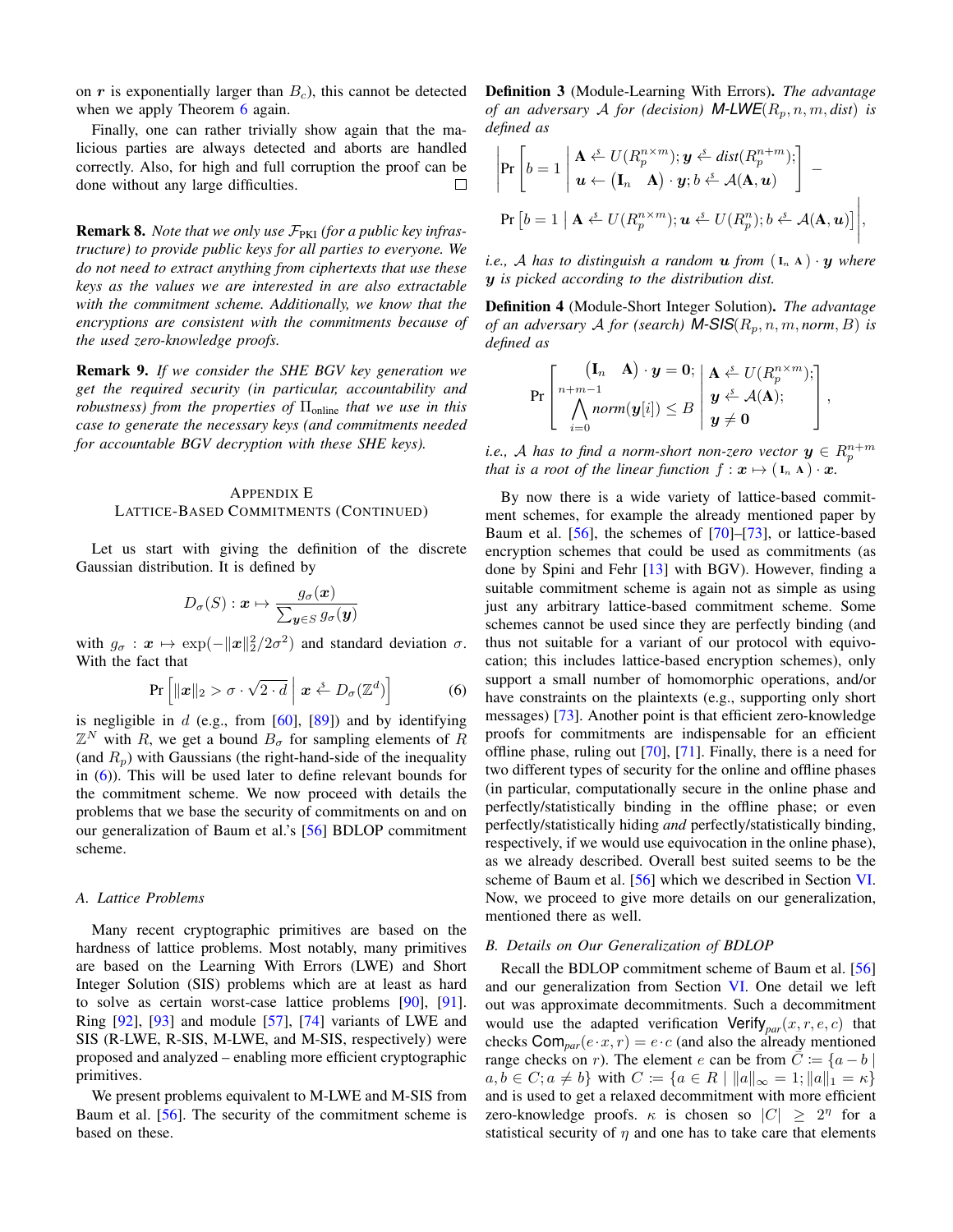of C are invertible in  $R_p$  (by setting N and p accordingly [\[56\]](#page-18-14)). An honest party can always use  $e = 1$  with x and r (used to create a commitment) in a decommitment.

Our adaption of the BDLOP commitment scheme to support multiple moduli is straightforward. As we consider a larger modulus  $p'$  for the parts where del Pino et al.  $[69]$  use a smaller one, we cannot reuse their proofs. Nevertheless, we can simply redo the security proofs of Baum et al. with two moduli and use the fact that  $p'$  is a multiple of  $p$ , i.e., a uniform distribution w.r.t.  $p'$  is also uniformly random for  $p$ . We get that the binding and hiding properties depend on the hardness of M-SIS and M-LWE in the larger modulus  $p'$  – the M-SIS( $R_{p'}$ ,  $d_1$ ,  $d_2$  +  $d_1 + 1, \|\cdot\|_2, 4 \cdot \sqrt{N \cdot \kappa \cdot B_{\varsigma}}$  and M-LWE $(R_{p'}, 1 + d_1, d_2 +$  $d_1+1, D_{\sigma_r}$ ) problems to be exact.  $\varsigma$  is the Gaussian parameter obtained from Theorem [10](#page-30-4) when considering the bound of  $c \cdot r$  for  $c \in C$  and r sampled from  $D_{\sigma_r}(R_{p'}^{d_2+ d_1+1})$ . This is for fresh commitments. For commitments after homomorphic operations, one has to increase  $B<sub>s</sub>$  accordingly. Additionally, we require the challenges to be invertible in  $R_p$ . In more detail, we get the following.

<span id="page-29-0"></span>Theorem 8. *The above commitment scheme is binding. The strength of the binding property is based on the hardness of* √  $M\text{-}SIS(R_{p'}, d_1, d_2 + d_1 + 1, \|\cdot\|_2, 4\cdot\sqrt{N\cdot\kappa\cdot B_{\varsigma}}).$ 

*Proof.* Given an instance  $A_0$  of the M-SIS problem and an adversary  $A_{\text{binding}}$  for the binding property, we show how to construct an adversary  $A_{SIS}$  on the SIS problem. We proceed just as in [\[56\]](#page-18-14).

We do this by letting  $A_{SIS}$  pick  $A_1$  just as in the parameter generation and gives  $(A_0, A_1)$  to  $A_{binding}$ .  $A_{binding}$  answers with  $((c[0], c[1])^{T}, x, r, e, x', r', e')$ . If both  $(x, r, e)$  and  $(x', r', e')$ are valid decommitments for c with  $x \neq x'$ , we have

$$
e \cdot c[0] = \mathbf{A}_0 \cdot r \tag{7a}
$$

$$
e \cdot c[1] = \mathbf{A}_1 \cdot r + e \cdot x \tag{7b}
$$

$$
e' \cdot c[0] = \mathbf{A}_0 \cdot r' \tag{7c}
$$

$$
e' \cdot c[1] = \mathbf{A}_1 \cdot r' + e' \cdot x'
$$
 (7d)

Equations  $(7b)$  and  $(7d)$  lead to

$$
\mathbf{0} \equiv \mathbf{A}_1 \cdot (e \cdot r' - e' \cdot r) + e \cdot e' \cdot (x' - x) \quad (\text{mod } p)
$$

As  $x' \neq x$ , we have that  $x' - x \not\equiv 0 \pmod{p}$ . Additionally, e and e' are invertible in  $R_p$ . This implies  $e \cdot r' - e' \cdot r \neq 0$ (mod  $p$ ). The same is true modulo  $p'$ . Equations [\(7a\)](#page-29-3) and [\(7c\)](#page-29-4) imply

$$
\mathbf{0} \equiv \mathbf{A}_0 \cdot (e \cdot r' - e' \cdot r) \tag{mod } p'
$$

With the above observation that the difference of the commitment randomness is non-zero, we get a solution for the M-SIS $(R_{p'}, d_1, d_2 + d_1 + 1, \| \cdot \|_2, 4 \cdot \sqrt{N} \cdot \kappa \cdot B_s)$  problem as we know that  $||r[i]||, ||r'[i]|| \leq B_{\varsigma}$  and  $||e||, ||e'|| \leq 2 \cdot \sqrt{\kappa}$ .

Theorem 9. *The above commitment scheme is hiding. The strength of the hiding property is based on the hardness of*  $M$ -*LWE*( $R_{p'}$ , 1 +  $d_1$ ,  $d_2$  +  $d_1$  + 1,  $D_{\sigma_r}$ ).

*Proof.* Given an instance  $(\mathbf{B}, t)$  of the problem and an adversary  $A_{\text{hiding}}$  for the hiding property, we show how to construct an adversary  $A_{LWE}$  on the M-LWE problem. We proceed just as in [\[56\]](#page-18-14).

Fist, we pick **R** uniformly at random from  $R_{p'}^{d_1 \times 1}$  and send

$$
\begin{array}{l} \mathbf{A}_0 = \begin{pmatrix} \mathbf{I}_{d_1} & \mathbf{R} \end{pmatrix} \cdot \mathbf{B} \\ \mathbf{A}_1 = \begin{pmatrix} \mathbf{0}_{1 \times d_1} & \mathbf{I}_1 \end{pmatrix} \cdot \mathbf{B} \end{array}
$$

to  $A_{\text{hiding}}$ . As an answer, we get  $x_0$  and  $x_1$ .  $A_{\text{LWE}}$  picks a bit b uniformly at random and computes

$$
c[0] = (\mathbf{I}_{d_1} \ \mathbf{R}) \cdot t
$$
  

$$
c[1] = (\mathbf{0}_{1 \times d_1} \ \mathbf{I}_1) \cdot t + x_b
$$

This is sent to  $A<sub>hiding</sub>$ , who answers with b'.  $A<sub>LWE</sub>$  outputs 1 if  $b = b'$  and 0 otherwise.

Now, we show that the construction of Baum et al. still works. First, write

$$
\mathbf{B} = \begin{pmatrix} \mathbf{I}_{d_1} & \mathbf{0}_{d_1 \times 1} & \mathbf{B}'_0 \\ \mathbf{0}_{1 \times d_1} & \mathbf{I}_1 & \mathbf{B}'_1 \end{pmatrix}
$$

where the entries of  $\mathbf{B}'_i$  are picked uniformly at random from  $R_{p'}$ . This leads to

$$
\begin{array}{ll}\n\mathbf{A}_0 = \begin{pmatrix} \mathbf{I}_{d_1} & \mathbf{R} & \mathbf{B}'_0 + \mathbf{R} \cdot \mathbf{B}'_1 \end{pmatrix} \\
\mathbf{A}_1 = \begin{pmatrix} \mathbf{0}_{1 \times d_1} & \mathbf{I}_1 & \mathbf{B}'_1 \end{pmatrix}\n\end{array}
$$

For  $A_0$  to be distributed as in the parameter generation, we need **R** and  $\mathbf{B}'_0 + \mathbf{R} \cdot \mathbf{B}_1$  to be distributed uniformly in  $R_{p'}$ . Both are random as **R** and  $\mathbf{B}'_0$  are uniformly distributed. For  $A_1$ , we need that  $B'_1$  is randomly distributed over  $R_p$ . We get this, because  $\mathbf{B}'_1$  is random over  $R_{p'}$  and because  $p'$  is a multiple of p.

<span id="page-29-3"></span><span id="page-29-1"></span>The rest of the proof is exactly the same as in  $[56]$ : If t is uniformly random, c is random as well. This implies that the value of b' is independent of x, i.e.,  $Pr[b = b'] = 1/2$ . If  $t = \mathbf{B} \cdot r$  for a short commitment randomness r, c is a valid commitment for x. Now,  $Pr[b = b'] = 1/2 + \epsilon$  for the advantage  $\epsilon$  of  $A_{\text{hiding}}$ . The advantage of  $A_{\text{LWE}}$  (for the M-LWE problem) is then at least the advantage of  $A<sub>hiding</sub>$  (for the hiding game).  $\Box$ 

<span id="page-29-4"></span><span id="page-29-2"></span>Similarly, one can show that the ZKPs for knowing decommitments and for linear relations of Baum et al. [\[56\]](#page-18-14) still work.

For the security proofs of our protocols, we also need trapdoors for the BDLOP commitment scheme. We need two flavors of trapdoors: extractable and equivocal ones. Equivocal trapdoors for this commitment scheme were recently used by Damgård et al.  $[76]$  $[76]$  and we use the same approach. Same as Damgård et al., we use the results of Micciancio and Peikert  $[77]$  – but we need to construct both types of trapdoors. The extractable trapdoors are for  $R_q$  commitments (i.e., without our adjustments to the commitment scheme) and we can adapt the results of [\[77,](#page-18-29) Section 3.3] to do the following. A trapdoor as described in [\[77,](#page-18-29) Section 3.2] is constructed for  $\mathbf{A}'_0$ . With this, r can be extracted from  $\mathbf{A}_0 \cdot r$ (the first part of a commitment). This value of  $r$  can then also be used to compute  $x$  from the second part of a commitment. For the extractable trapdoor, it is important that

•  $A'_0$  is distributed uniformly at random (as in a normal key generation),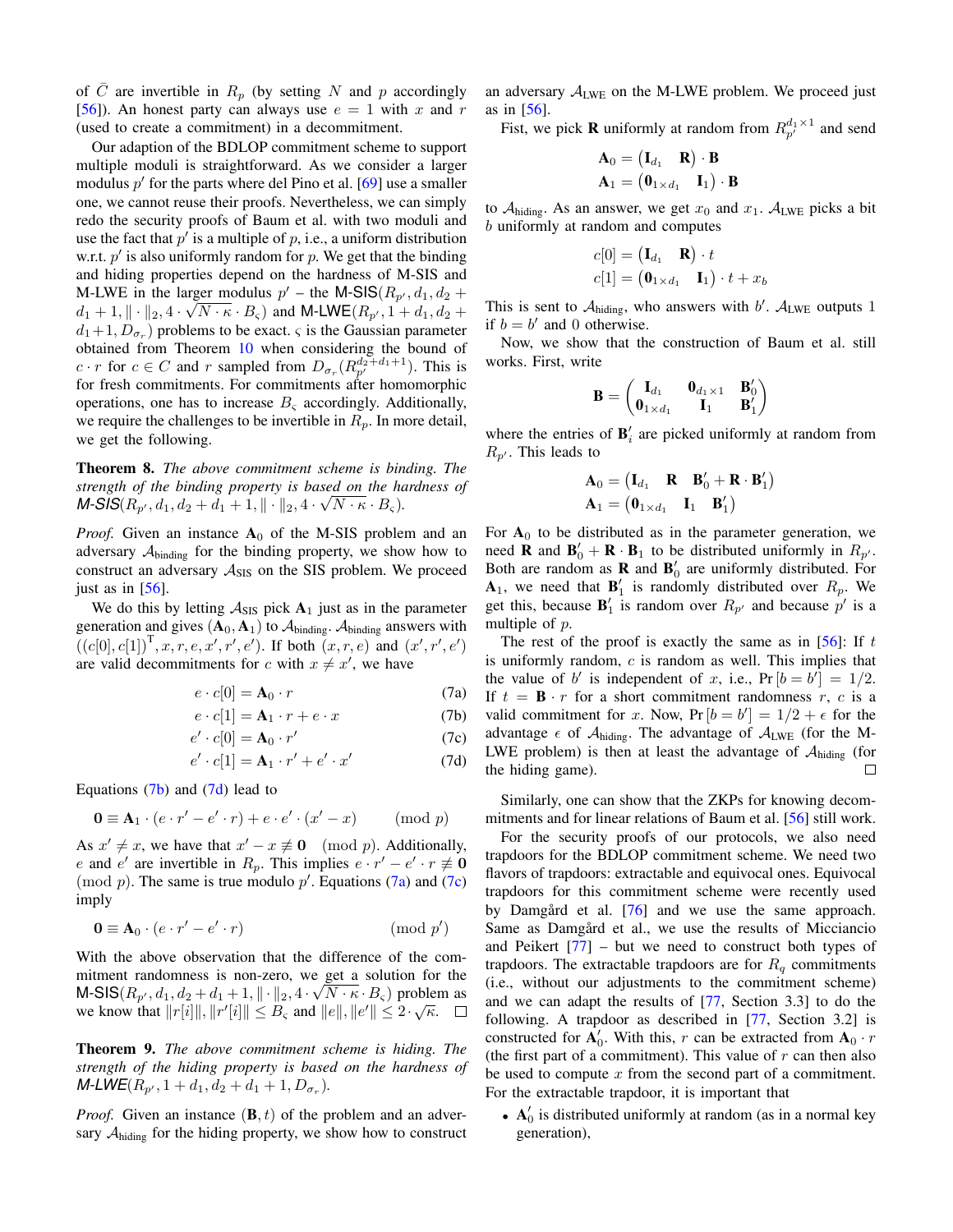- M-SIS is statistically hard (so there will be only one message that can be extracted for each commitment), and
- M-LWE is computationally hard (so commitments do not leak information about the committed messages).

We can use the same approach as Damgard et al.  $[76]$  $[76]$  to achieve the first point: We use [\[75,](#page-18-27) Corollary 4.2] to determine the parameter for the Gaussian. The second point is covered in the original BDLOP paper by Baum et al.. We consider all points in our parameter search in Section [VII.](#page-13-0)

We want to use equivocal trapdoors for our adapted version of the commitment scheme. For this, we adapt the results of [\[77,](#page-18-29) Section 3.4] and Damgård et al. to construct a trapdoor for all of *par*. For the trapdoor, we consider the commitment key completely modulo  $p'$  ( $A_1$  can be reduced modulo  $p$  later). This means, we can use the technique of Damgard et al. "as is". We need to consider the following.

- *par* is distributed as in a normal key generation but modulo p' (using [\[75,](#page-18-27) Corollary 4.2]). Then, par will be distributed correctly in  $R_{p'}^{d_1} \times R_p$  as well.
- The scheme is statistically hiding. For this, we also make sure that multiplying Gaussian commitment randomness with *par* is uniformly distributed modulo  $p'$  (again, using [\[75,](#page-18-27) Corollary 4.2]).
- M-SIS is computationally hard (so the commitment scheme is binding).

In our search in Section [VII,](#page-13-0) we do not use this kind of trapdoor. Instead, we use a modified protocol to open the outputs of the protocol. Nevertheless, we compare the results of our presented protocol with the alternative version utilizing equivocal commitments in Section [IX.](#page-15-0) Additionally, the alternative set of parameters can be found in Appendix [I.](#page-34-0)

#### <span id="page-30-0"></span>*C. Problems with Beaver Multiplication*

As hinted in Section [VI,](#page-12-0) Beaver multiplication is problematic with the original version of BDLOP. We show how one can break the binding property for a commitments after the multiplication. Recall that we computed a bound of at least  $p \cdot B_r$  for the randomness of commitments in Section [VI.](#page-12-0) For  $p \cdot B_r$  for the randomness of commitments in Section VI. For the  $L^2$ -norm, the bound is larger than  $\sqrt{N} \cdot p$ . In particular, all elements of  $R_p$  trivially fulfill this. If we consider the original version of the commitment scheme with modulus  $p$ , this means that the range check on the randomness can be factually omitted when verifying a decommitment.

Let

$$
c = \begin{pmatrix} \mathbf{I}_{d_1} & \mathbf{A}'_0 \\ \mathbf{0}_{1 \times d_1} & \mathbf{I}_1 & \mathbf{A}'_1 \end{pmatrix} \cdot r + \begin{pmatrix} 0 \\ x \end{pmatrix} = \mathbf{A} \cdot r + \begin{pmatrix} 0 \\ x \end{pmatrix}
$$

be a commitment for an arbitrary plaintext  $x$ . A second decommitment  $(x', r')$  can be obtained by solving the following system of linear equations for  $r'$ 

$$
c - \begin{pmatrix} 0 \\ x' \end{pmatrix} = \mathbf{A} \cdot r'
$$

This might not be possible for all choices of  $x, x', r, r'$  but one can find such values with non-negligible probability, winning the binding game.

# <span id="page-30-1"></span>APPENDIX F ZERO-KNOWLEDGE PROOFS

To make our offline phase secure, we use zero-knowledge proofs. Σ-protocols are used with the Fiat-Shamir transform to generate non-interactive zero-knowledge proofs (NIZKPs) that everyone can verify. We furthermore refer to Unruh [\[87\]](#page-19-4) for a discussion of  $\Sigma$ -protocols in the post-quantum setting. To prove the correctness of the encryption and the commitment for the same plaintext we use a combination of rejection sampling [\[60\]](#page-18-18) and the aggregation technique of [\[59\]](#page-18-17).

Additionally, zero-knowledge proofs that only involve commitments can be made very efficient – without aggregation techniques for the BDLOP scheme. We use this to prove correct committing [\[56\]](#page-18-14), as well as products [\[85\]](#page-18-36) and linear relations using commitments [\[56\]](#page-18-14), [\[69\]](#page-18-23). The latter two are combined to get range proofs in an accountable encryption scheme key generation.

Zero-knowledge proofs are used in two settings that were not described yet (how to prove plaintext-ciphertext multiplications was discussed in Section [V-B1](#page-11-1) and the proofs used in the online phase are straight adaptions of the ones for linear relations [\[56\]](#page-18-14)). The first is range proofs for the BGV key generation. Secondly, we prove many *committing ciphertexts* statements (and other aggregated proofs) in the offline phase. Both are discussed in the next sections.

# <span id="page-30-2"></span>*A. Range Proofs*

To get range proofs for  $R_q$ , we combine the existing NIZKPs [\[56\]](#page-18-14), [\[69\]](#page-18-23), [\[85\]](#page-18-36) in the following way.

- 1) A value  $x \in R_q$  is split in its bits  $b, b[i] \in \{0, 1\}^N$ . The negated bits  **are computed.**
- <span id="page-30-5"></span>2) A product proof [\[85\]](#page-18-36) is used to prove  $\mathbf{b} \cdot \bar{\mathbf{b}} = 0$ .
- <span id="page-30-6"></span>3) The generalized sum proof [\[69\]](#page-18-23) (as a generalization of the proof by Baum et al. [\[56\]](#page-18-14)) is used to prove  $b + (b-1) =$  $\mathbf{0} \Leftrightarrow \bar{\mathbf{b}} = 1 - \mathbf{b}$ . The generalization allows us to prove this sum for the extended commitments from the product proof (the commitment key for the product proof has a third matrix  $A_2$  similar to  $A_1$ ).
- <span id="page-30-7"></span>4) A proof of sum [\[56\]](#page-18-14), [\[69\]](#page-18-23) is used to prove  $x = \sum_{i=0}^{l-1} 2^i$ .  $\bm{b}[i] - 2^l \cdot \bm{b}[k].$

Note that we do not try to prove the length of a single integer and pack it in the coefficients of an  $R_q$  element as in [\[85\]](#page-18-36). Instead, we want to prove a bound on  $||x||_{\infty}$ . As in [\[85\]](#page-18-36), the steps [2](#page-30-5) and [3](#page-30-6) prove that  $b[i]$  has binary coefficients. Step [4](#page-30-7) then implies  $||x||_{\infty} \leq 2^l$ . We do not want to introduce any slack in these range proofs to give a key generation protocol that can also be used in applications where tighter parameters are needed. As the key generation is done only once in the offline phase, we opted for this kind of construction. Non-power-oftwo bounds could be supported by adding more terms.

#### <span id="page-30-3"></span>*B. Aggregated Proofs*

<span id="page-30-4"></span>The adapted zero-knowledge proofs we use are based on rejection sampling [\[60\]](#page-18-18) and classical aggregation [\[59\]](#page-18-17).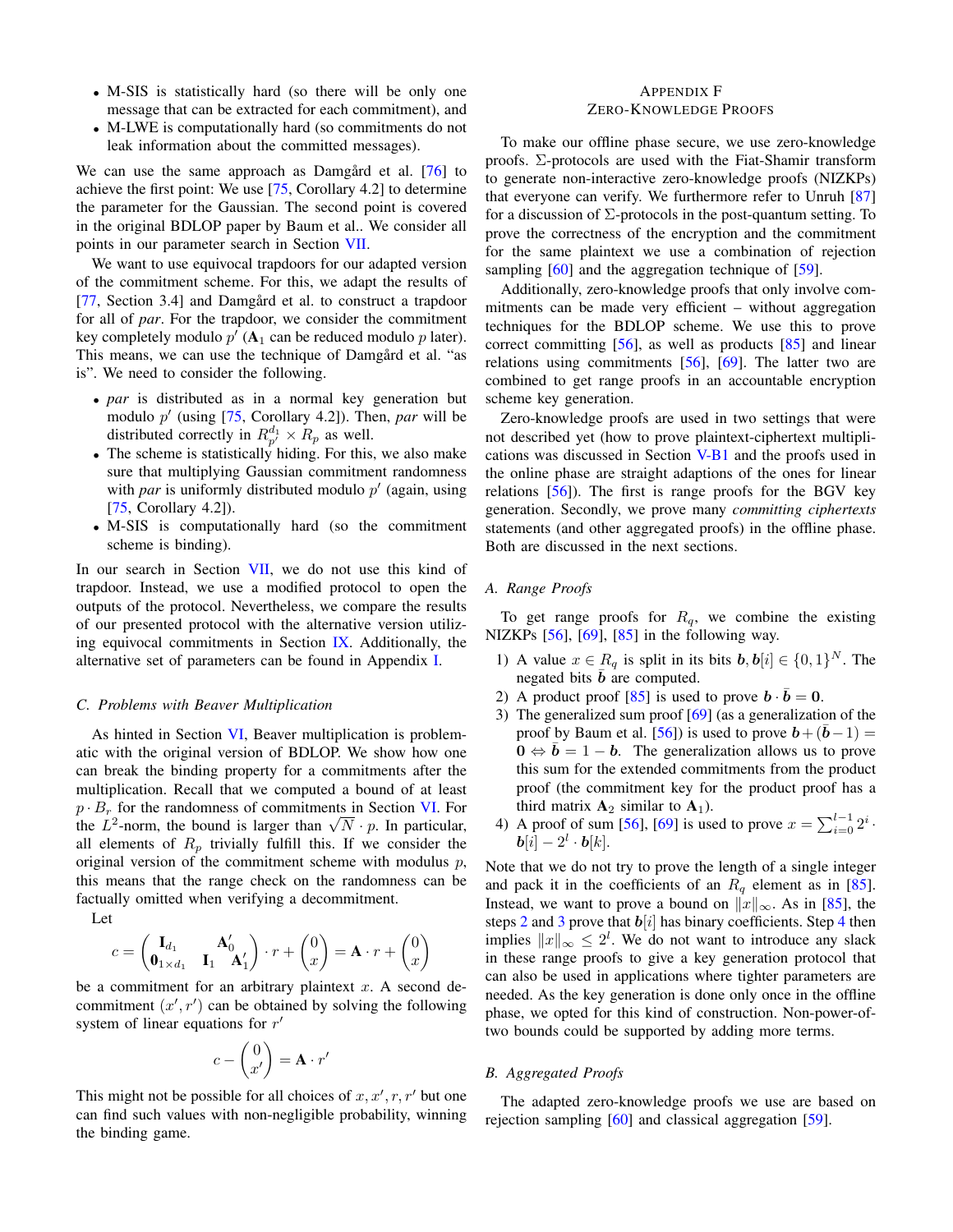1 function RejectionSample( $\mathbf{Z}, \mathbf{B}, \sigma, \rho$ ): 2  $u \overset{\hspace{0.1em}\mathsf{\scriptscriptstyle\$}}{\leftarrow} U([0,1)).$ 3 if  $u > \frac{1}{\rho} \cdot \exp \left( \frac{-2 \langle \mathbf{Z}, \mathbf{B} \rangle + ||\mathbf{B}||^2}{2 \cdot \sigma^2} \right)$  $\frac{1}{(2\cdot\sigma^2}|\mathbf{B}\|^2}{\frac{1}{(2\cdot\sigma^2})}$  then <sup>4</sup> return 0. 5 else <sup>6</sup> return 1. 7 function  $\text{Sample}(\rho)$ : 8  $u \stackrel{s}{\leftarrow} U([0,1)).$ 9 if  $u > \frac{1}{\rho}$  then <sup>10</sup> return 0. 11 else <sup>12</sup> return 1. 13 macro  $P(A, σ, ρ)$ : 14 **B**  $\overset{\circ}{\leftarrow}$  A(). 15  $\mathbf{Y} \stackrel{\mathsf{s}}{\leftarrow} D_{\sigma}(\mathbb{Z}^{n \times m}).$ 16  $\mathbf{Z} \coloneqq \mathbf{B} + \mathbf{Y}$ . 17 if RejectionSample( $\mathbf{Z}, \mathbf{B}, \sigma, \rho$ ) then <sup>18</sup> return B, Z. <sup>19</sup> else <sup>20</sup> abort. 21 **macro**  $S(A, σ, ρ)$ : 22  $\mathbf{B} \leftarrow A$ (). 23  $\mathbf{Z} \triangleq D_{\sigma}(\mathbb{Z}^{n \times m}).$ 24 if Sample( $\rho$ ) then <sup>25</sup> return B, Z. 26 else <sup>27</sup> abort.

<span id="page-31-0"></span>Fig. 19. Rejection sampling.

Theorem 10 (Rejection Sampling [\[60\]](#page-18-18) [23](#page-0-0)). *The distribution of subprotocols* P *and* S *in Fig. [19](#page-31-0) is within statistical distance of*  $2^{-100}$ *. This requires*  $\sigma \ge \frac{12}{\ln \rho} \cdot ||\mathbf{B}||$  for all  $\mathbf{B} \stackrel{s}{\leftarrow} A()$ *.* 

We do not get proofs that have a slack as small as the one obtained by Baum et al. [\[94\]](#page-19-11), but their proof also does not prove exact relations but one that is off by a factor of two (i.e., for the ring case, it proves  $As = 2t$  instead of  $As = t$ ).

Other techniques are possible as well – and give a smaller slack than our approach – but they also have some downsides. The approach of [\[67\]](#page-18-21) uses a cut-and-choose technique which we want to avoid as this was identified to be impractical by Keller et al. [\[15\]](#page-17-22). Cramer et al. [\[68\]](#page-18-22) need to amortize over many instances  $(\eta^2 \text{ or } \eta^{3/2})$  to be efficient. The work by del Pino and Lyubashevsky [\[95\]](#page-19-12) builds upon [\[67\]](#page-18-21), [\[68\]](#page-18-22) to reduce the large number of instances required by Cramer et al. [\[68\]](#page-18-22) but it is still a cut-and-choose proof. Another reason why we opted for the classical aggregation technique [\[59\]](#page-18-17) is its simplicity and use in other protocols. This should make it straightforward to implement our adaptions to it if our MPC protocol is to be implemented.

We do not claim that our approach is a new idea – in fact, it was mentioned in [\[67\]](#page-18-21), [\[68\]](#page-18-22) that one can construct a zero-knowledge proof in such a way – but it was not formalized, to our knowledge. Additionally, we get reasonably good parameters, even with the exponential slack (as seen in Section [VII](#page-13-0) and Appendix [I\)](#page-34-0).

Also note that the operations for the combination of rejection sampling and classical aggregation are the same. The runtime can increase as parts of the proof have to be repeated but also the aggregation in SPDZ [\[7\]](#page-17-3) has a probability of repeating the proof: With probability 1/32 the proof has to be discarded.

To present this technique, we show it for *committing ciphertexts*, i.e., the cases where a party has to prove that a ciphertext and a commitment were produced for the same plaintext. The same can be used for only proving that ciphertexts were correctly computed by the parts that are not needed. Similarly, we use it to prove that the re-encryption randomness in Fig. [7](#page-12-1) and the decryption masks in Fig. [15](#page-23-1) are for plaintexts with the appropriately sampled distribution.

The matrix  $M_c$  is constructed as in [\[7\]](#page-17-3), [\[59\]](#page-18-17).  $M_c \in$  $\{0,1\}^{\mu \times \eta}$  is defined as  $c[i-j]$  at position  $(i, j)$  for  $0 \le i-j$  $\eta$  and zero otherwise. This allows us to solve for the secrets in the knowledge extractor. The parameters  $\varsigma$  are obtained from Theorem [10,](#page-30-4) the construction of  $M_c$ , and bounds on the witnesses (the exact relation is given in the following proof).

**Theorem 11.** *The protocol of Fig.* [20](#page-32-3) *is a*  $\Sigma$ -protocol as in *[\[87,](#page-19-4) Definition 6].*

*Proof. Completeness:* This is quite trivial and follows from the linearity of the commitment and encryption schemes.

*Unpredictable commitments:* Obviously, picking commitments (in the sense of  $\Sigma$ -protocols) as in the protocol does not produce collisions, except with low probability.

*Honest-verifier zero-knowledge:* The simulator of the Σprotocol can pick the  $z$  values according to the Gaussian distributions of the respective  $\mathbf{y}$ s. Also  $\mathbf{c}$  can be picked as in the protocol. The commitments (in the sense of  $\Sigma$ -protocols) can be solved for with these values. The distance between this simulation and a real protocol execution is the same as for P and S in Theorem [10.](#page-30-4)

*Statistical soundness:* Here, we show statistical special soundness (which implies statistical soundness). Given two accepting transcripts with the same commitment (in the sense of Σ-protocols) and different challenges, an extractor can regain witnesses (messages and randomness) for the inputs of the  $\Sigma$ -protocol. Let z and z' be the responses of the transcripts (this is done for all z-value pairs, e.g.,  $z_x$  and  $z'_x$ ) and  $c, c'$  the challenges. As in [\[7\]](#page-17-3), we can get a witness from conceptually computing  $(M_{c'} - M_c)^{-1} \cdot (z' - z)$ . The special structure of the matrices allows one to do the multiplication with the inverse in two steps. Two triangle matrices in  $M_{c'} - M_c$  can be identified to solve for the first and second half of the witness, respectively. In the worst case,  $2^{\eta/2}$  additions of entries of  $z' - z$  are used to compute an entry of the witness. This means, the norm of the witness can be bound by  $2^{\eta/2} \cdot 2 \cdot B_{\varsigma}$ for the respective bound  $B_{\varsigma}$  on z and z'. We get  $\varsigma$  from Theorem [10](#page-30-4) and set  $\varsigma := \frac{12}{\ln \rho} \cdot \eta \cdot B_{\sigma}$ , i.e., it is the parameter of the Gaussian obtained from the rejection sampling theorem where the bound in the theorem is  $\eta \cdot B_{\sigma}$ . The latter is the bound on the terms  $z - y$  in the  $\Sigma$ -protocol.  $B_{\sigma}$  is the bound on the respective witness and the factor of  $\eta$  comes from the

<sup>23</sup>with the notation of [\[94\]](#page-19-11)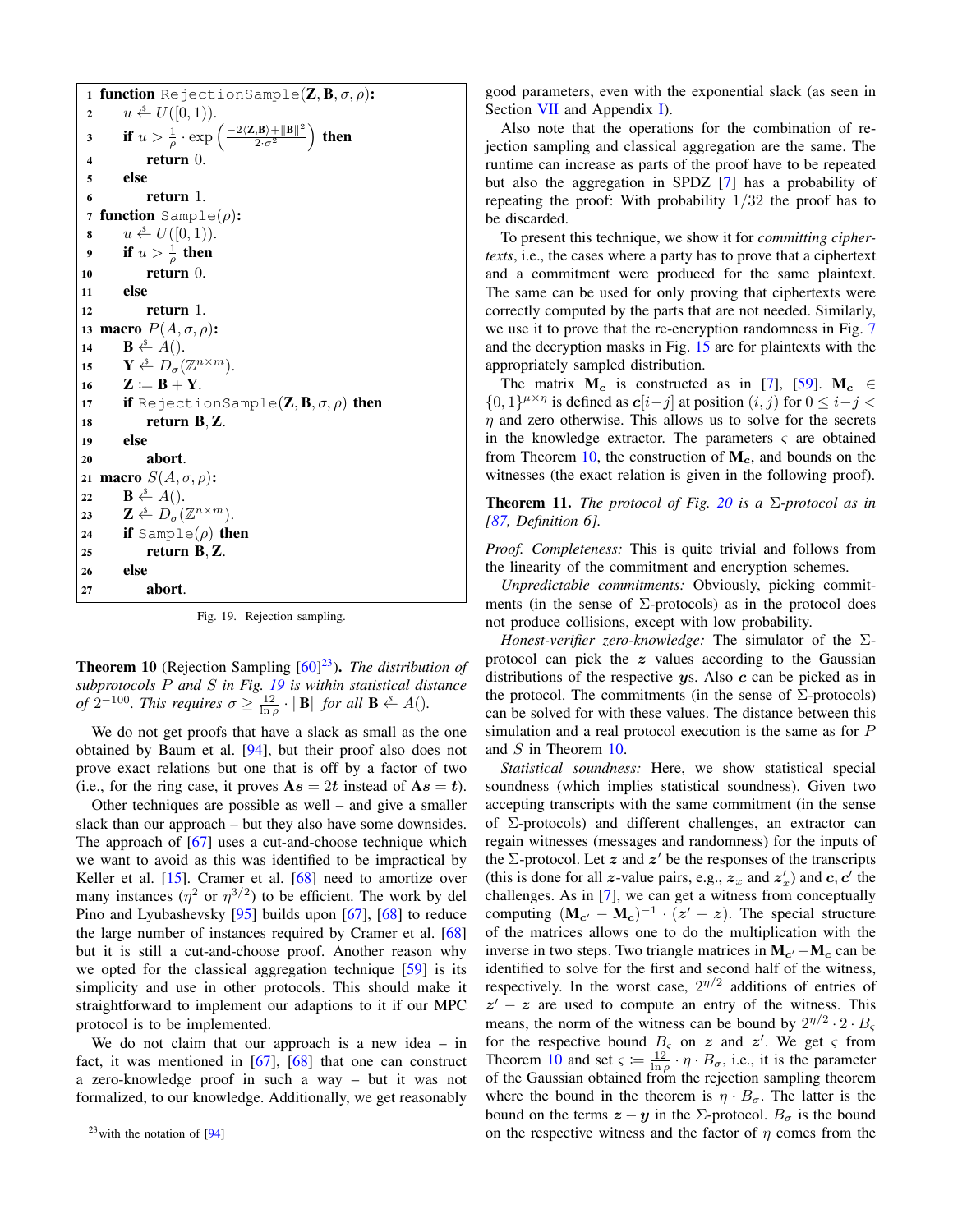input for  $\mathcal{P}_{\text{verifier}}$ :  $k, par, par',$  $\overline{\mathsf{Enc}}(x)}$ , Com $(x)$ , Com $'(x)$ , Com $'(r)$ **input for**  $\mathcal{P}_{\text{prover}}$ : (additionally)  $\mathbf{x}, \mathbf{v}, \mathbf{e}, \mathbf{r}, \mathbf{r}'_x, \mathbf{r}'_r$  s.t.  $\mathsf{Enc}_k(\bm{x},(\bm{v},\bm{e})^{\text{T}}) = \mathsf{Enc}(\tilde{\bm{x}}),$  $\textsf{Com}_{par}(x,r) = \textsf{Com}(x),$  $\textsf{Com}_{\textit{par}'}(x,r'_x) = \textsf{Com}'(x),$  $\mathsf{Com}_{\mathit{par}'}(r,r'_r) = \mathsf{Com}'(r)$ 1 *Commitment***:** The prover  $P_{\text{prover}}$  does: 2 Let  $\mu \coloneqq 2 \cdot \eta - 1$ . 3  $y_x \stackrel{s}{\leftarrow} D_{\varsigma_x}(R^\mu).$ 4  $\bm{y}_r \overset{\hspace{0.1em}\mathsf{\scriptscriptstyle\$}}{\leftarrow} D_{\varsigma_r}(R^\mu)^{d_2+d_1+1}.$  $\mathbf{y}_{v,e} \stackrel{s}{\leftarrow} D_{\varsigma_v}(R^{\mu}) \times D_{\varsigma_e}(R^{\mu}) \times D_{\varsigma_e}(R^{\mu}).$ 6  $\bm{y}_{r',x} \stackrel{\hspace{0.1em}\mathsf{\scriptscriptstyle\$}}{\leftarrow} D_{\varsigma_{r'}} (R^\mu)^{d_2+d_1+1}.$ 7  $\bm{y}_{r',r} \triangleq D_{\varsigma_{r'}} (R^\mu)^{d_2+d_1+1}.$  $\bm{s} \qquad \bm{a}_{x,\texttt{Enc}} \coloneqq \texttt{Enc}_k(\bm{y}_x, \bm{y}_{v,e}).$  ${\boldsymbol a}_{x,{\sf Com}} \coloneqq {\sf Com}_{par}({\boldsymbol y}_{x},{\boldsymbol y}_{r}).$  $\boldsymbol{a}_{x,\mathsf{Com}'}\coloneqq\mathsf{Com}_{par'}(\boldsymbol{y}_{x},\boldsymbol{y}_{r',x}).$  $\boldsymbol{a}_{r,\mathsf{Com}'}\coloneqq\mathsf{Com}_{par'}(\boldsymbol{y}_r,\boldsymbol{y}_{r',r}).$ 12 **send**  $a_{x,Enc}, a_{x,Com}, a_{x,Com}, a_{r,Com}$ 13 **Challenge:** The verifier  $P_{\text{verifier}}$  does: 14  $c \leftarrow U(\{0,1\}^{\eta}).$ <sup>15</sup> send c. 16 **Response:** The prover  $P_{\text{prover}}$  does: 17  $\boldsymbol{z}_x \coloneqq \boldsymbol{y}_x + \mathbf{M_c} \cdot \boldsymbol{x}.$ 18  $z_r \coloneqq y_r + \mathbf{M_c} \cdot r$ . 19  $\boldsymbol{z}_{v,e} \coloneqq \boldsymbol{y}_{v,e} + \mathbf{M_c} \cdot (\boldsymbol{v}, \boldsymbol{e})^{\text{T}}.$ 20  $\boldsymbol{z}_{r',x} \coloneqq \boldsymbol{y}_{r'} + \mathbf{M_c} \cdot \boldsymbol{r}'_x.$ 21  $\qquad \boldsymbol{z}_{r',r} \coloneqq \boldsymbol{y}_{r'} + \mathbf{M_c} \cdot \boldsymbol{r}'_r.$ <sup>22</sup> Do rejection sampling: if  $\neg$ RejectionSample $(z_x, M_c \cdot x, \varsigma_x, \rho) \vee \cdots \vee$  $\neg$ RejectionSample $(\boldsymbol{z}_{r',r},\mathbf{M}_{\boldsymbol{c}}\cdot\boldsymbol{r}'_r,\varsigma_{r'},\rho)$  then 23 **abort.** // and repeat the proof 24 send  $z_x, z_r, z_{v,e}, z_{r',x}, z_{r',r}.$ 25 *Verification*: The Verifier  $P_{\text{verifier}}$  does: 26 Check that  $\mathsf{Enc}_k(z_x, z_{v,e}) = \mathsf{Enc}(x) + \mathsf{M}_c \cdot a_{x,\text{Enc}}$ ,  $\textsf{Com}_{\textit{par}}(z_x, z_x) = \textsf{Com}(x) + \textbf{M}_{\textbf{c}} \cdot \textbf{a}_{x, \textsf{Com}},$  $\textsf{Com}_{\textit{par}'}(z_x, z_{r',x}) = \textsf{Com}'(x) + \textsf{M}_{\textbf{c}} \cdot a_{x, \textsf{Com}'},$  $\mathsf{Com}_{\mathit{par}'}( \bm z_r, \bm z_{r',r}) = \mathsf{Com}'(\bm r) + \mathsf{M}_{\bm c} \cdot \bm a_{r,\mathsf{Com}'} .$ 27 Check that  $||z_x|| \leq B_{\varsigma_x}$ ,  $||z_r[i]|| \leq B_{\varsigma_r}$ ,  $||z_{v,e}[0]|| \leq B_{\varsigma_v}, ||z_{v,e}[1]|| \leq B_{\varsigma_e}, ||z_{v,e}[2]|| \leq B_{\varsigma_e},$  $||z_{r',x}[i]|| \leq B_{\varsigma_{r'}}$ , and  $||z_{r',r}[i]|| \leq B_{\varsigma_{r'}}$  for  $0 \leq i < d_2 + d_1 + 1.$ <sup>28</sup> if *any check failed* then return 0 else return 1.

<span id="page-32-3"></span>

multiplication with M<sub>c</sub>. Instead of  $B_{\sigma_x}$ , we convert the  $L^{\infty}$ norm on x (i.e.,  $(p-1)/2$ ) into a  $L^2$ -norm (we upper-bound norm on  $x$  (i.e.,  $(p-1)/2$ ) into a  $L^2$ -norm (it with an  $L^2$ -norm of  $\sqrt{N} \cdot (p-1)/2$  [\[56\]](#page-18-14)).

The commitments (in the sense of  $\Sigma$ -protocols) and the linearity of the schemes imply that the extracted values are witnesses for the relation.

*Unique responses:* The right-hand side of the checks in the verification phase of Fig. [20](#page-32-3) depends only the commitments (in the sense of  $\Sigma$ -protocols), challenge and public inputs of the protocol. For the verification to succeed for multiple responses, the prover would have to break the binding property of the commitment schemes. The encryption can be seen as an perfectly binding commitment.  $\Box$ 

Remark 10. *Completeness and unpredictable responses imply that the Fiat-Shamir transform of the protocol is complete w.r.t. quantum adversaries [\[87,](#page-19-4) Lemma 13]. Adding honest-verifier zero-knowledge implies zero-knowledge for the transformed protocol [\[87,](#page-19-4) Theorem 14].*

*Statistical soundness implies soundness after the transform [\[87,](#page-19-4) Theorem 15]. This and unique responses implies simulation-soundness [\[87,](#page-19-4) Theorem 17].*

*With the extractability we get from letting the protocol simulator know the private key and trapdoor to the commitment scheme with key par', we get that the transformed* Σ-protocol *is strongly simulation-sound extractable [\[88,](#page-19-5) Theorem 25], i.e., we have soundness, even if the adversaries sees fake proofs from a simulator and also extractability in presence of a simulator [\[88\]](#page-19-5).*

Remark 11. *By the general rejection sampling theorem [\[60\]](#page-18-18), we get that the overall probability to get an output from the ZKP (no abort) is the probabilities of not aborting in all calls to* RejectionSample*, i.e.,* (1/ρ) l *, or statistically close to that, for* l *rejection samplings.*

# <span id="page-32-0"></span>APPENDIX G USABILITY IMPROVEMENTS

There a few aspects, one could solve differently in our protocols. Some are outlined here, including a way to support private inputs, larger circuits, and doing less work for verifications (under certain assumptions).

# <span id="page-32-1"></span>*A. Private Outputs*

The mentioned online protocol only supports public outputs. Private outputs can be modelled with the existing protocol as well. For this, a party that should receive a private output  $y$ picks an additional input  $r$  uniformly at random. The circuit is modelled to (secretly) compute and output  $z := y + r$ . The party can then easily compute y as  $z - r$  after the protocol. Correctness of  $z$  (and therefore of  $y$ ) is guaranteed by the existing protocol.

# <span id="page-32-2"></span>*B. Handling Many Homomorphic Commitments*

Obviously, using lattice-based commitments does not allow us to do arbitrary many additions (opposed to, for example, the Pedersen commitment scheme in [\[10\]](#page-17-19), [\[14\]](#page-17-18)). A straightforward way to support a circuit is to estimate an upper bound on the number of additions needed and use this in the parameter search. This is done in Section [VII.](#page-13-0) One can also inject *no-ops* in the circuit to keep the noise small.

As the noise in commitments *resets* after multiplications, one could *multiply by one*. For this,  $\langle x \rangle_i := \langle c \rangle_i + (x - b)$ .  $\langle a \rangle_i + (1 - a) \cdot \langle b \rangle_i + (x - b) \cdot (1 - a)$  could be computed by using a multiplication triple. This means,  $x - b$  and  $1 - a$ are opened in the protocol. Both do not leak any information about  $x$  if the preprocessing was correct (and not too many parties are corrupted).

Alternatively, one could *add zero*. With  $\langle x \rangle_i := \langle r \rangle_i + (x - \mathcal{E})$ r), one can *refresh* commitments similarly to adjusting shares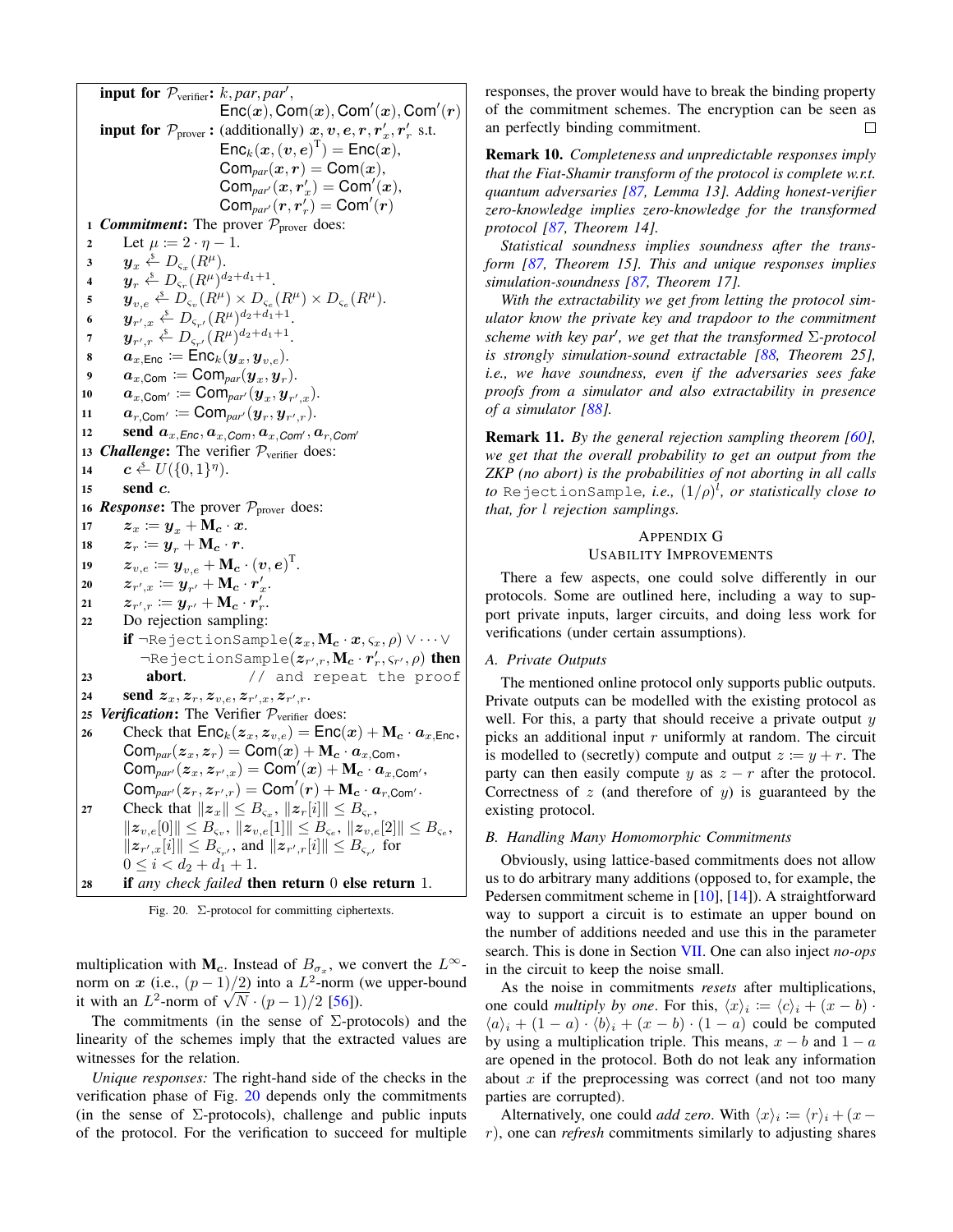for the inputs of the protocol. Here, we only need more random views  $\langle r \rangle_i$  instead of more complex triples, only one value  $(x - r)$  has to be opened, and less operations are needed to adjust the view.

Additionally, we can assume that many operations will reset the commitment noise if they are implemented like Beaver triples. Examples are matrix multiplications and convolutions [\[6\]](#page-17-2).

When computing the parameters, one has to consider the slack added from the zero-knowledge proofs. While this might be smaller than the number of additions (cf. Table  $II$ ), it is still plays a role in the parameter search and cannot be avoided with the above techniques. Instead, one has to lower the slack introduced by the zero-knowledge proofs.

#### <span id="page-33-0"></span>*C. Delayed Verification*

In the online phase, the parties could first compute the whole circuit without checking the commitments (while still decommitting at every output-gate). For his, one could use hyper-invertible Van der Monde matrices to reconstruct correctly if less than t shares are inconsistent [\[48\]](#page-18-39), [\[96\]](#page-19-13). An *error correction* in this way is less efficient in O-notation (dependent on  $n$ ) than checking each commitment but only field operations are required, which might make this variant more efficient in practice for certain settings (expensive to verify commitments and not too many parties).

Obviously, if too many parties are corrupted, we might not get the correct result. However, at the end (or as external auditor), one can still check the commitments – possibly in an aggregated fashion by checking random linear combinations.

Another possibility to reduce the verification overhead is the following. Consider that only checks of the form

Verify 
$$
\left(\underbrace{\sum_{l} a_{l} \cdot [x_{l}]_{j}}_{\text{sent by } \mathcal{P}_{j}}, \underbrace{\sum_{l} a_{l} \cdot R_{\text{C}}([x_{l}]_{j})}_{\text{sent by } \mathcal{P}_{j}}, \underbrace{\sum_{l} a_{l} \cdot \text{Com}([x_{l}]_{j})}_{\text{computed by } \mathcal{P}_{i}}
$$

have to be done by  $P_i$  for each  $P_j$ . This is because the use of Beaver triples creates a circuit with only linear operations. Instead, one could do an aggregated check

Verify 
$$
\left(\sum_{j=1}^{n} [z]_j, \sum_{j=1}^{n} \text{R}_{\text{C}}([z]_j), \sum_{l} a_l \cdot \sum_{j=1}^{n} \text{Com}([x_l]_j) \right)
$$

where  $\text{Com}(x_l') := \sum_{j=1}^n \text{Com}([x_l]_j)$  can be computed first, so only one commitment for each  $x_l$  has to be kept in memory instead of *n* commitments. Note that, in general,  $x'_l \neq x_l$  as we use Shamir secret-sharing instead of full-threshold secretsharing. Otherwise, this is similar to the technique of Baum et al. [\[10\]](#page-17-19) where commitments for the shared secrets (not the shares) are used to get verifiability. We have the commitments for shares and can go back to the individual checks if the aggregated check fails. Unfortunately, one might have to go all the way back and recompute the whole circuit if the aggregated check fails. This makes this technique more suitable if cheating is unlikely (otherwise, one has more verification overhead). It could be used to only get public verifiability as well (as in [\[10\]](#page-17-19)).

<span id="page-33-3"></span>TABLE V COMPARISON OF BGV PARAMETERS AGAINST [\[14\]](#page-17-18) WITH ELLIPTIC CURVE (EC) AND QUADRATIC RESIDUE (QR) PEDERSEN COMMITMENTS

|     | ours <sup>a</sup>                           | ours <sup>b</sup> | ours <sup>c</sup> |          | $[14]$ EC |          | $[14]$ QR |  |
|-----|---------------------------------------------|-------------------|-------------------|----------|-----------|----------|-----------|--|
| n'  | $\log q$                                    | $\log q$          | $\log q$          | $\log p$ | $\log q$  | $\log p$ | $\log q$  |  |
| 60  | 353                                         | 417               | 410               | 120      | 537       | 700      | 1705      |  |
| 70  | 352                                         | 418               | 428               | 140      | 577       | 1000     | 2314      |  |
| 100 | 354                                         | 417               | 490               | 200      | 697       | 1900     | 4121      |  |
| 128 | 353                                         | 417               | 553               | 256      | 809       | 3200     |           |  |
| 192 | 353                                         | 417               | 681               | 384      | 1073      | 7900     |           |  |
|     | $a \log n = 32 b \log n = 64 c \log n = n'$ |                   |                   |          |           |          |           |  |

 $\log p = 32, b \log p = 64, c \log p = \eta'$ 

#### <span id="page-33-1"></span>*D. Adaptions for E-Voting*

The protocols as presented above are able to handle e-voting by interpreting each voter as an input party. This comes with a high number of decryptions to bring the encrypted votes into the online phase. This seems unnecessary if the votes are summed up anyways. In these cases, one could slightly modify the protocol to reduce the number of decryptions needed for the inputs.

For simplicity, we assume each voter encrypts the vote for each candidate (e.g., a one if a candidate is voted for or a zero otherwise) in the slots of the ciphertext-vote. This means there will be one ciphertext for each voter. The first step of voting is to add up the votes for each candidate. This can now be done by simply adding up all (valid) encrypted votes. Now, only one ciphertext has to be decrypted.

To bring this in a form that is comparable to the presented protocol, we introduce a dummy input party. This party does not give a valid input (i.e., it does not have to exist) and the default ciphertext that is picked if this party does not give a valid input is set to the sum of all (valid) voters' ciphertexts (instead of taking a encryption of zero as in the above protocol description). This can be computed by all parties as the ciphertexts are published on the bulletin board. For the MPC protocol, the voters are not considered further as actual input parties. The function that the MPC protocol computes has to be stripped of the vote aggregation that already happened. The functionality needs only a minor adjustment: While, the voters would directly give their votes to the functionality and the function that the functionality computes still includes the aggregation of votes, it also has to check the inputs for validity. This validity check is added to the NIZKPs the voters have to publish (in the protocol).

Finally, one has to recheck (and potentially adjust) the parameter analysis for the encryption scheme. With a similar approach, other linear function-preprocessing can be done. This is especially useful if the number of inputs to the MPC protocol is reduced in this way (as in the example of e-voting). If the encryption scheme supports (a limited number of) nonlinear operations, these could be performed as well.

# <span id="page-33-2"></span>APPENDIX H PROBLEMS WITH PEDERSEN COMMITMENTS

The protocol by Cunningham et al. [\[14\]](#page-17-18) (and Baum et al. [\[10\]](#page-17-19)) use Pedersen commitments to detect cheating in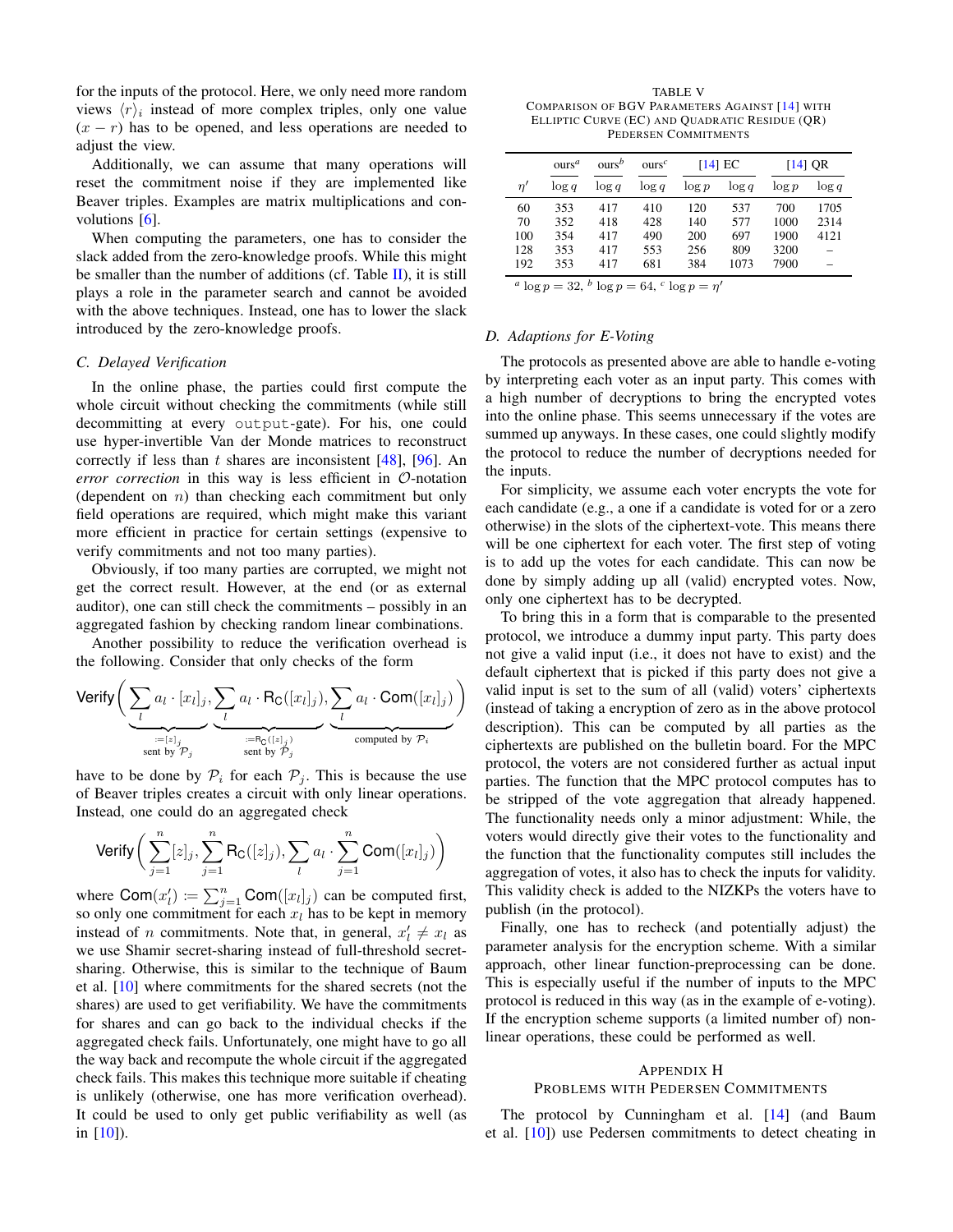the online phase. From an efficiency point-of-view, this seems to be suboptimal as the plaintext space (or  $p$ ) has to be large enough to make the commitments secure. Small values of  $p$ already lead to an insecure protocol if a SPDZ-MACs is used for verification but solutions to make small fields still secure were developed [\[18\]](#page-17-23), [\[97\]](#page-19-14). Building Pedersen commitments from quadratic residues as suggested by Cunningham et al. is highly impractical because of the required size of  $p$  needed to make the scheme secure. Basing the commitments on elliptic curves will drastically reduce the required size of  $p$  but it still depends on the computational security parameter ( $\log p \approx 2 \cdot \eta'$ ) will be required [\[98\]](#page-19-15)).

One could argue that the security of the commitment scheme is only important in the online phase and by extension only for a short time. This is because once the protocol is finished, only the hiding property of the commitment scheme is important and Pedersen commitments are perfectly hiding. We argue that having lower security of commitments for this reason is not always acceptable. Firstly, in a high-stakes computation (national elections or certain auctions), a malicious actor might have the incentive to invest in the computational power to influence the result of the computation. If the malicious actor manages to forge decommitments, their outcome would be backed by a publicly verifiable computation and nobody could extract evidence from the computation that they cheated.

Another argument can be made if the time between the offline and online phase is not short. In this case, a malicious actor knows a random share  $[r]_i$  that will be adjusted to fit another party's input. They also know a commitment for this share. If they now manage to produce a decommitment for the same commitment but with the decommitment  $[r']_i := [r]_i - c$ , they could use this (undetectedly) in the protocol and influence another party's input, as the value used in the protocol would be reduced by the same offset  $c$  (as full-threshold secretsharing is used by Cunningham et al.; Shamir secret-sharing could be attacked similarly). In an auction, this could be used to reduce other parties' bids and increase the chances of winning.

The last two arguments made clear, why (at least in certain situations), weakly binding commitments are not acceptable. To achieve high security with Pedersen commitments, the plaintext space has to increase with the security level which leads to inefficiencies in other parts of the protocol. Table [V](#page-33-3) shows our computations for the required BGV parameters for the offline phase of Cunningham et al.'s protocol if one would use Pedersen commitments based on elliptic curves or quadratic residues. We also included numbers for our protocol for two fixed sizes of  $p$  (as our protocol security does not depend on the size of  $p$ ) and also the case where the size of  $p$ equals the security parameter  $\eta'$ . Our scheme can always use a smaller ciphertext modulus and this will make the offline phase more efficient. Additionally, the table shows that even for low security levels (e.g., 60 bit), using quadratic residues for Pedersen commitments requires parameters that are beyond practical limits (and even higher than ours for the highest security levels considered).

<span id="page-34-1"></span>TABLE VI COMPARISON OF BGV PARAMETERS (log q) AGAINST TOPGEAR [\[16\]](#page-17-24), LOWGEAR [\[15\]](#page-17-22), AND SPDZ [\[7\]](#page-17-3), [\[8\]](#page-17-4)

| $\eta$ | $\log p$ | ours<br>(SHE) | ours<br>(LHE) | ours<br>$(SHE)^a$ | [16] | [15] | [7], [8] |
|--------|----------|---------------|---------------|-------------------|------|------|----------|
| 40     | 64       | 416           | 473           | 349               | 301  | 199  | 330      |
| 64     | 64       | 480           | 544           | 398               |      | 224  | 378      |
| 80     | 64       | 530           | 584           | 432               | 381  |      |          |
| 128    | 64       | 652           | 707           | 535               | 471  |      |          |
| 40     | 128      | 554           | 672           | 478               | 491  | 327  | 526      |
| 64     | 128      | 617           | 735           | 532               |      | 352  | 572      |
| 80     | 128      | 658           | 776           | 566               | 571  |      |          |
| 128    | 128      | 782           | 898           | 664               | 671  | 418  | 700      |

<sup>*a*</sup> aggregation [\[59\]](#page-18-17) and rejection sampling [\[60\]](#page-18-18) with SHE and no zeroknowledge proof of correct decryption

TABLE VII COMMITMENT PARAMETERS *par* FOR Rp

<span id="page-34-2"></span>

| $\log p$ | $\eta$ | N     | $\log h$ | $d_2$ | $d_1$ | $\log p'$ | $B_r$ |
|----------|--------|-------|----------|-------|-------|-----------|-------|
| 32       | 40     | 16384 | 59       | 1     | 1     | 120       |       |
| 32       | 64     | 16384 | 59       | 1     | 1     | 134       |       |
| 32       | 80     | 16384 | 59       |       | 1     | 142       |       |
| 32       | 128    | 32768 | 60       | 1     | 1     | 170       |       |
| 64       | 40     | 16384 | 91       | 1     | 1     | 152       |       |
| 64       | 64     | 16384 | 91       | 1     | 1     | 166       |       |
| 64       | 80     | 32768 | 92       | 1     | 1     | 176       |       |
| 64       | 128    | 32768 | 92       |       | 1     | 202       |       |
| 128      | 40     | 32768 | 156      | 1     | 1     | 218       |       |
| 128      | 64     | 32768 | 156      | 1     | 1     | 232       |       |
| 128      | 80     | 32768 | 156      | 1     | 1     | 240       |       |
| 128      | 128    | 32768 | 156      |       | 1     | 266       |       |

# <span id="page-34-0"></span>APPENDIX I PARAMETERS (CONTINUED)

We use a statistical security of 40 bit and a computational security level of 128 bit in our parameter search in Section [VII,](#page-13-0) unless stated otherwise. Also, if we do not give results for both, we consider the variant of our protocol with somewhat homomorphic encryption (and not with linear homomorphic encryption).

For getting the BGV parameters, we use a technique to assess the security level of various parameter sizes that is similar to  $[8]$ ,  $[83]$  but we consider the worst-case bounds for elements that are distributed w.r.t. Gaussian distributions

TABLE VIII EQUIVOCAL COMMITMENT PARAMETERS *par* FOR Rp

<span id="page-34-3"></span>

| $\log p$ | $\eta$ | N     | $\log h$ | $d_2$          | $d_1$ | $\log p'$ | $\log \sigma_r$ |
|----------|--------|-------|----------|----------------|-------|-----------|-----------------|
| 32       | 40     | 16384 | 59       | $\overline{4}$ | 1     | 236       | 119             |
| 32       | 64     | 16384 | 59       | 4              | 1     | 258       | 128             |
| 32       | 80     | 16384 | 59       | 4              | 1     | 272       | 134             |
| 32       | 128    | 32768 | 60       | 4              | 1     | 320       | 155             |
| 64       | 40     | 16384 | 91       | 4              | 1     | 290       | 141             |
| 64       | 64     | 16384 | 91       | 4              | 1     | 311       | 149             |
| 64       | 80     | 32768 | 92       | 4              | 1     | 331       | 159             |
| 64       | 128    | 32768 | 92       | 4              | 1     | 373       | 176             |
| 128      | 40     | 32768 | 156      | $\overline{4}$ | 1     | 403       | 188             |
| 128      | 64     | 32768 | 156      | 4              | 1     | 424       | 196             |
| 128      | 80     | 32768 | 156      | 4              | 1     | 438       | 202             |
| 128      | 128    | 32768 | 156      | 4              | 1     | 480       | 219             |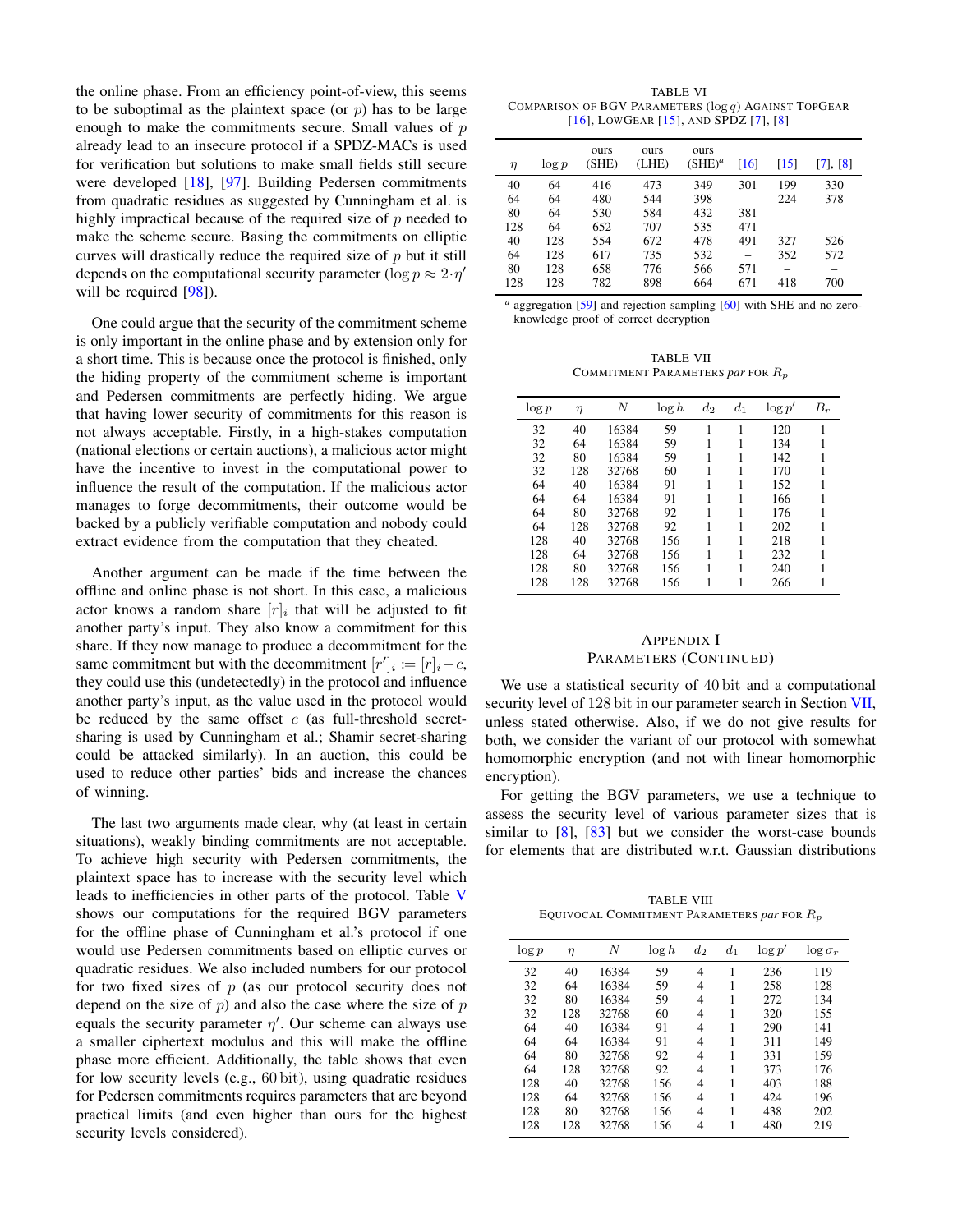TABLE IX COMMITMENT PARAMETERS *par<sup>1</sup>* FOR  $R_q$ 

<span id="page-35-0"></span>

| $\log p$ | $\eta$ | N     | $d_2$          | $d_1$          | $\log q$ | $\sigma_r$ |
|----------|--------|-------|----------------|----------------|----------|------------|
| 32       | 40     | 16384 | $\overline{c}$ | 1              | 352      | $2^{91}$   |
| 32       | 64     | 16384 | $\overline{c}$ | 2              | 416      | $2^{78}$   |
| 32       | 80     | 16384 | $\overline{c}$ | 2              | 458      | $2^{88}$   |
| 32       | 128    | 32768 | 1              | 1              | 589      |            |
| 64       | 40     | 16384 | $\overline{c}$ | 2              | 418      | $2^{78}$   |
| 64       | 64     | 16384 | $\overline{c}$ | 2              | 480      | 293        |
| 64       | 80     | 32768 | 1              | 1              | 530      | 1          |
| 64       | 128    | 32768 | 1              | 1              | 653      | 1          |
| 128      | 40     | 32768 | 1              | 1              | 553      | 1          |
| 128      | 64     | 32768 | 1              | 1              | 616      |            |
| 128      | 80     | 32768 | $\overline{c}$ | $\overline{c}$ | 658      | $2^{136}$  |
| 128      | 128    | 32768 | $\overline{c}$ | $\overline{c}$ | 780      | $2^{167}$  |



<span id="page-35-1"></span>Fig. 21. Amortized total size of commitments for  $R_p$ . Dashed lines consider that one can avoid sending/storing all bits of randomness with a bounded norm.

<span id="page-35-2"></span>TABLE X PARAMETERS AND AMORTIZED TOTAL SIZE OF COMMITMENTS FOR  $R_p$ 

| $\log p$ | N     | $\log h$ | $d_2$          | $d_1$          | $\log p'$ | size <sup>a</sup> | $size^{a,b}$ |
|----------|-------|----------|----------------|----------------|-----------|-------------------|--------------|
| 32       | 1024  | 55       | 6              | 5              | 117       | 2053              | 1381         |
| 32       | 2048  | 56       | 3              | 3              | 112       | 1184              | 834          |
| 32       | 4096  | 57       | $\overline{c}$ | 1              | 159       | 859               | 479          |
| 32       | 8192  | 58       | 1              | 1              | 117       | 532               | 376          |
| 32       | 16384 | 59       | 1              | 1              | 119       | 540               | 384          |
| 32       | 32768 | 60       | 1              | 1              | 122       | 552               | 390          |
| 32       | 65536 | 61       | 1              | 1              | 124       | 560               | 398          |
| 64       | 1024  | 87       | 8              | 6              | 163       | 3551              | 2501         |
| 64       | 2048  | 88       | 4              | $\overline{4}$ | 152       | 2104              | 1582         |
| 64       | 4096  | 89       | $\overline{c}$ | 2              | 153       | 1199              | 914          |
| 64       | 8192  | 90       | 1              | 1              | 149       | 724               | 568          |
| 64       | 16384 | 91       | 1              | 1              | 151       | 732               | 576          |
| 64       | 32768 | 92       | 1              | 1              | 154       | 744               | 582          |
| 64       | 65536 | 93       | 1              | 1              | 156       | 752               | 590          |
| 128      | 2048  | 152      | 7              | $\overline{4}$ | 280       | 4736              | 3272         |
| 128      | 4096  | 153      | 4              | 2              | 281       | 2785              | 1938         |
| 128      | 8192  | 154      | $\overline{c}$ | 1              | 276       | 1636              | 1176         |
| 128      | 16384 | 155      | 1              | 1              | 215       | 1116              | 960          |
| 128      | 32768 | 156      | 1              | 1              | 218       | 1128              | 966          |
| 128      | 65536 | 157      | 1              | 1              | 221       | 1140              | 975          |
|          |       |          |                |                |           |                   |              |

*a* the amortized total size, i.e., the size of a  $(x, R_C(x), Com(x))$ tuple divided by  $N$  in bit

*b* considering that one can avoid sending/storing all bits of randomness with a bounded norm



Fig. 22. Comparison of BGV parameters against TopGear [\[16\]](#page-17-24).

<span id="page-35-4"></span><span id="page-35-3"></span>TABLE XI COMPARISON OF BGV PARAMETERS (log q) AGAINST TOPGEAR [\[16\]](#page-17-24)

| $\log p$ | ours<br>(SHE) | <b>OUTS</b><br>(LHE) | ours <sup>a</sup><br>(SHE) | TopGear<br>[16] |
|----------|---------------|----------------------|----------------------------|-----------------|
| 32       | 354           | 375                  | 284                        |                 |
| 64       | 418           | 472                  | 349                        | 301             |
| 96       | 482           | 577                  | 414                        |                 |
| 128      | 552           | 673                  | 477                        | 491             |
| 160      | 616           | 767                  | 546                        |                 |
| 192      | 680           | 863                  | 610                        |                 |
| 224      | 745           | 961                  | 675                        |                 |
| 256      | 810           | 1064                 | 739                        |                 |
| 288      | 872           | 1160                 | 803                        |                 |
| 320      | 936           | 1255                 | 866                        |                 |

<sup>*a*</sup> aggregation [\[59\]](#page-18-17) and rejection sampling [\[60\]](#page-18-18) with SHE and no zero-knowledge proof of correct decryption

(instead of average-case bounds).

We chose the parameters for BDLOP scheme by searching for the combination that achieves a required security level (we fixed the computational security, while varying the statistical security parameter  $\eta$ , e.g., used for zero-knowledge proofs) while minimizing the total size of a plaintext-randomnesscommitment tuple. By optimizing for the size of this combined tuple, we avoid favoring one aspect over others. To obtain our results for commitment parameters, which are given in Table [II,](#page-14-2) we used the LWE Estimator  $[99]$ ,  $[100]^{24}$  $[100]^{24}$  $[100]^{24}$  $[100]^{24}$  with cost models from [\[101\]](#page-19-18), [\[102\]](#page-19-19) to estimate the hardness of M-LWE. Additionally, we used results from the literature [\[99\]](#page-19-16), [\[103\]](#page-19-20), [\[104\]](#page-19-21) to estimate the hardness of M-SIS. We also made sure that the constraints for the trapdoors are met (see Appendix [E\)](#page-28-0).

As mentioned, we use ResNet [\[78\]](#page-18-30), [\[105\]](#page-19-22) as an example application to estimate how many homomorphic operations on commitments are needed; more specifically ResNet152 V2 [\[78\]](#page-18-30), [\[106\]](#page-19-23), a non-trivial arithmetic circuit for the realworld application of machine learning for image classification.

For rejection sampling, we used the parameter  $\rho = 100/99$ , i.e., there is a  $1\%$  chance of an abort in the rejection sampling theorem (the protocol does not abort then, the proof is simply repeated). The values for Fig.  $8$  can be found in Table [VI](#page-34-1) – the ones for Fig. [9](#page-14-1) in Table [V.](#page-33-3) Tables [VII](#page-34-2) and [IX](#page-35-0) are extended

 $24$ We also used [\[100\]](#page-19-17) to double-check the security of the BGV parameters (to verify that we achieve the 128 bit security we aimed for).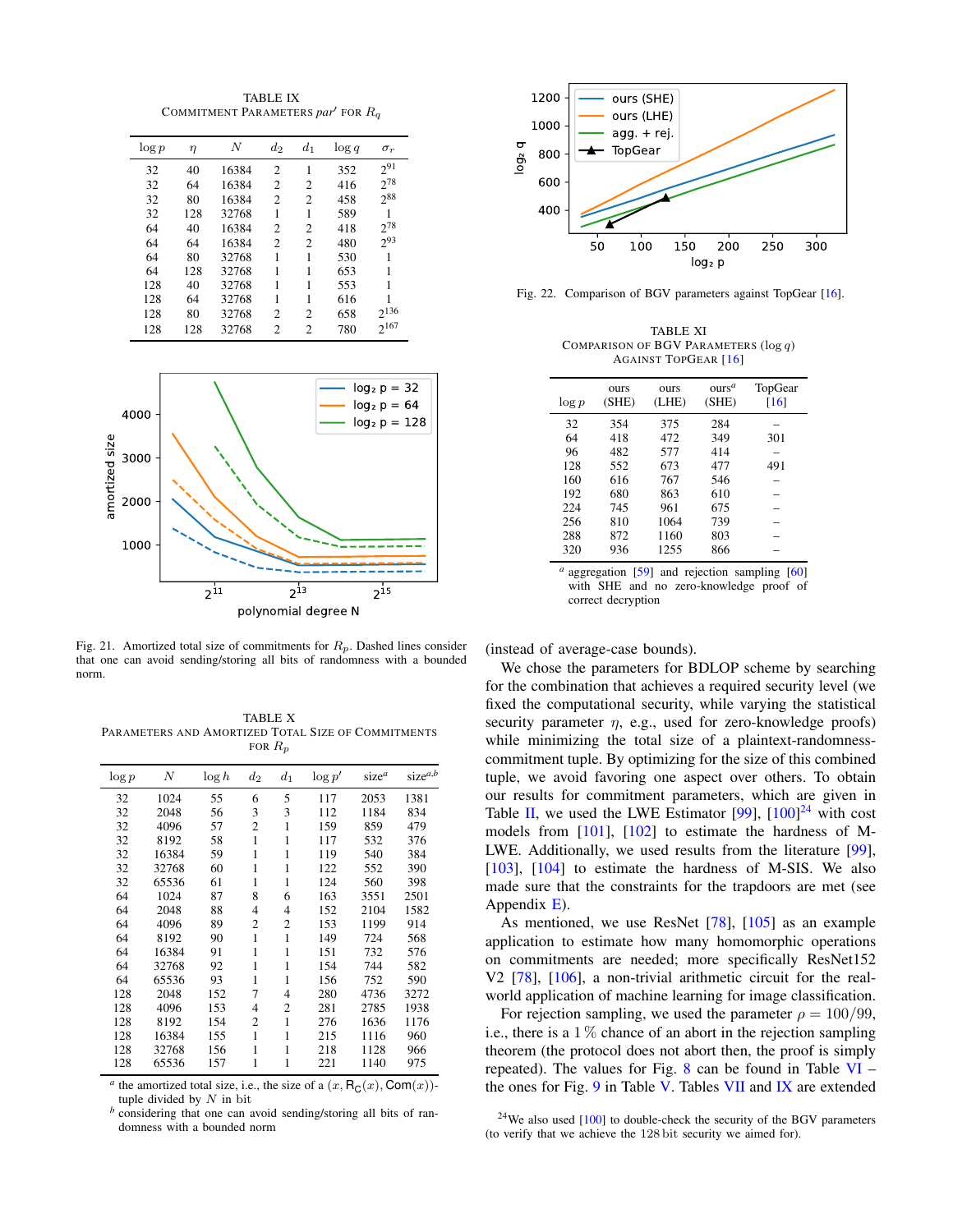

<span id="page-36-1"></span>Fig. 23. Architecture of "network A" [\[1\]](#page-17-1), [\[79\]](#page-18-31). The shape of the input and (intermediate) feature tensors is given above each tensor. b represents the batch size. Dashed boxes represent the network layers (dense layers, nonlinearities).

versions of Table [II.](#page-14-2) To compute the values, a computational security level of 128 bit was used for BGV. All BGV-related standard deviations were set to a value of 3.2. The values in Table  $V$  for Cunningham et al.  $[14]$  were produced with our techniques as they did not specify details on the zeroknowledge proofs or distributed decryption. Security levels for elliptic curves and quadratic residues were taken from [\[98,](#page-19-15) Table 3.2].

Figure [21](#page-35-1) (with values in Table  $\overline{X}$ ) highlights another reasoning why we want to use larger values of  $N$  for the commitment scheme (except for a synergy with BGV). As can be seen, the amortized size (that we optimize the parameters for) is much larger for low values of  $N$ . When picking  $N$  as for BGV, the size is also (nearly) minimized.

Table [VIII](#page-34-3) show the commitment parameters for our protocol when we utilize statistically hiding commitments with a trapdoor for equivocation. As already mentioned in Section [IX,](#page-15-0) these are much larger than the ones in the computationally secure variant (seen in Table [VII\)](#page-34-2) that we use in our protocol.

Figure [22](#page-35-3) and Table [XI](#page-35-4) make us believe that our way of combining classical aggregation [\[59\]](#page-18-17) and rejection sampling [\[60\]](#page-18-18) or zero-knowledge proofs might lead to smaller BGV parameters than TopGear [\[16\]](#page-17-24) for larger plaintext sizes. The relation of  $\log p$  and  $\log q$  seems linear for all protocols. For TopGear, the incline seems to be more steep, leading us to suspect benefits for our approach with even larger sizes of  $p$ . The results of our computations for  $\eta = 40$  are shown here. For  $\eta = 80$  and  $\eta = 128$ , this behavior is the same (for the values of  $\log p$  that we have data from [\[16\]](#page-17-24)).

# <span id="page-36-0"></span>APPENDIX J

# BENCHMARKS

To compare the runtime of our protocol to SPDZ and  $BoBW_{[14]}$  $BoBW_{[14]}$  $BoBW_{[14]}$ , we implemented a benchmark that emulates the online and offline phase. For the offline phase, we run all parts of the triple generation (except sacrificing for SPDZ, i.e., we assume that sacrificing is free; additionally, preparation for inputs is not considered here) and the core operations in the online phase (we leave out the input phase for all protocols but the output phase is implemented for our protocol's online phase, where this entails NIZKPs unlike in the other protocols; MAC checks for the other protocols are considered to be free, i.e., not implemented). The runtime of the benchmarks for the offline phase are then extrapolated to get as many triples as

multiplications needed for the circuit we consider in the online phase. The results of this are shown in Fig.  $10(b)$ . Further parts where our benchmark differs from a full implementation is that we use broadcast channels instead of a bulletin board and sampling of randomness was changed to uniformly random sampling to simplify the implementation. The latter does not effect the runtime behavior of the protocols we want to compare. For the online phase, we evaluate the arithmetic core of "network A" (see Fig. [23;](#page-36-1) we use  $b = N$  as batch size to fully utilize the slots of the BDLOP commitments; packing methods and individual slot manipulation, used for (fully) homomorphic encryption schemes, with the BDLOP scheme can be investigated in future work). The final argmax layer is left out as the operations there are not purely arithmetic. Also, we compute the circuit over integers (modulo  $p$ ) instead of floating-point or fixed-point numbers.<sup>[25](#page-0-0)</sup> Operations in argmax layers and for fixed-point numbers require similar types of preprocessed data (e.g., (authenticated) shares of bits; besides Beaver triples) and are out of scope for our evaluation.

The runtime for SPDZ and [\[14\]](#page-17-18) without verification in the online phase is for evaluating the whole arithmetic circuit of "network A", while the other results for the online phase were extrapolated from a smaller circuit (i.e., by computing 4 dot products instead of 128 dot products for the first two dense layers and multiplying the runtime for these layers by 32; note that the size of vectors considered for the dot products is not scaled down). For [\[14\]](#page-17-18) with verification of commitments, we only ran the protocol once (as seen in Fig.  $10(a)$ ) as the benchmarks (even with a smaller circuit and only a single dot product for the first two dense layers) took too long to try it with all delays. Therefore, Fig.  $10(c)$  uses these results for all delays for  $BoBW_{[14]}$  $BoBW_{[14]}$  $BoBW_{[14]}$  with restarts. Other experiments were run twice and runtime shown here is the average over the runs of all parties. Also, the results shown in Fig.  $10(c)$  for BoBW<sub>[\[14\]](#page-17-18)</sub> with restarts consist of runtime results of an online run with verified commitments (as discussed above) plus the runtime of an online and offline phase with two parties.

Our implementation is based on MP-SPDZ [\[79\]](#page-18-31), [\[80\]](#page-18-32) and uses mostly existing building blocks (for arithmetic and communication), i.e., one can expect the results of our micro benchmark to translate to a full implementation of our protocol in MP-SPDZ. Indeed, comparing, for example, the results from Fig.  $10(b)$  to test runs with MP-SPDZ show that the runtime is comparable (our implementation for SPDZ is at most  $46\%$  slower in the offline phase which we attribute to the optimization effort put into MP-SPDZ's implementation). The online runtime of our implementation for SPDZ is even closer to the one of MP-SPDZ; our amortized runtime is even around  $16\%$  less than the runtime obtained by running SPDZ in MP-SPDZ (when evaluating "network A" once, i.e., without batching).

We ran our benchmark on a single server (AMD EPYC

 $^{25}$ Computing the circuit with fixed-point numbers (which is more common than floating-point computation in MPC; e.g., as in [\[5\]](#page-17-14)) amounts to computing the circuit with integers and normalizing intermediate results. The latter can be done by combining multiplications and fixed-point truncation to a single operation—in the same number of rounds as computations as over integers with only slightly more (local) operations per multiplication.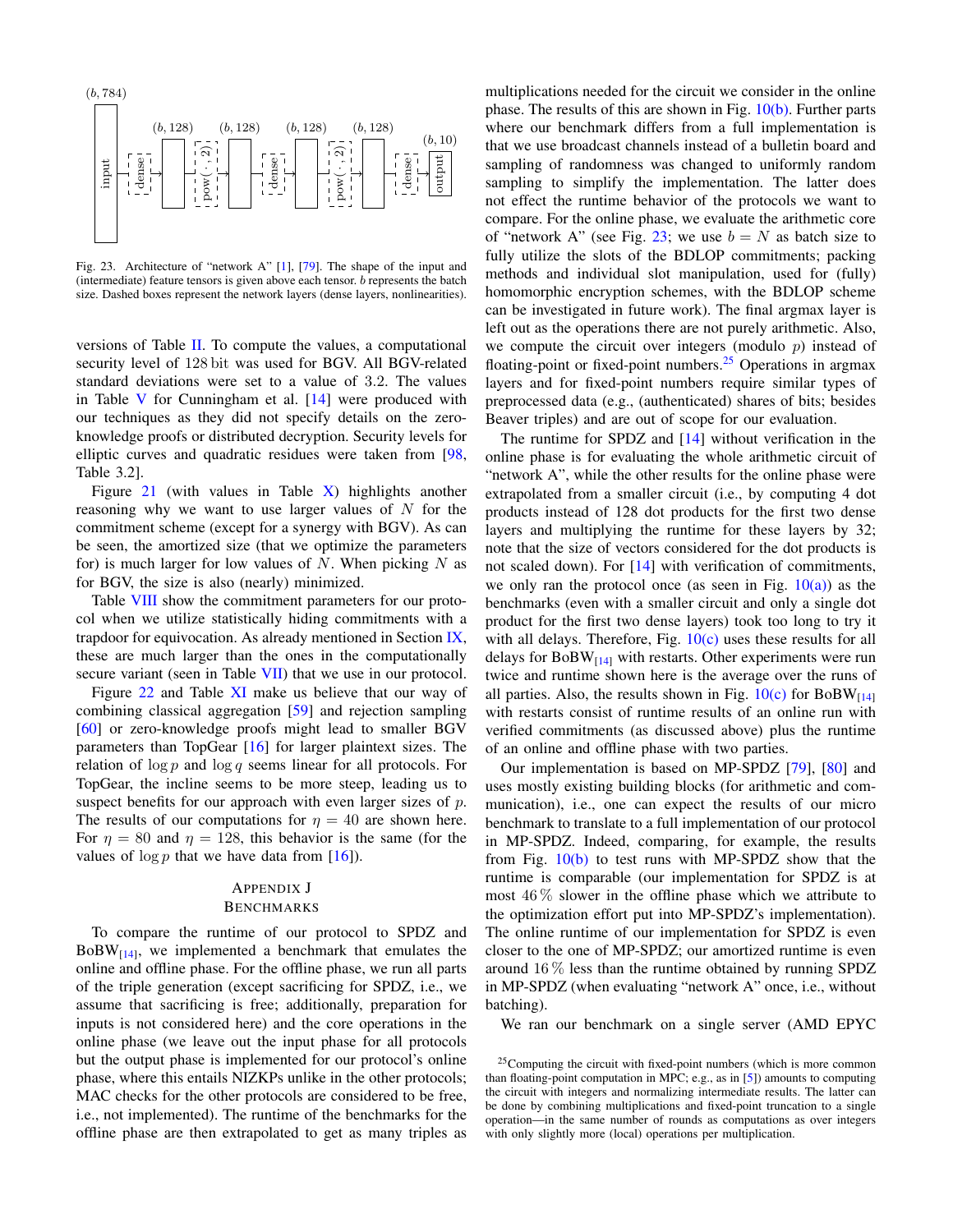

<span id="page-37-0"></span>Fig. 24. Amortized offline runtime without restarts in the same settings as in Fig. [10](#page-16-0) with 0 ms delay and varying number of parties.  $t = \lfloor n/2 \rfloor + 1$ .

7443 CPU, 24 cores, 2.85 GHz, 512 GB RAM) to get the presented results. All experiments were done on a single machine running the code for all parties, utilizing a single thread per party for the computations and additional threads for communication. We emulate the network behavior with the netem functionality. The network delay was varied between 0 ms and 100 ms in steps of 20 ms. Additionally, the bandwidth was limited such that each party can send data with at most 1 Gbit (on average). We varied the network delay (i.e., the latency) to simulate different settings where our protocol might be deployed. Low latency with only a few milliseconds delay corresponds to a LAN setting where parties are located closely together, while a delay of 50 ms corresponds to the WAN setting evaluated, for example, in other works [\[12\]](#page-17-21), [\[15\]](#page-17-22). A higher latency of around 100 ms can be observed when communication happens at a global scale.

*Discussion:* As can be seen in Figs.  $10(a)$  and  $10(b)$ , our protocol is significantly faster than  $[14]$  when verifying commitments in the online phase and in the offline phase. This can be attributed (for the most part) to the efficiency of the BDLOP commitment scheme compared to (elliptic curve) Pedersen commitments.<sup>[26](#page-0-0)</sup>

For the online phase, one can see that the overhead of Cunningham et al. to SPDZ in communication corresponds almost exactly to the runtime overhead. When one has to consider additional verification (either for our protocol or for Cunningham et al. when there is an abort), the cost of verifying commitments can be clearly seen to affect the runtime. Therefore, communication volume cannot be used as the sole indicator for (online) performance. For the offline phase, our communication cost (per party) increases linearly with the number of parties as discussed in Section [VIII](#page-14-0) where we analyze the asymptotic performance of our protocol. In concrete settings however, the offline communication cost of our protocol can be even lower than the one for Cunningham et al., as can be seen in Fig. [11,](#page-16-4) as we do not have to compute SPDZ-like MACs and benefit from smaller BGV parameters (as discussed in Section [VII\)](#page-13-0). Figure [24](#page-37-0) shows the offline runtime with varying number of parties. Due to the lower overhead of BDLOP commitments, our protocol seems to





<span id="page-37-1"></span>(b) Amortized offline runtime without restarts.

Fig. 25. Runtime for evaluating "network A" in the same setting as in Fig. [10.](#page-16-0) Crosses indicate the runtime in a setting without network restrictions (i.e., no delay and no bandwidth limitation to  $1$  Gbit s<sup>-1</sup>).



<span id="page-37-2"></span>Fig. 26. Relative runtime for evaluating "network A" in the same setting as in Fig. [10.](#page-16-0) Time is given as a factor relative to SPDZ. Crosses indicate the relative runtime in a setting without network restrictions (i.e., no delay and no bandwidth limitation to  $1$  Gbit s<sup>-1</sup>).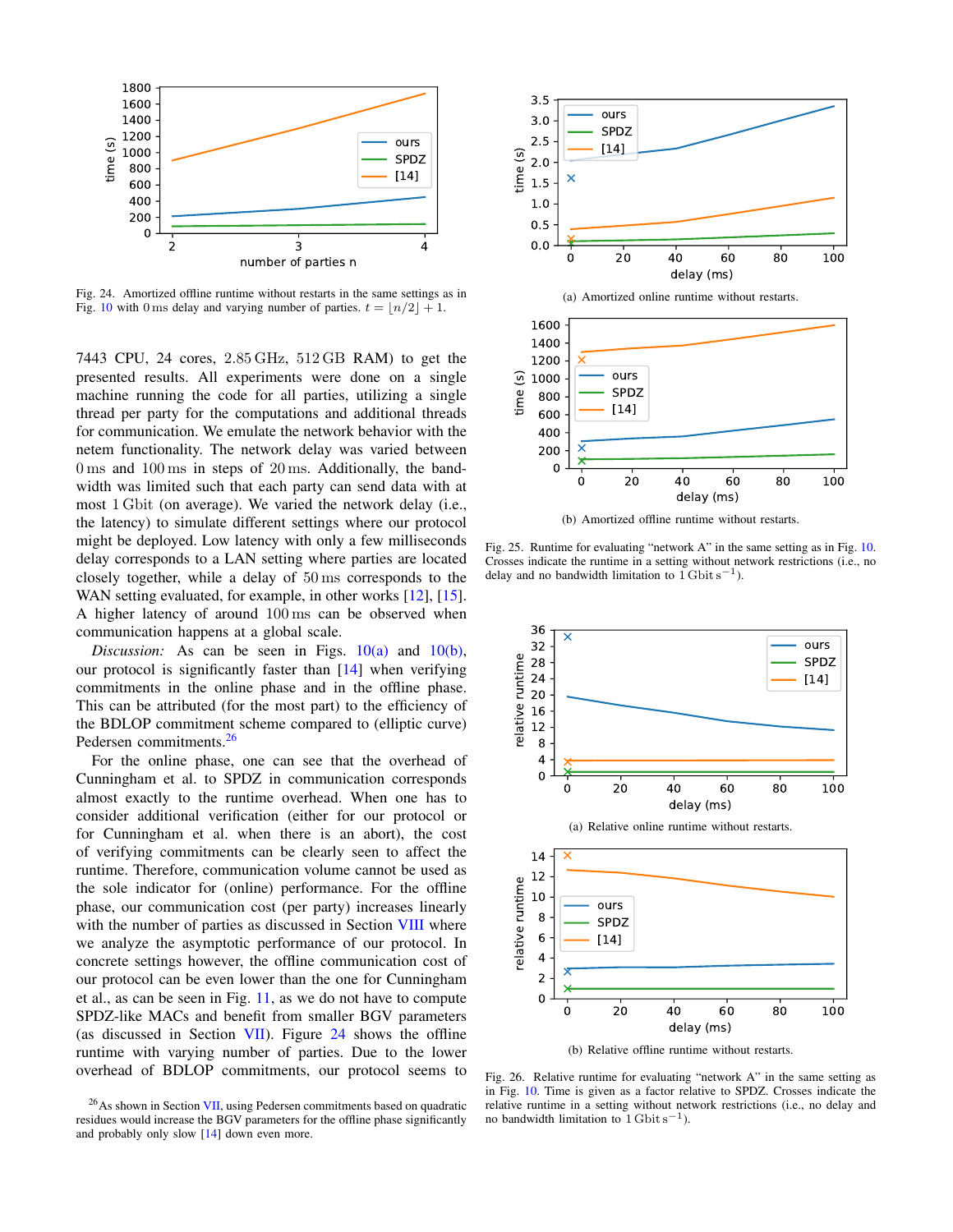TABLE XII AMORTIZED ONLINE RUNTIME (IN SECONDS)

<span id="page-38-1"></span>

| bandwidth               | delay               | ours    | <b>SPDZ</b> | [14]    | $[14]$ w. verif. |
|-------------------------|---------------------|---------|-------------|---------|------------------|
| unlimited               | 0 <sub>ms</sub>     | 1.62259 | 0.04717     | 0.16373 |                  |
| $1 \text{ Gbit s}^{-1}$ | 0 <sub>ms</sub>     | 2.04747 | 0.10459     | 0.39622 | 86.07595         |
| $1 \text{Gbit s}^{-1}$  | $20 \,\mathrm{ms}$  | 2.19651 | 0.12601     | 0.48117 |                  |
| $1 \text{ Gbit s}^{-1}$ | $40 \,\mathrm{ms}$  | 2.33357 | 0.14945     | 0.56918 |                  |
| $1 \text{ Gbit s}^{-1}$ | $60 \,\mathrm{ms}$  | 2.66247 | 0.19699     | 0.75792 |                  |
| $1 \text{ Gbit s}^{-1}$ | $80 \,\mathrm{ms}$  | 3.00954 | 0.24645     | 0.95213 |                  |
| $1 \text{ Gbit s}^{-1}$ | $100 \,\mathrm{ms}$ | 3.35027 | 0.29578     | 1.14991 |                  |
|                         |                     |         |             |         |                  |

TABLE XIII AMORTIZED OFFLINE RUNTIME (IN SECONDS)

| bandwidth               | delay               | ours      | SPDZ.     | [14]       |
|-------------------------|---------------------|-----------|-----------|------------|
| unlimited               | 0 <sub>ms</sub>     | 229.77221 | 86.11039  | 1214.40580 |
| $1 \text{ Gbit s}^{-1}$ | 0 <sub>ms</sub>     | 305.12318 | 102.72793 | 1300.30141 |
| $1 \text{ Gbit s}^{-1}$ | $20 \,\mathrm{ms}$  | 336.59046 | 108.25358 | 1341.79869 |
| $1 \text{ Gbit s}^{-1}$ | $40 \,\mathrm{ms}$  | 358.84045 | 115.92891 | 1373.21379 |
| $1 \text{ Gbit s}^{-1}$ | $60 \,\mathrm{ms}$  | 423.00867 | 129.77403 | 1445.12607 |
| $1 \text{ Gbit s}^{-1}$ | $80 \,\mathrm{ms}$  | 484.82885 | 144.34507 | 1521.79973 |
| $1 \text{ Gbit s}^{-1}$ | $100 \,\mathrm{ms}$ | 549.74075 | 159.50490 | 1599.97578 |

scale better than  $[14]$  and we expect that we outperform  $[14]$ even beyond the point where Fig. [11](#page-16-4) indicates that we have to communicate more than [\[14\]](#page-17-18) (obviously, not for arbitrary values of  $n$  as our asymptotic offline performance is worse than for  $[14]$ ). We did not simulate the protocols for more than 4 parties as this would exceed the resources available to us (on the machine that the benchmarks were performed on; when running all parties on the same machine).

Figures [25](#page-37-1) and [26](#page-37-2) give additional context for the results presented in Fig. [10.](#page-16-0) Both contain results for unconstrained network settings to judge the purely computational overhead of our protocol. Figure [26](#page-37-2) shows runtime relative to SPDZ to make the overhead of our protocol and [\[14\]](#page-17-18) more visible. Note that in a multi-threaded real-world application one would compute and verify commitments of all other parties in parallel and the purely computational overhead should stay closer to the overhead with only a single other party (i.e.,  $n = 2$ ). Finally, Tables [XII](#page-38-1) to [XV](#page-39-0) contain the data used to generate Figs. [10,](#page-16-0) [24](#page-37-0) and [25.](#page-37-1)

# <span id="page-38-0"></span>APPENDIX K AMORTIZING COMMITMENT COSTS

As done in our benchmarks (cf. Section [IX](#page-15-0) and Appendix [J\)](#page-36-0), one can easily amortize the overhead of BDLOP commitment (i.e., computational cost and communication cost) by batch processing multiple instances of the same circuit (on different

TABLE XIV AMORTIZED OFFLINE RUNTIME (IN SECONDS) WITH VARYING NUMBER OF PARTIES

| bandwidth                         | delay           | $\boldsymbol{n}$ | ours      | <b>SPDZ</b> | [14]       |
|-----------------------------------|-----------------|------------------|-----------|-------------|------------|
| $1 \text{ Gbit} \text{ s}^{-1}$   | 0 <sub>ms</sub> | 2                | 213.15502 | 89.17087    | 904 13490  |
| $1 \mathrm{Gbit} \mathrm{s}^{-1}$ | 0 <sub>ms</sub> | 3                | 305.12318 | 102.72793   | 1300.30141 |
| $1 \mathrm{Gbit} \mathrm{s}^{-1}$ | 0 <sub>ms</sub> | Δ                | 450 49692 | 117.22009   | 1730.67614 |

inputs). This is done in our evaluation and seems possible in the client-server setting where the evaluation of the same circuit is offered to many clients (e.g., "machine learning as a service"). If it is unreasonable for some applications to amortize  $N$  instances of a computation, there are several approaches that can be taken. Note that SPDZ or protocols using, for example, Pedersen commitments do not have to consider the problems discussed here as they use MACs and/or commitments for individual values (not as with BDLOP where there is one commitment for multiple values, one in each "slot"). In the unlikely case of not being able to perform any amortization of the commitment cost, naively using our approach would lead to an additional overhead of factor  $N$ , as most of the slots are then unused but have to be computed/verified to get the security guarantees that are backed by BDLOP commitments. Instead, we advise to use one or both of the following two optimization.

A simple first improvement is to reduce  $N$  for BDLOP while keeping it untouched for BGV. The influence of changing  $N$  for BDLOP, while keeping the target (computational and statistical) security level constant, can be seen in Fig. [21.](#page-35-1) Lower values of N usually imply larger parameters for BD-LOP and thus the computational cost and communication cost per slot (of the commitment scheme) increases. However, the overhead of unused slots is generally greater than the increased cost from lower values of  $N$  (for the values of  $N$  that we examined).

Another optimization is to combine multiple operations by packing techniques—widely used for FHE schemes (e.g., [\[6\]](#page-17-2), [\[83\]](#page-18-37), [\[107\]](#page-19-24)). Consider the following example based on "network A" as arithmetic circuit. The second dense layer of the network has 128 inputs and 128 outputs. The computation in this layer can be performed as 128 dot products of vectors with 128 elements each. The inputs can be packed in a single commitment with at least 128 · 128 slots; the same can be done for the weights that the inputs should be multiplied with. These two commitments can then be multiplied (with Beaver multiplication in the online phase) to get all pair-wise products needed for the dot products. Now, one can use masking and rotating of slots (local operations on commitments that do not need interaction) to add up the right slots for the final computation of the dot product. Like this, one can combine many independent operations in as few commitments as possible—with only added local communication overhead and without increasing the number of communication rounds. The concrete overhead depends on the arithmetic circuit and the choice of  $N$ . Also one has to examine which types of operations are compatible as-is with BDLOP and judge their concrete influence on the noise (and therefore parameters), as well as the concrete computational complexity. Combining this technique with the previously mentioned approach, for "network A", we could lower N from  $2^{15}$  to  $2^{14} = 128.128$  to fully utilize all slots in the mentioned dense layer. In this case, one would even reduce the cost per slot slightly (cf. Table  $X$ ).